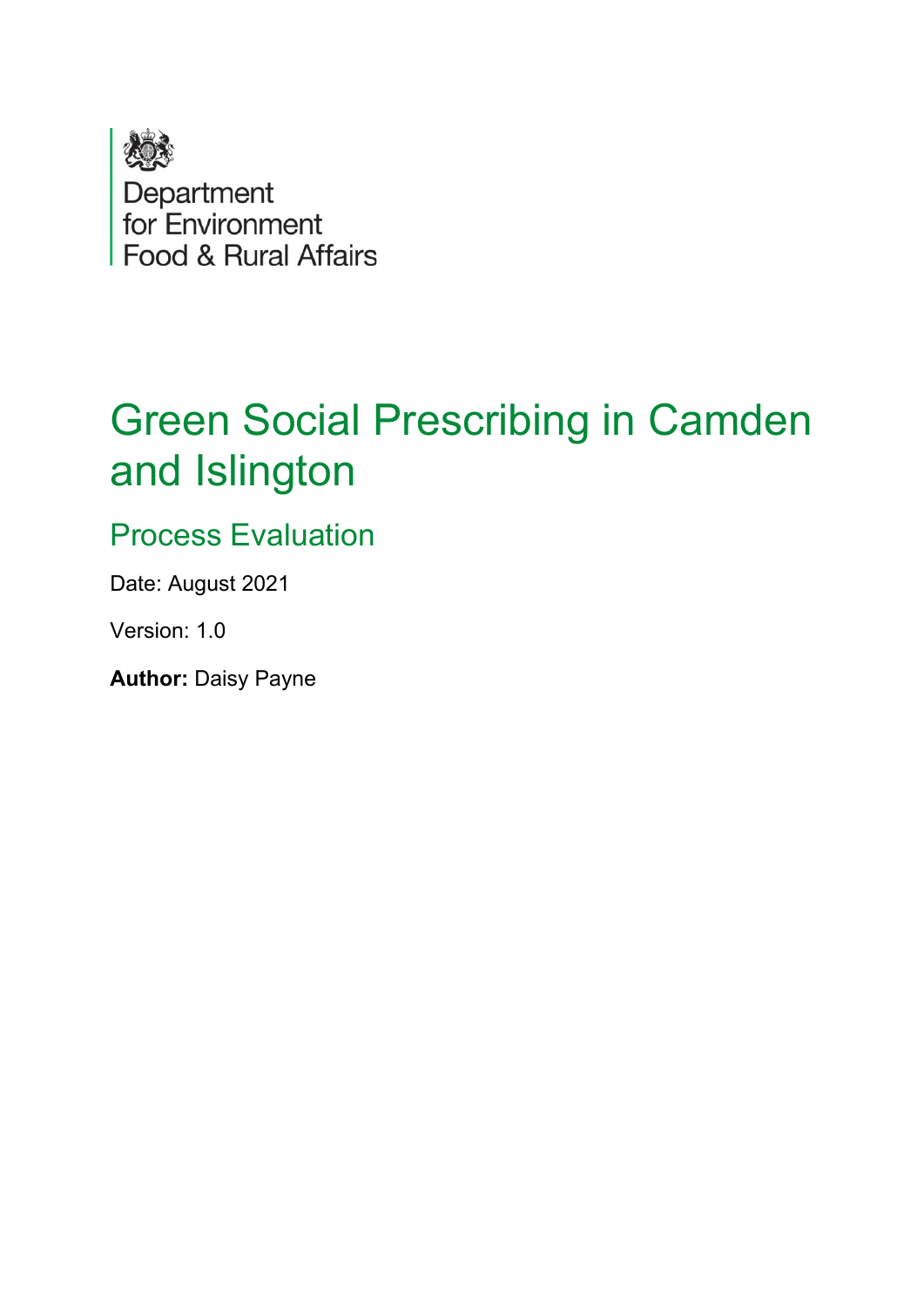This full report is published by Defra (Defra Project Code BE0196) and is available from the Department's Science and Research Projects Database at http://randd.defra.gov.uk/. While the research was undertaken by Defra, the views expressed reflect the research findings and the authors' interpretation; they do not necessarily reflect Defra policy. The work was completed in 2021. For more information contact daisy.payne@defra.gov.uk

We are the Department for Environment, Food and Rural Affairs. We're responsible for improving and protecting the environment, growing the green economy, sustaining thriving rural communities and supporting our world-class food, farming and fishing industries.

We work closely with our 33 agencies and arm's length bodies on our ambition to make our air purer, our water cleaner, our land greener and our food more sustainable. Our mission is to restore and enhance the environment for the next generation, and to leave the environment in a better state than we found it.



#### © Crown copyright 2021

This information is licensed under the Open Government Licence v3.0. To view this licence, visit www.nationalarchives.gov.uk/doc/open-government-licence/

This publication is available at www.gov.uk/government/publications

Any enquiries regarding this publication should be sent to us at

Daisy.payne@defra.gov.uk

www.gov.uk/defra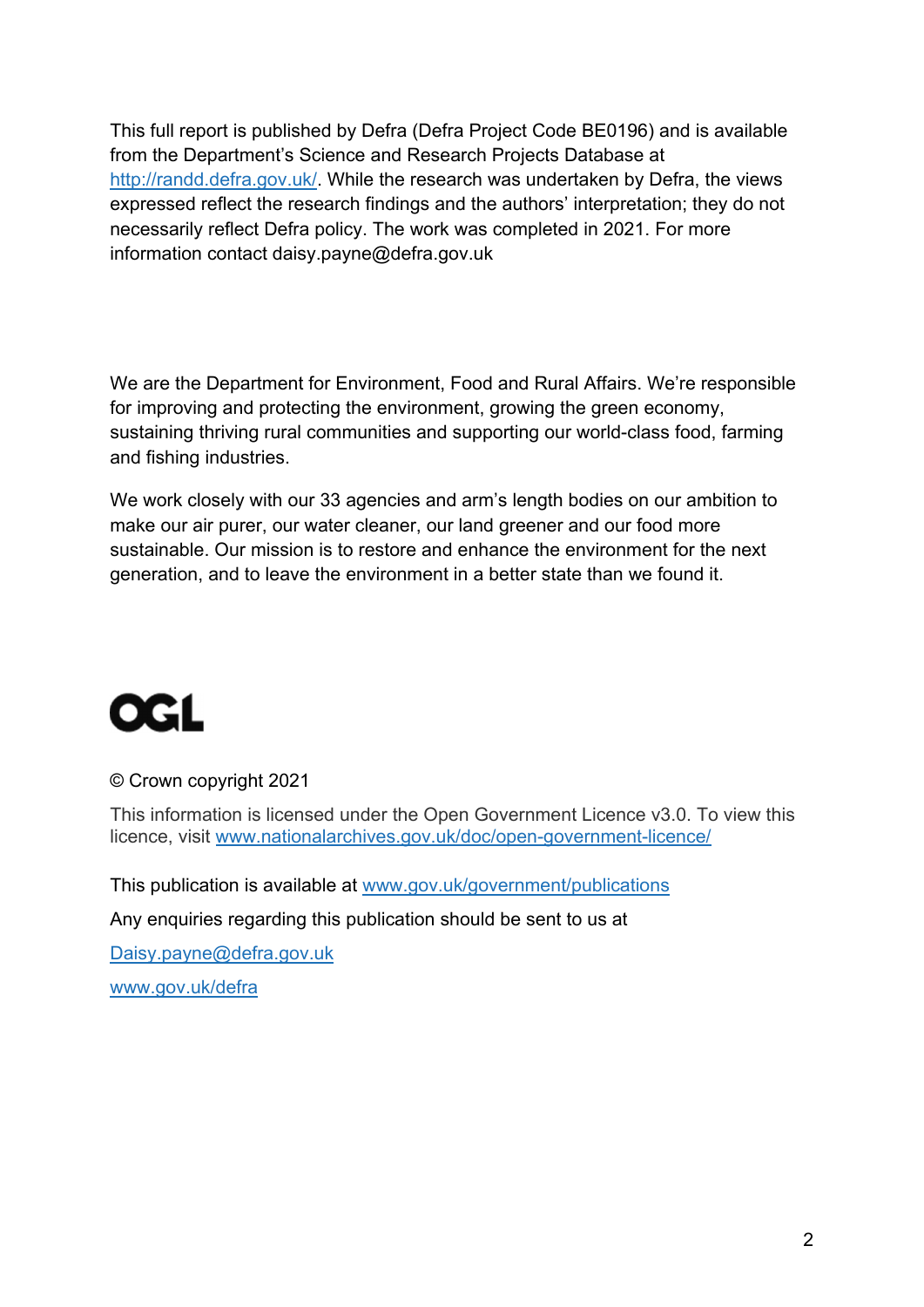# **Contents**

|                | 1.2 Definitions and understandings of green social prescribing 6           |  |
|----------------|----------------------------------------------------------------------------|--|
|                |                                                                            |  |
|                |                                                                            |  |
|                |                                                                            |  |
|                |                                                                            |  |
|                |                                                                            |  |
| $\overline{2}$ |                                                                            |  |
| 3              |                                                                            |  |
|                |                                                                            |  |
|                |                                                                            |  |
|                |                                                                            |  |
|                |                                                                            |  |
| 4              |                                                                            |  |
|                |                                                                            |  |
| 5              |                                                                            |  |
|                | 5.1 Context: definitions and linking social prescribing to green spaces 17 |  |
|                |                                                                            |  |
|                | 5.3 Engagement with green social prescribing.                              |  |
|                |                                                                            |  |
|                |                                                                            |  |
|                |                                                                            |  |
| 6              |                                                                            |  |
|                | 6.1 What does the green social prescribing process look like in Camden and |  |
|                | 6.2 What are service users' experiences of the green social prescribing    |  |
|                |                                                                            |  |
|                | 6.3 What are providers' experiences of green social prescribing?40         |  |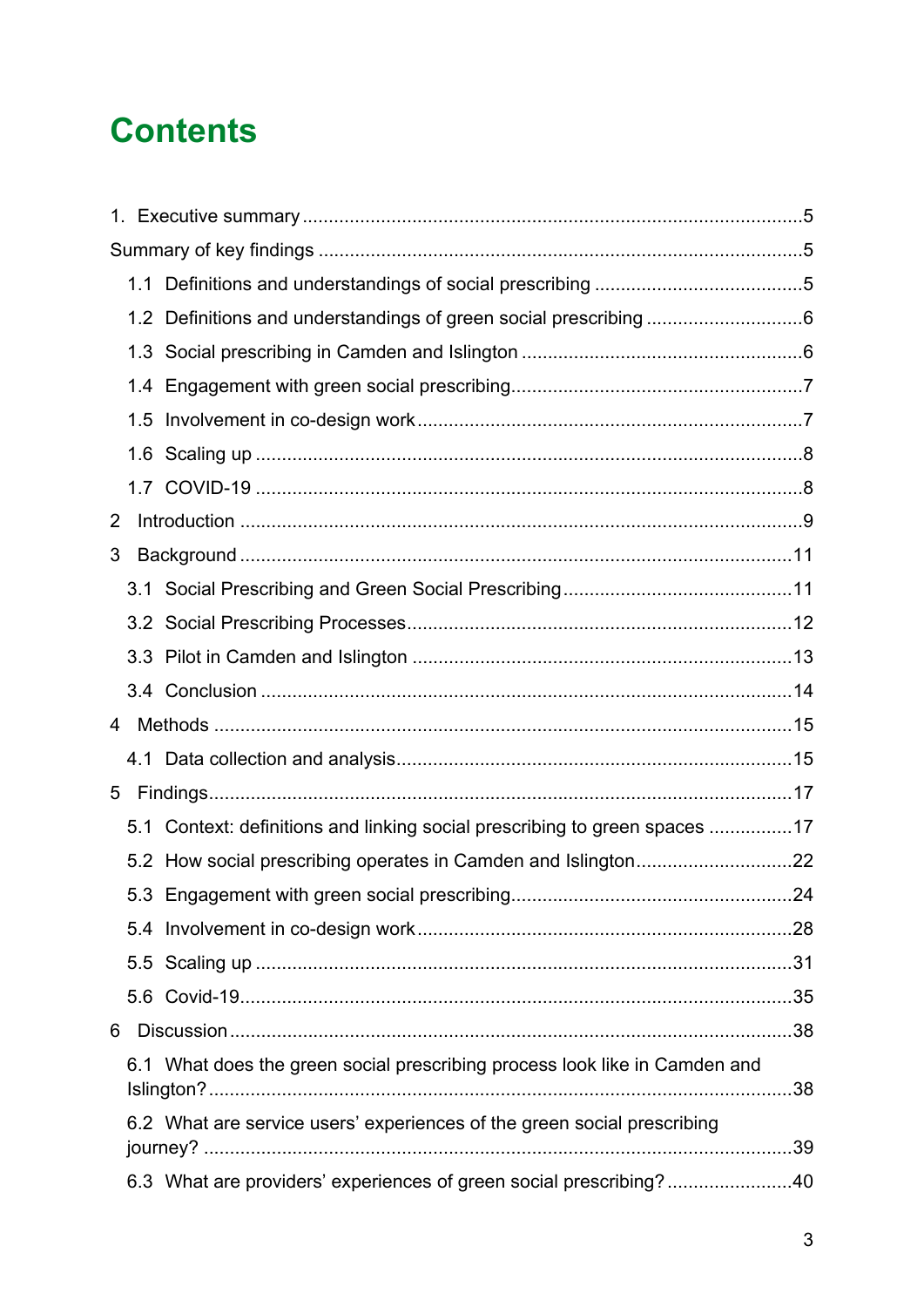|  | 6.4 Do stakeholders have a clear idea and definition of green social           |     |
|--|--------------------------------------------------------------------------------|-----|
|  | 6.5 How did co-design contribute to the development of a program of scaling up |     |
|  | 6.6 Has co-design resulted in a clear plan for scaling up nature based social  |     |
|  |                                                                                |     |
|  | Appendix 1: Logic model of nature based social prescribing44                   |     |
|  | Appendix 2: Green Social Prescribing Pilot Local Action Plan: Caledonian Park  |     |
|  | Appendix 3: Green Social Prescribing Pilot Borough Action Plan: Camden and     | .52 |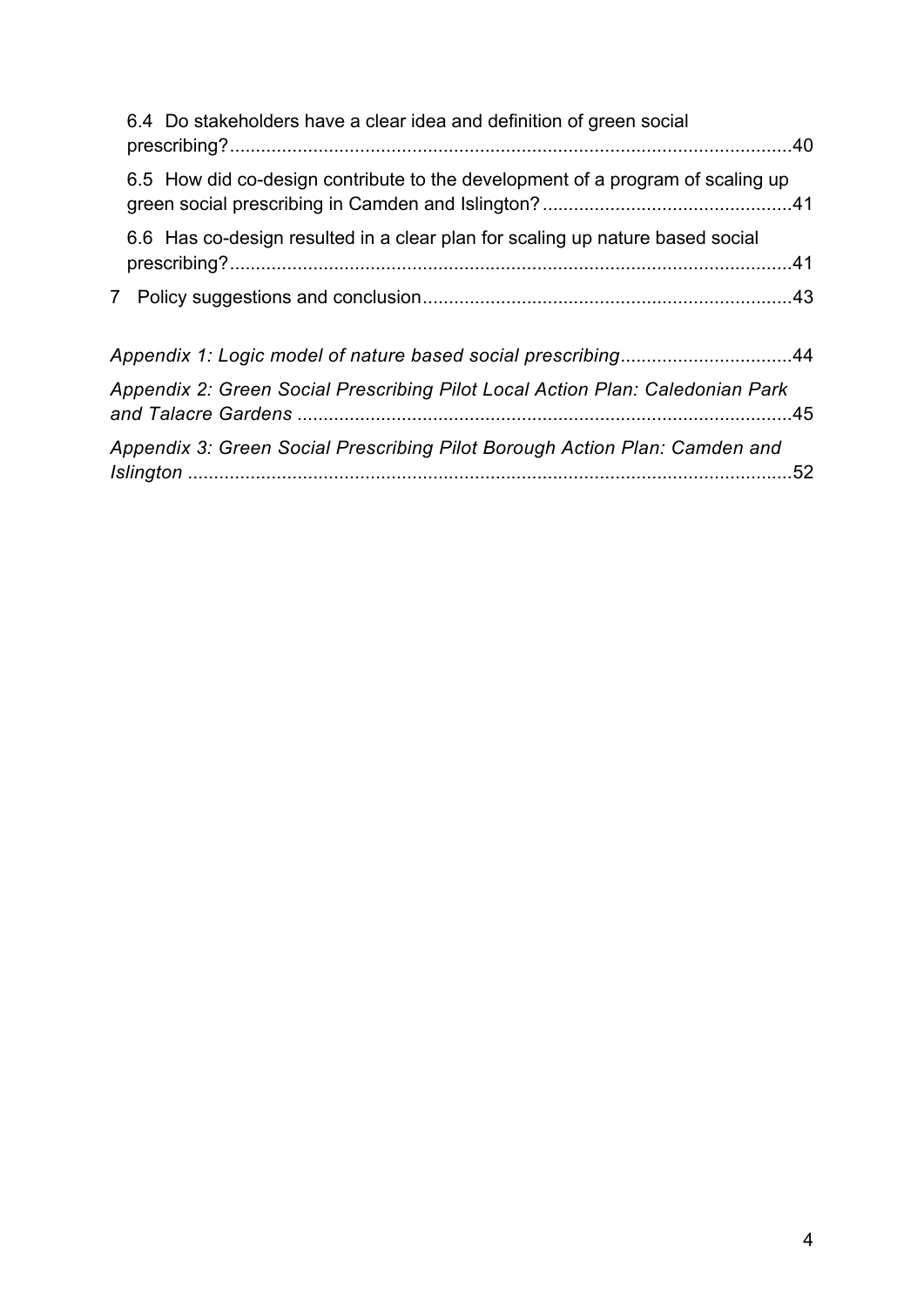# **1. Executive summary**

This report follows an evaluation, completed in-house by Defra, of a green social prescribing pilot in Camden and Islington. This pilot formed part of the Future Parks Accelerator programme and aimed to connect people with green space to improve physical and mental wellbeing outcomes. It draws on recognised links between time spent in green spaces and health and wellbeing, as well as linking to the commitment in Defra's 25 Year Environment Plan to connect more people with the environment, helping people improve their health and wellbeing by using green and blue spaces.

The evaluation explored understandings of green social prescribing in Camden and Islington, green social prescribing processes, the process of co-designing the green social prescribing pilot with local stakeholders, and participants' understandings of 'scaling up' green social prescribing. Qualitative data, consisting of semi-structured interviews with key stakeholders and detailed notes from co-design meetings, were collected during the co-design phase and analysed thematically using NVivo. Key findings, as summarised in Section 1, highlight the potentially broad scope of green social prescribing; the different needs of different stakeholders; the complexity of green social prescribing processes; and the types of resources (space, people, money and ideas) needed to scale up green social prescribing. Sections 2 and 3 introduce the pilot and evaluation and provide a background and rationale. Section 4 outlines the methods that were used. Section 5 explores the findings, and Section 6 considers these findings to answer the research questions outlined in Section 4. Finally, Section 7 makes policy suggestions.

# **Summary of key findings 1.1 Definitions and understandings of social**

## **prescribing**

- Social prescribing was recognised as a holistic, non-medicalised approach to healthcare, working with patients with a broad range of issues. Interviewees also emphasised the role of social interaction, engagement, and 'community spaces' as a way of supporting wellbeing.
- The activity types forming people's 'social prescriptions' reflect both the holistic focus of social prescribing, and the diverse range of patients/service users for whom it may prove beneficial.
- Link Workers are central to social prescribing and have a broad and challenging remit which can vary from signposting to more physical and practical support for service users.
- Target groups for social prescribing were also broad, with social prescribing perceived as helpful for a wide spectrum of issues not just limited to mental and physical health and wellbeing.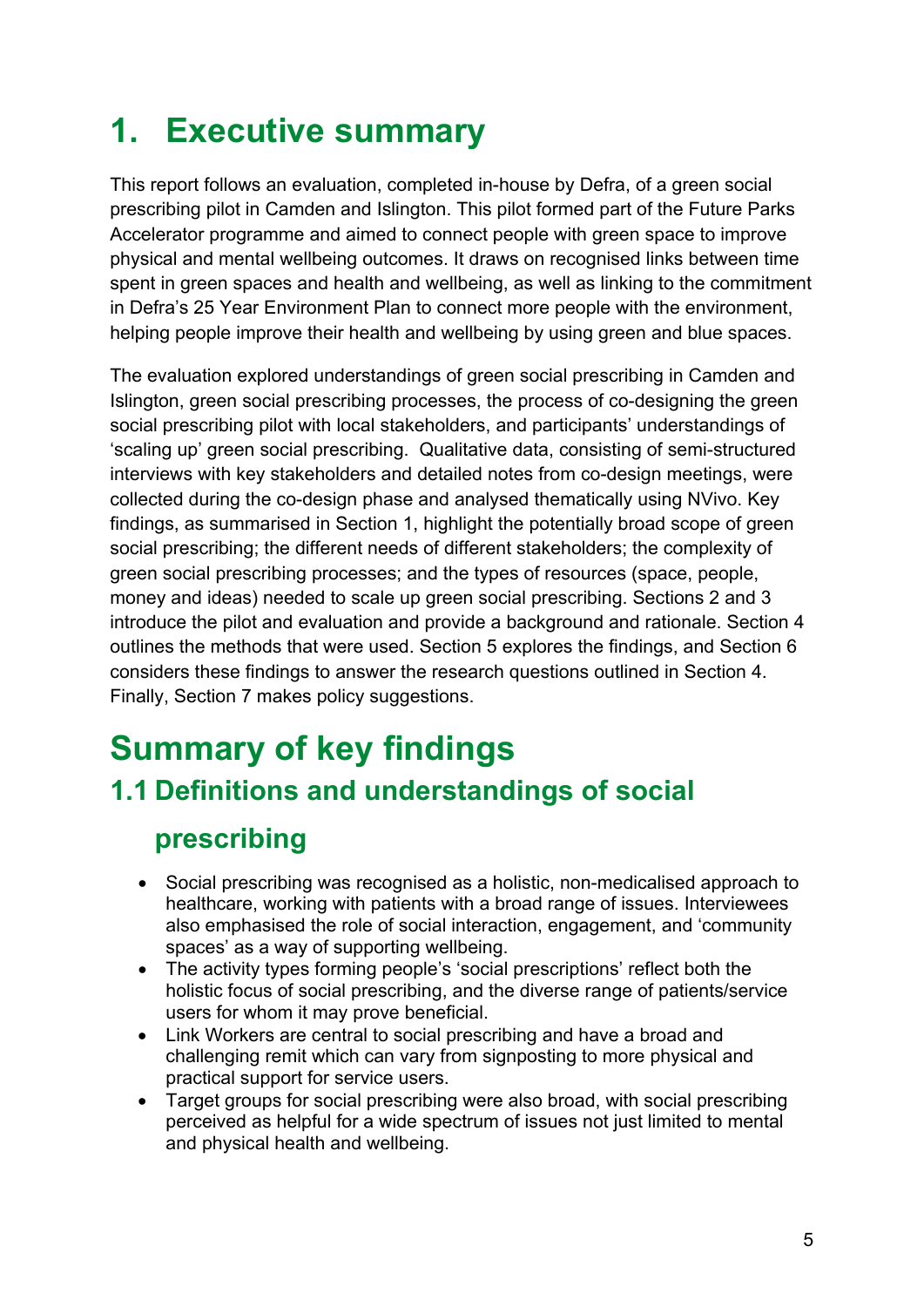# **1.2 Definitions and understandings of green social**

## **prescribing**

- 'Green social prescribing' has a broad scope, and communication about green social prescribing needs to be clear so people are discussing the same thing.
- Green social prescribing was understood as social prescribing which capitalises on the benefits of spending time in nature – it was seen as an option for those benefiting from social prescribing rather than a separate process, and as a positive addition to the social prescribing model.
- A broad range of activities could be done outdoors under the remit of green social prescribing. This ranges from exercise and conservation activities to deliberately bringing 'indoor' activities outside so that people can benefit from spending time in green space

# **1.3 Social prescribing in Camden and Islington**

- In Camden and Islington, multiple social prescribing routes are taken. In some cases, it was directly linked to GPs and GP practices, but some people took more informal routes, such as self-referral. There was also evidence of Link Workers, prior to this pilot, recruiting service users proactively, 'pounding the streets' to encourage people to join nature-based activities.
- There were perceived benefits to social prescribing beginning with a GP or healthcare professional, though it was suggested that self-referral could potentially be quicker and involve less bureaucracy, and chimes with the person-centred ethos of social prescribing.
- The interconnection of multiple systems, and partnership working, were viewed as central to the success of the green social prescribing pilot in Camden and Islington; this project was viewed positively as a way of bringing together activity in Camden and Islington and ensuring good communication between both boroughs.
- For green social prescribing to work, Link Workers need to be aware of available services and activities, but dissemination of this information was varied.

# **1.4 Engagement with green social prescribing**

- GP involvement is useful in terms of encouraging service users to engage with social prescribing. However, not all healthcare professionals are equally engaged with social prescribing, and engagement was perceived as varying across providers.
- A key barrier to engagement in social prescribing for healthcare professionals is a lack of understanding of it; GPs in particular were perceived to have limited time to understand new initiatives and mechanisms for referral and take on board new information. GPs' understanding of and engagement with social prescribing is crucial if more formal routes are taken.
- When considering social prescribing, GPs might need reassurance of quality control, and to be able to see that there is clear data showing outcomes and benefits of their patients participating in green social prescribing activities.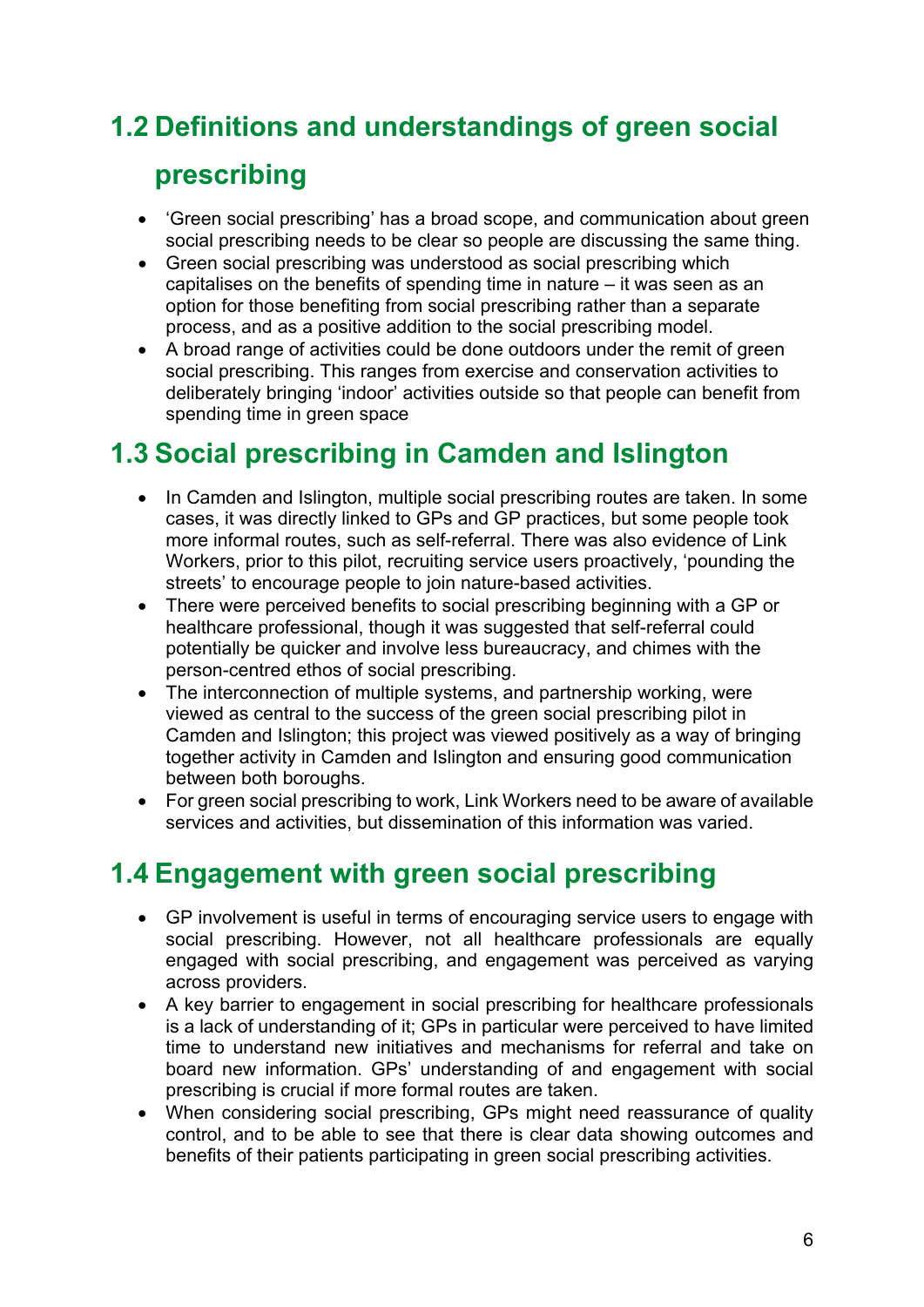- To fully embed and scale up green social prescribing, engaging community organisations who are likely to be key in delivering activities and services is important.
- Service users are likely to have a different set of concerns and experience a different set of barriers to participation in green social prescribing, compared to healthcare professionals.
	- $\circ$  Social prescribing involves working with vulnerable people, who are likely to be harder to engage, so key to engaging service users is considering a wide range of access needs.
	- o Additional barriers for service users included: timings of activities, language barriers, reluctance to discuss mental health, physical health issues, park facilities, poor weather, and limited internet access.
	- o Activities on offer should aim to suit a range of different needs and interests and should ideally be developed in consultation with the relevant communities.
	- o Approaches to signposting service users to activities need to suit everyone so should be technological and non-technological.

# **1.5 Involvement in co-design work**

- The local authority led approach to this pilot was valuable in developing relationships between a wide range of community level organisations; the codesign meetings were well attended by a wide range of stakeholders from across the green social prescribing system in Camden and Islington.
- Participation in the co-design process was beneficial to the participants; it was perceived as a good opportunity to meet and network with other people also working on green social prescribing.
- Stakeholders interviewed for this evaluation suggested that more input from service-users/patients would have been beneficial in thinking about approaches to green social prescribing.

# **1.6 Scaling up**

- Some participants saw 'scaling up' of green social prescribing in practical terms, relating it to replicability, 'next steps', and rolling it out broadly; some felt that it was important the work stayed at a grass roots/community level.
- A key concern about scaling up was the resources required, which could include infrastructural change as well as additional referrals placing burden on under-resourced community groups.
- Funding was also viewed as a resource necessary for scaling up green social prescribing, though participants tended to focus more on non-financial resources.

# **1.7 COVID-19**

• The ongoing co-design work was complicated by the uncertainty of the pandemic, particularly given that many of the people involved worked in health-care related roles.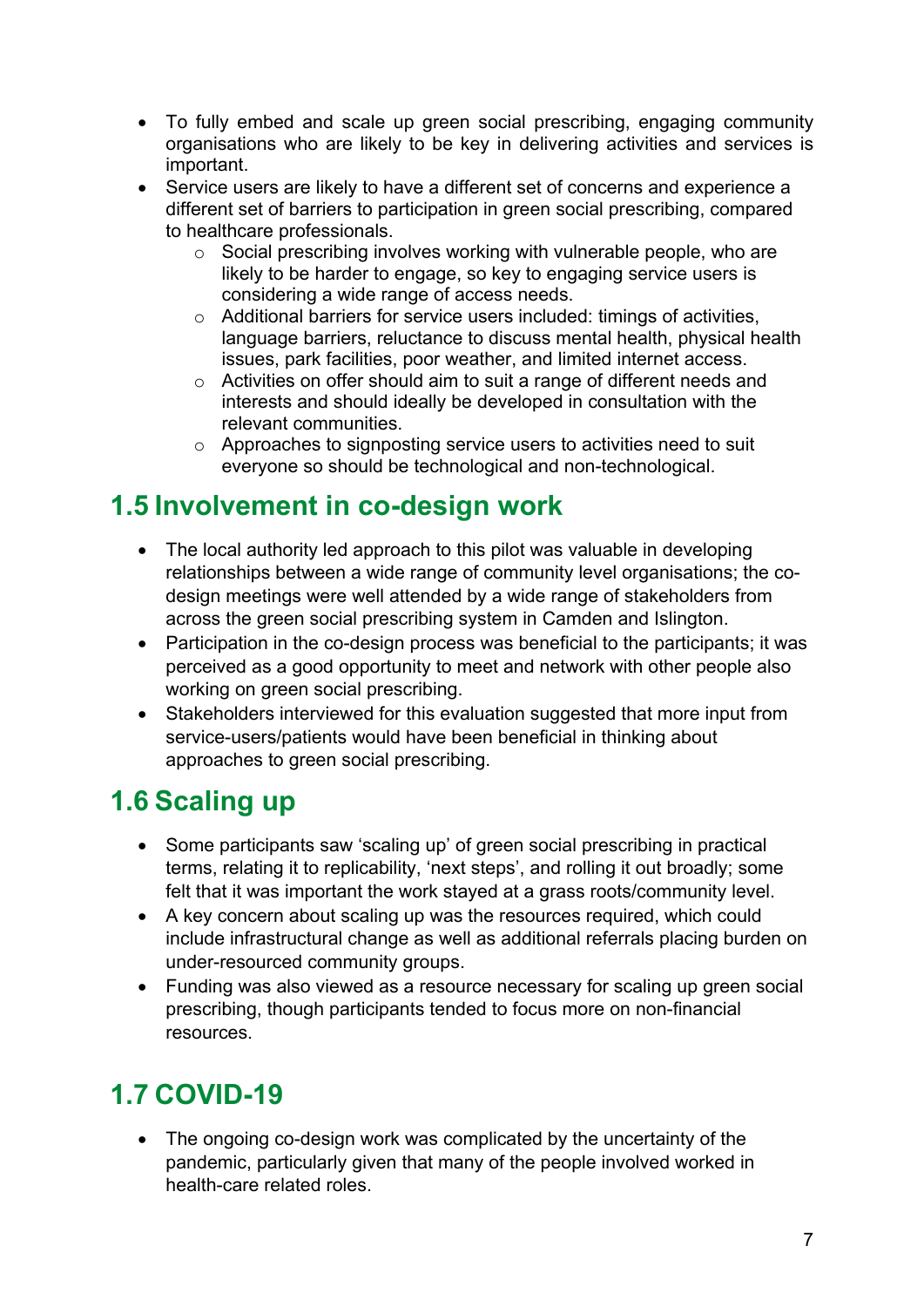- The guidance during the pandemic initially limited the types of activities people could do, particularly when working with service users who need to bring another household member with them.
- Post-COVID-19, people may have lingering concerns about doing activities in large groups
- Nonetheless, the pandemic could also bring opportunities and have a potential positive impact on green social prescribing, both in terms of people's sentiment towards it, and its role in recovery post-pandemic.
- The pandemic may also have highlighted groups who could be targeted for green social prescribing interventions.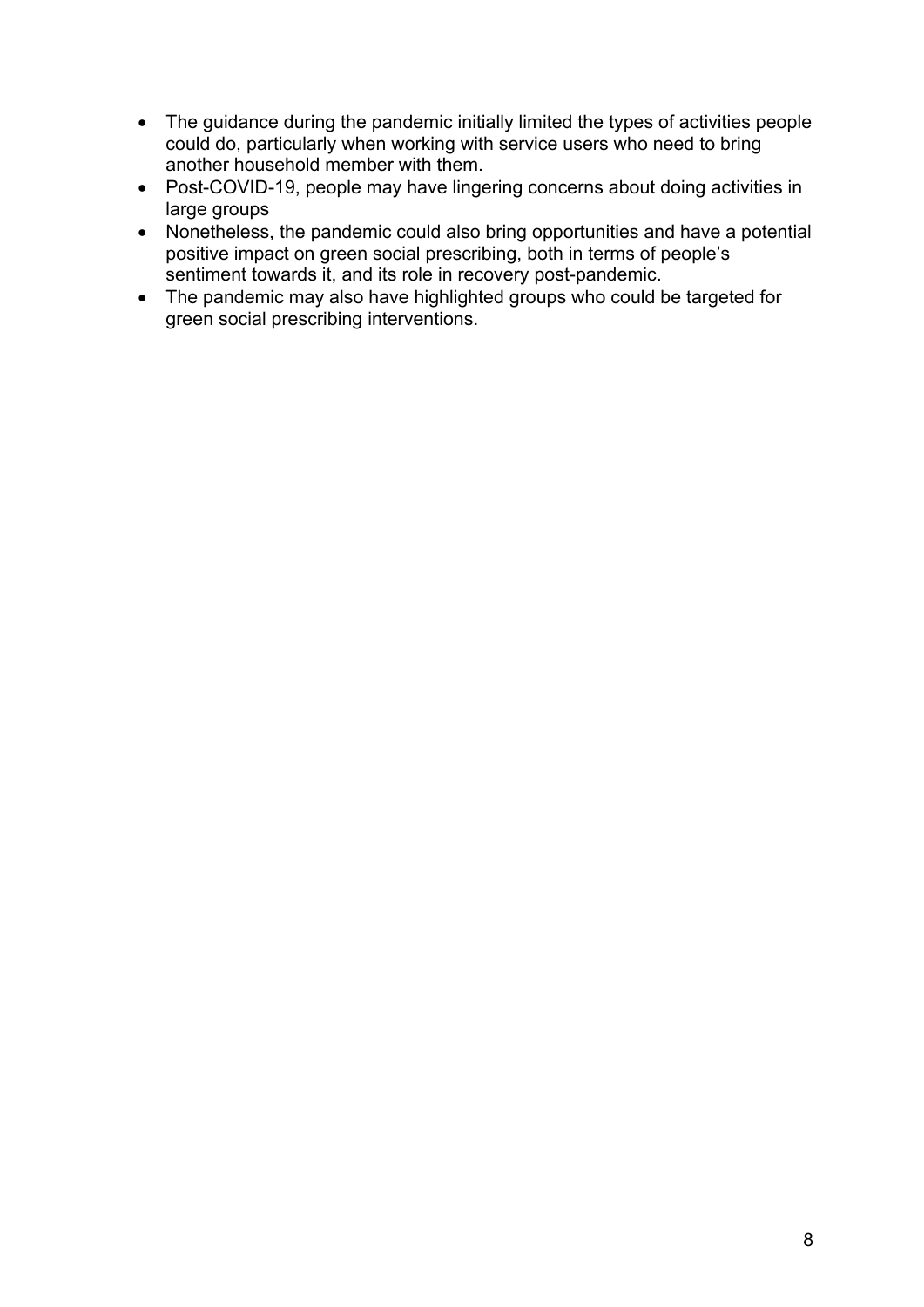# **2 Introduction**

The 25 Year Environment Plan<sup>1</sup> makes a commitment to connecting more people with the environment, including helping people improve their health and wellbeing by using green and blue spaces:

*Our ambition includes encouraging mental health service providers to explore the potential offered by environmental therapies and doing more to spread the word about the benefits of nature. The Government will promote collaboration between the health and environment sectors, at national and local level.* 

Recognising the links between health and wellbeing and spending time in nature (as summarised in Section 3.1), in 2019, Defra contributed £35,000 to a co-designed, green social prescribing pilot in Camden and Islington, and agreed to undertake a light touch process evaluation of this work. The pilot formed part of the Future Parks Accelerator<sup>2</sup> programme. It was local authority led, and aimed to connect people with green space to improve a range of physical and mental wellbeing outcomes, through green social prescribing. The Camden and Islington pilot aimed to:

- Implement activities with already-proven health and wellbeing benefits
- Understand the practicalities of implementing the activities
- Get people into parks through social prescribing avenues

Through a series of co-design sessions with stakeholders, the pilot aimed to develop action plans for scaling up green social prescribing in Camden and Islington. This evaluation focuses on this process and the final plans that were produced, responding to the following aims:

- To develop an understanding of what has worked well in the pilot project, for whom, in what circumstances and why, as well as aspects that could have been improved.
- To identify the barriers to the scaling up of green social prescribing in Camden and Islington and more generally, and consider how these barriers could be overcome.
- To develop recommendations to inform future work in this area, covering policy, practise, and evidence, including work in other locations.

This report will begin with a brief overview of the existing evidence on green social prescribing. Following this, it describes the methods used for this evaluation, and the key research questions the evaluation explored. The next section is an in-depth

<sup>1</sup>

*https://assets.publishing.service.gov.uk/government/uploads/system/uploads/attachment\_data/file/693 158/25-year-environment-plan.pdf*

<sup>2</sup> *https://www.futureparks.org.uk/*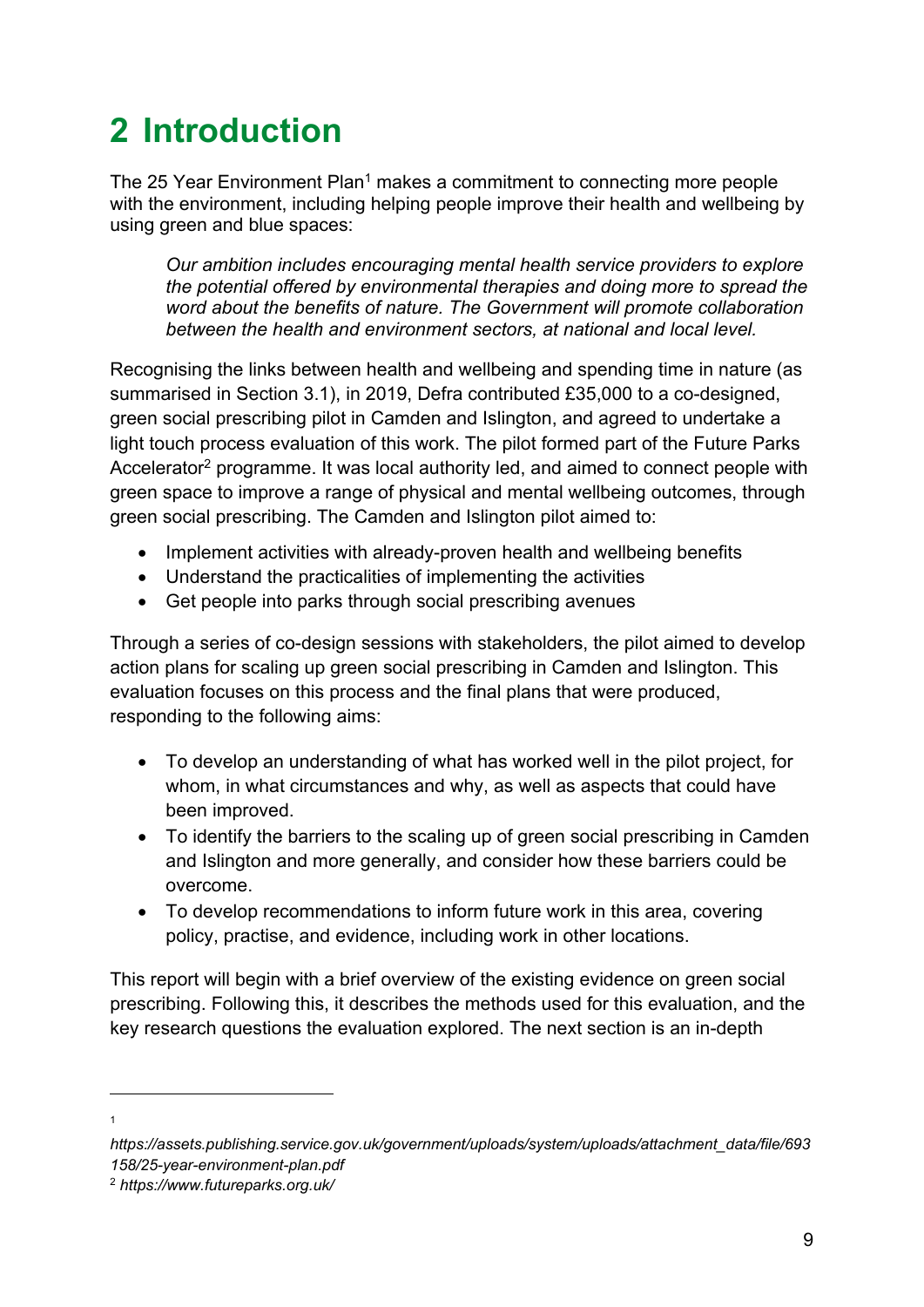discussion of the findings, and the final section returns to the research questions, to consider key recommendations arising from the Camden and Islington pilot.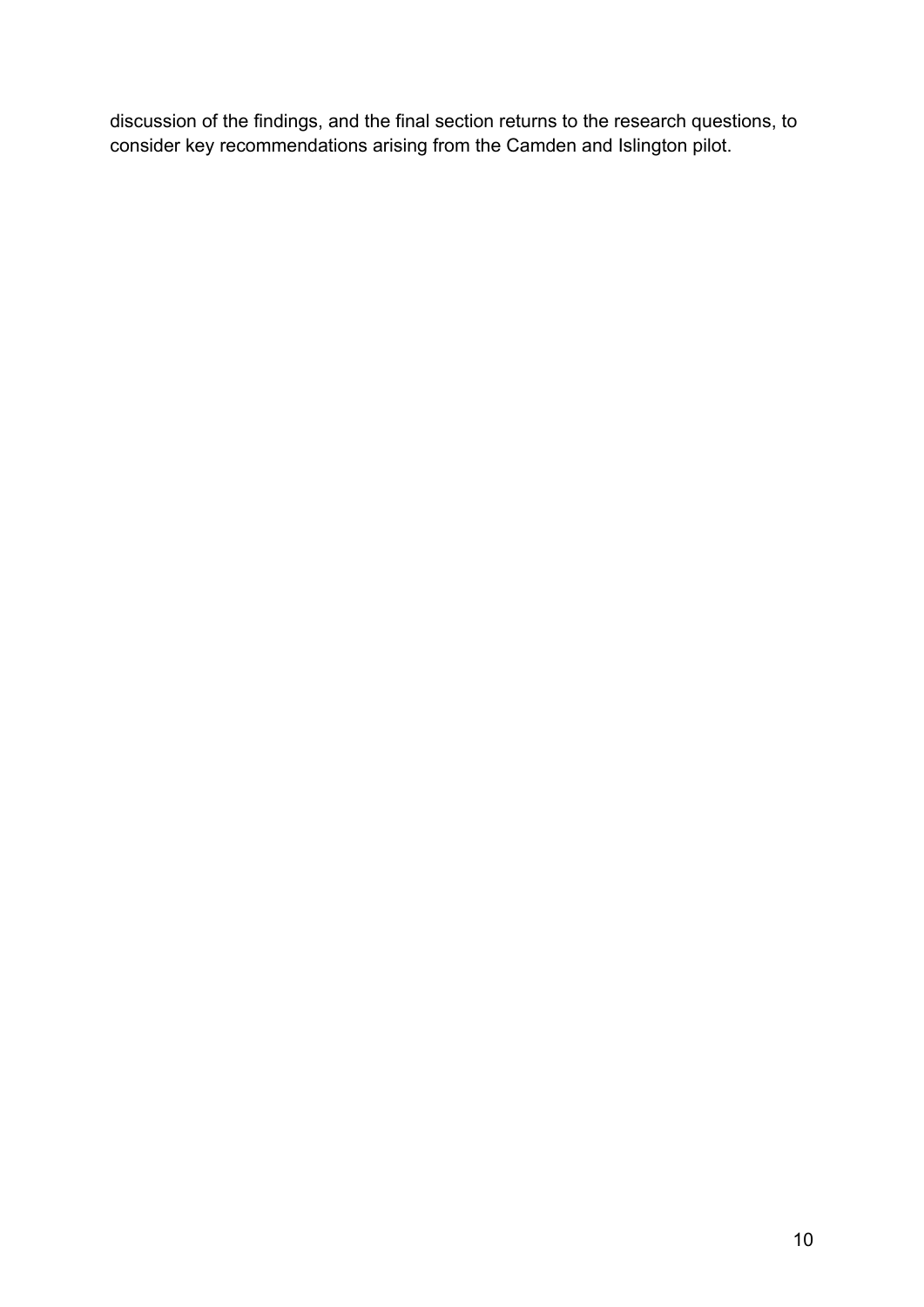# **3 Background 3.1 Social Prescribing and Green Social Prescribing**

Social prescribing is a holistic approach to health and wellbeing, where a variety of services offer practical and emotional support to a wide range of service users.<sup>3</sup> Social prescribing, also sometimes known as community referral, is a means of enabling health professionals to refer people to a range of local, non-clinical services. The referrals generally, but not exclusively, come from professionals working in primary care settings, for example, GPs or practice nurses.<sup>4</sup> Recognising that social, economic, and environmental factors can all have an impact on wellbeing,<sup>5</sup> social prescribing is associated with a range of health and psychosocial benefits for service users, such as improved mental and physical health, reduced social isolation, and increased self-esteem, confidence and self-efficacy.6 People who might benefit from social prescribing include those:

- with one or more long-term conditions
- who need support with their mental health
- who are lonely or isolated
- $\bullet$  who have complex social needs which affect their wellbeing.<sup>7</sup>

Link Workers are often (but not always, as described in Section 3.2) central to social prescribing, working with service users to focus on what matters most to them, and working with, and referring service users into, community groups and other relevant agencies.8

Green social prescribing capitalises on well-established links between physical and mental wellbeing and spending time in nature. For example, exposure to natural environments is associated with reduced stress, anxiety, and depression, as well as reduced socioeconomic inequality in mental wellbeing.<sup>9</sup> Indeed, recognition of the health benefits of taking part in community activities and interacting with nature is widely accepted and as such nature based activities have a well-established place within many localised social prescribing offers.<sup>10</sup> In addition to the benefits experienced by individual service users, social prescribing, including nature based social prescribing, has been shown to reduce health inequalities within a population

<sup>3</sup> *https://www.england.nhs.uk/personalisedcare/social-prescribing/*

<sup>4</sup> *https://www.kingsfund.org.uk/publications/social-prescribing*

<sup>5</sup> *https://www.kingsfund.org.uk/publications/social-prescribing*

<sup>6</sup> *Husk, K., Blockley, K., Lovell, R., Bethel, A., Lang, I., Byng, R. and Garside, R., 2020, What approaches to social prescribing work, for whom, and in what circumstances? A realist review, Health and Social Care in the Community, 28:2*

<sup>7</sup> *https://www.england.nhs.uk/personalisedcare/social-prescribing/*

<sup>8</sup> *https://www.england.nhs.uk/personalisedcare/social-prescribing/* 

<sup>9</sup> *Lovell, R. and Maxwell, S. 2018, 'Health and the natural environment: A review of evidence, policy, practice and opportunities for the future', Defra*

<sup>10</sup> *Natural England Commissioned Report, 2017, 'Good practice in social prescribing for mental health: the role of nature-based interventions', Natural England*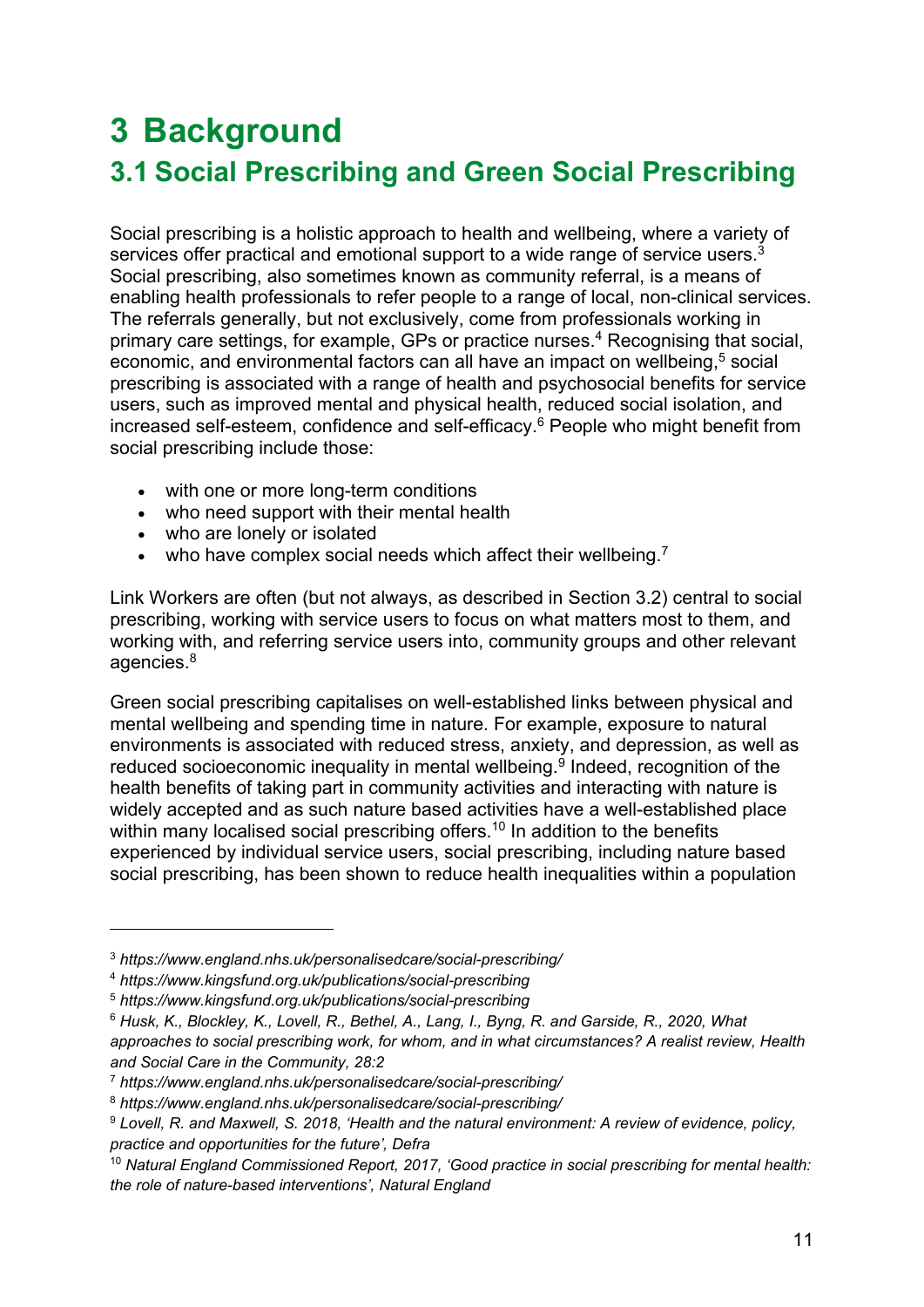and have a positive impact on pressures faced by health care systems.<sup>11 12</sup> For the purposes of this report, therefore, green social prescribing refers to social prescribing where the 'prescription' is a green or nature based activity.

# **3.2 Social Prescribing Processes**

It was noted in Section 3.1 that Link Workers are often viewed as central to social prescribing – for example the NHS definition of social prescribing states that: *Social prescribing is a way for local agencies to refer people to a Link Worker*. 13 However, the University of Exeter,<sup>14</sup> commissioned by Defra, explored the efficacy and delivery of nature-based therapeutic programs for diagnosed mental health conditions and found:

*…a number of challenges in the system, including: poor coordination of demand and supply; inadequate funding for delivery and activities; poor information sharing between stakeholders; and a need for integration of evidence-based practice into the design and delivery of nature-based offers.* 

As part of this work they created a logic model to show four different pathways to social prescribing activities (Appendix 1). These pathways are:

- Pathway A: Primary care or another service, usually public or third sector, refers an individual to a Link Worker, or similar role. The Link Worker works with the individual to identify a suitable community-based resource. The individual receives a referral to the community resource.
- Pathway B: Primary care or another service, usually public or third sector, refers an individual to a directory of social prescribing opportunities available. The individual, potentially supported by the health professional, accesses a suitable community-based resource. The individual receives a referral to the community resource.
- Pathway C: The individual accesses the social prescribing system through direct contact with a Link Worker or similar role, bypassing the health or other professional referral. The Link Worker works with the individual to identify a suitable community-based resource. The individual receives a referral to the community resource.

<sup>11</sup> *Husk, K., Elston, J., Gradinger, F., Callaghan, L., Asthana, S., 2019, 'Social prescribing: where is the evidence?', British Journal of General Practice, 69: 678, pp 6-7*

<sup>12</sup> *Brandling, J. & House, W. 2009, 'Social prescribing in general practice: adding meaning to medicine', British Journal of General Practice, vol. 59, no. 563, pp. 454-456* <sup>13</sup> *https://www.england.nhs.uk/personalisedcare/social-prescribing/* 

*<sup>14</sup> Garside, R., Orr, N., Short, R., Lovell, R., Husk, K., McEachan, R., Rashid, R., Dickie, I., 2020. 'Therapeutic Nature: Nature-based social prescribing for diagnosed mental health conditions in the UK', Defra*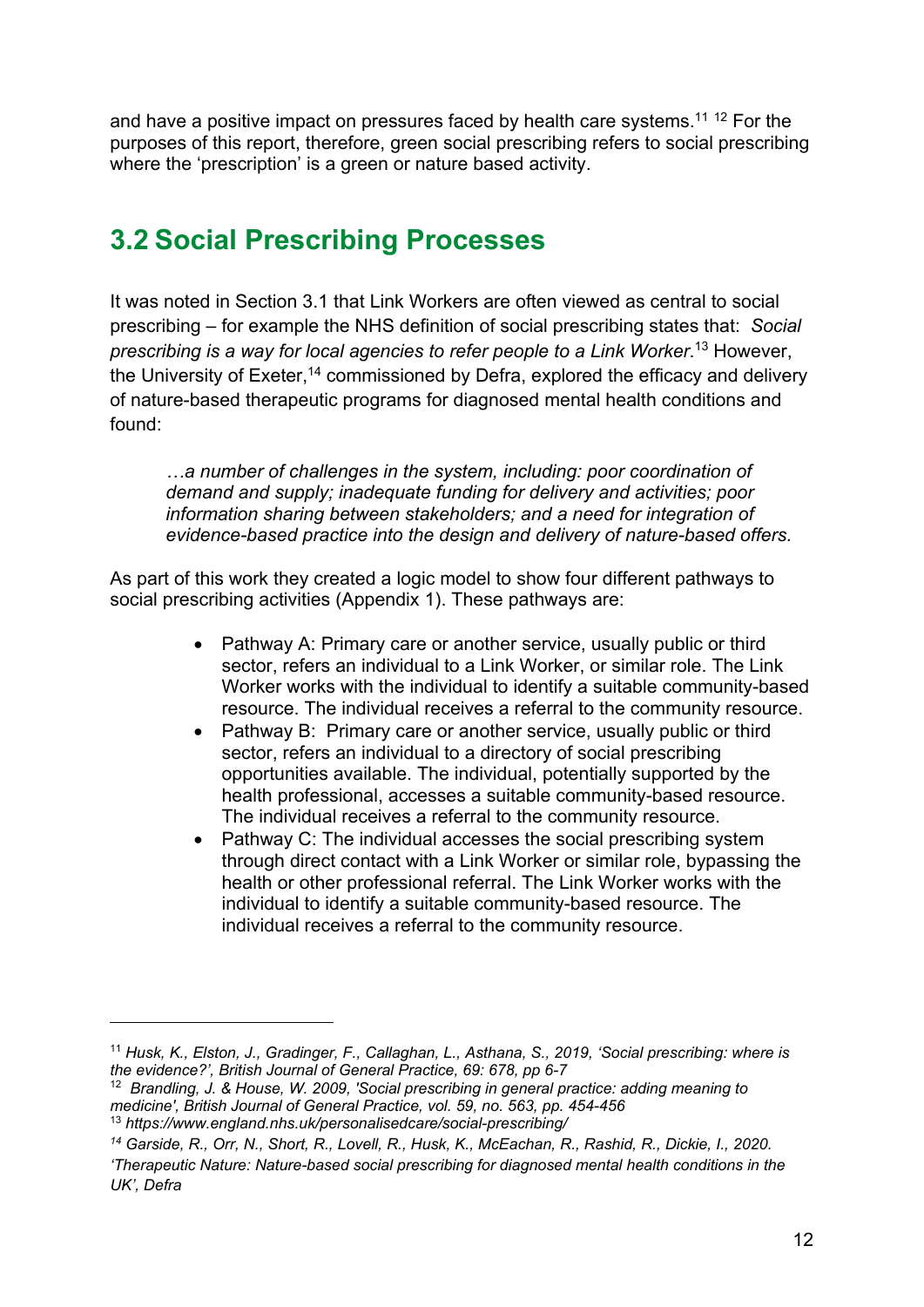• Pathway D: The individual accesses the community-based resource directly with no direct referral through the health system or via a Link Worker or similar role.

This pilot focused on green social prescribing in Camden and Islington, with the findings applying to both boroughs rather than necessarily differentiating between the two. However, it is noteworthy that Camden and Islington have different social prescribing models to each other, with a more structured model introduced in Camden in 2018, and several formal pathways commissioned by Islington CCG to help people access social prescribing activities (discussed in more detail in Section 3.3). This picture will continue to change as NHS funded Link Workers are recruited. One of the key aims of the pilot in Camden and Islington was to contribute to the scaling up of green social prescribing, both within the boroughs, and by feeding findings into work taking place nationally. To scale up, it is essential to explore different routes into green social prescribing and what this means for resources and outcomes.

# **3.3 Pilot in Camden and Islington**

The Green Social Prescribing pilot in Camden and Islington was one component of the wider Parks for Health programme, which seeks to transform the role of green spaces, recommissioning them as public health assets for the 21<sup>st</sup> century, with a focus on people with the greatest needs. Social prescribing differs between the two boroughs. In Camden it is delivered at a borough level according to need. Referrals are initiated: either by professionals (including GPs and Community Outreach) or service users, to a central referral point, and then on to a care navigator, social prescribing Link Worker, or community links; or via Community Outreach and selfreferral to WISH Plus, one of the organisations delivering the service. These processes broadly map on to pathways A, B, and C as outlined in Section 3.2.

In Islington, social prescribing is delivered on a geographical basis, with different providers providing social prescribing Link Workers for different primary care networks. This presents a slightly more complex picture but, in centralising the role of the Link Worker, again aligns with pathways A and C. It should be noted that self referrals, and referrals that bypass formal services, as in pathway D, are likely to be harder to count and measure but this doesn't mean this type of activity doesn't happen.

Delivery of the Green Social Prescribing pilot took place between September and November 2020. It aimed to understand how Green Social Prescribing could be enhanced and delivered in the two pilot sites, and how the model might be scaled up. Activities targeted priority groups including ethnic minority groups, residents aged 65+, people with a disability, mental health service users, young people and residents with obesity. The pilot was established with funding from the Parks for Health project and Defra to test green social prescribing in two parks – Caledonian Park, Islington and Talacre Gardens, Camden.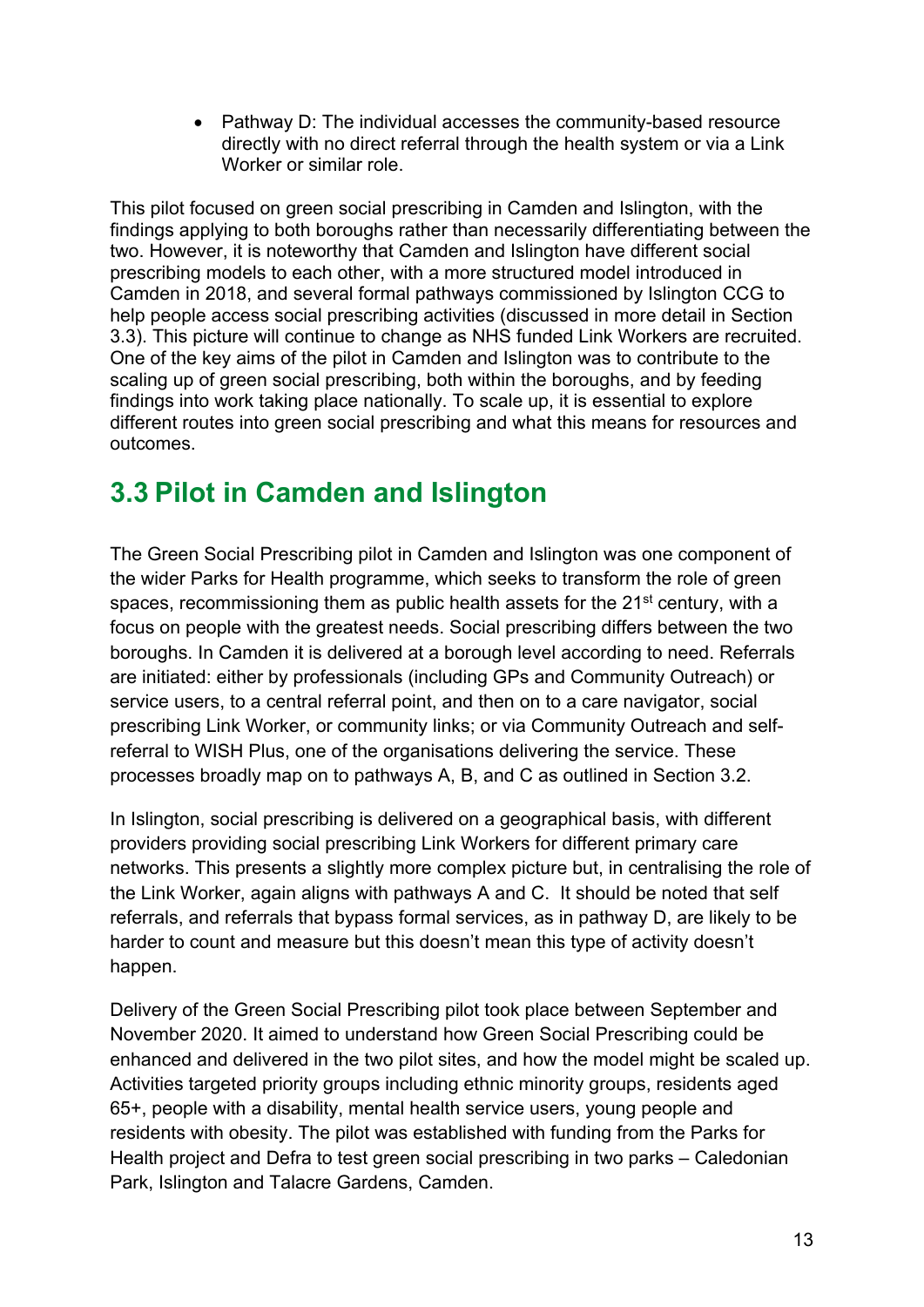The pilot was informed by a co-design process, which entailed three co-design meetings between November 2019 and May 2020 with representatives from local community organisations, local GPs and Social Prescribing Link Workers, DEFRA, GLA, London Sport, NHS England and Camden and Islington CCGs. These codesign meetings informed the development of the pilot, including action plans for Green Social Prescribing activity. This evaluation focuses on the co-design work and the development of action plans.

# **3.4 Conclusion**

This section has outlined definitions of social prescribing and of green social prescribing, noting that social prescribing is a holistic, non-clinical approach to health and wellbeing that often (but not always) utilises a Link Worker to work with service users. Green social prescribing draws on the well-established links between health and wellbeing and spending time in green spaces, with service users being 'prescribed' green activities. Social prescribing processes are complex and nonuniform, and a key aim of this evaluation was to explore such processes in Camden and Islington, and the process of scaling up green social prescribing.

The next section outlines the research questions this evaluation sought to answer, as well as the methods that were used.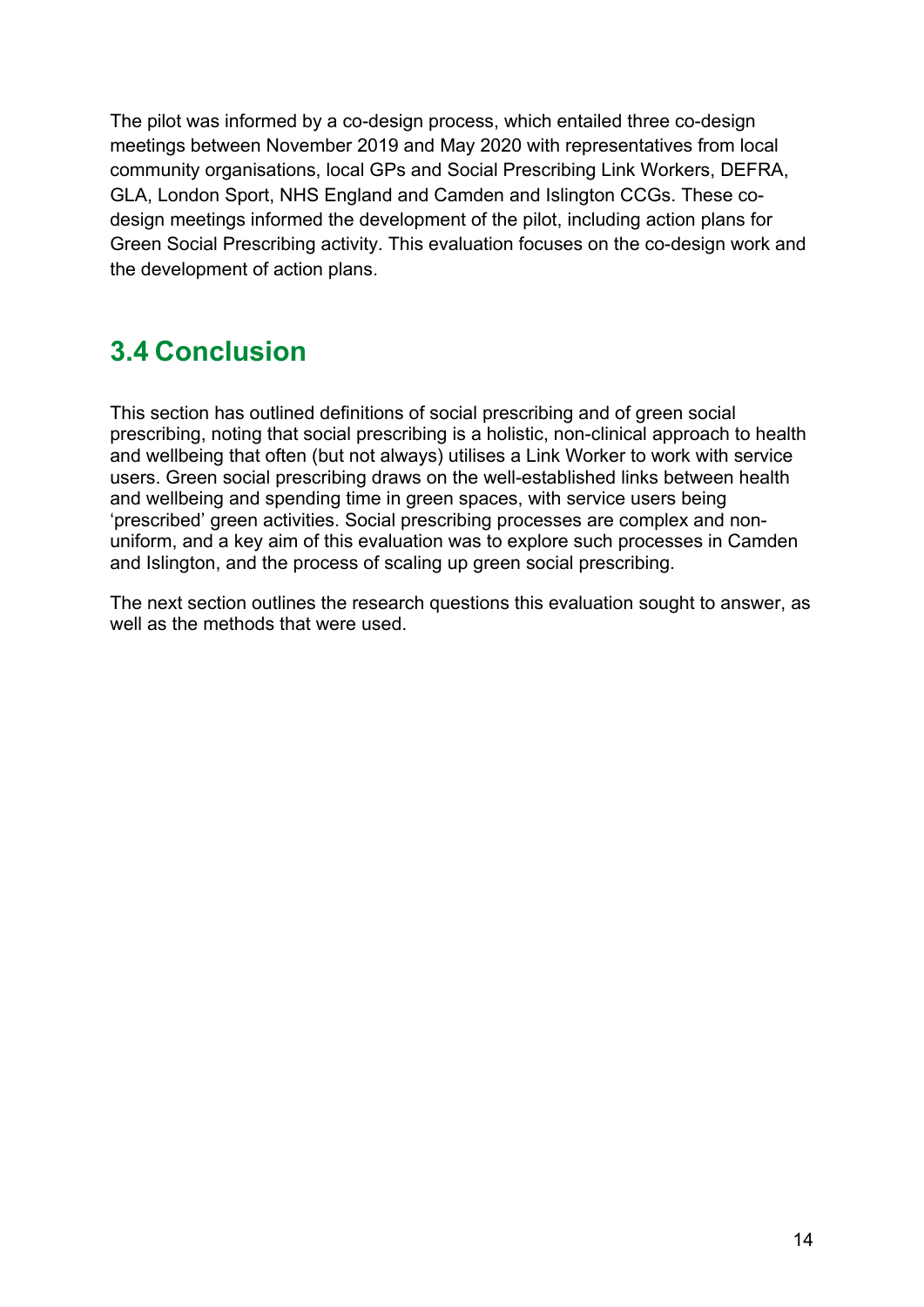# **4 Methods**

The evaluation aimed to understand the processes of partnership working in the Camden and Islington green social prescribing systems in the context of their green social prescribing pilot.

This is a light-touch, qualitative, process evaluation of the co-design work in Camden and Islington, intended to contribute to and shape the scaling up of green social prescribing both in Camden and Islington and more broadly. This initiative was part of the Future Parks Accelerator programme, and therefore was led by Camden and Islington Councils with a focus on rolling out green social prescribing in parks.

Specifically, this evaluation focussed on the following research questions:

- What does the green social prescribing process look like in Camden and Islington?
- Does this process differ between the two boroughs?
- What are service users' experiences of the green social prescribing journey?
- What are providers' experiences of green social prescribing?
- Do stakeholders have a clear idea and definition of green social prescribing?
- How did co-design contribute to the development of a program of scaling up green social prescribing in Camden and Islington?
- Has co-design working resulted in a clear plan for scaling up green social prescribing?

# **4.1 Data collection and analysis**

This evaluation draws on: observations from the three co-design meetings, both from the evaluation team and the project team; observations from three discussion groups that fed into the co-design meetings; and semi-structured telephone interviews with stakeholders.

The evaluation team attended, participated, and took notes of their observations in each of the co-design meetings, and these notes were supplemented by notes taken by the project team. These meetings were attended by a range of stakeholders from the health sector, council, and VCSE and were intended to inform the scaling up of green social prescribing in Camden and Islington more broadly. Each meeting was two hours long. In addition, two members of the evaluation meeting attended discussion sessions to observe and take notes (see Table 1 for details of co-design meetings and discussion groups).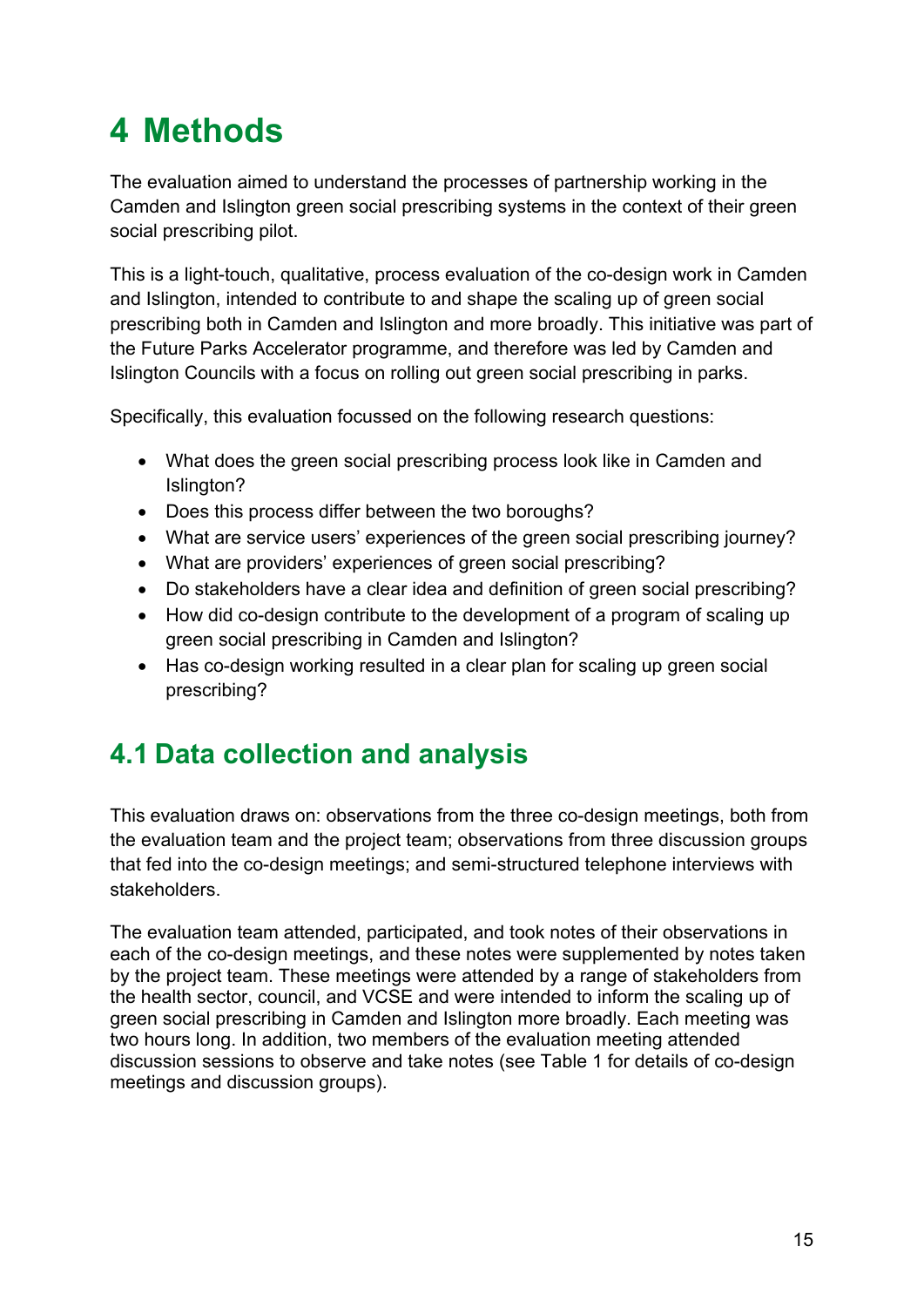*Table 1: Co-design meetings and discussion groups* 

| <b>Activity</b>                                          | <b>Attended by</b>                                          | Date       |
|----------------------------------------------------------|-------------------------------------------------------------|------------|
| Co-design meeting 1                                      | Link Workers, GPs, parks<br>employees, VCSE representatives | 28/01/2020 |
| <b>Co-design meeting 2</b>                               | Link Workers, GPs, parks<br>employees, VCSE representatives | 16/03/2020 |
| Co-design meeting 3                                      | Link Workers, GPs, parks<br>employees, VCSE representatives | 19/05/2020 |
| <b>Discussion group 1: VAC</b><br><b>Network meeting</b> | Service users, facilitated by council<br>employee           | 20/02/2020 |
| <b>Discussion group 2:</b><br>Focus group - Age UK       | Service users, facilitated by council<br>employee           | 02/03/2020 |
| <b>Discussion group 3:</b><br><b>Focus group - Mind</b>  | Service users, facilitated by council<br>employee           | 04/03/2020 |

The team also conducted eight semi-structured telephone interviews with a range of stakeholders involved in green social prescribing in Camden and Islington, who were recruited through their involvement in the co-design process (for example attendance at the meetings). Interviewees were selected to reflect the range of different types of stakeholder involved in the co-design process, and were split between the health sector, the council, and the VCSE in Camden and Islington. Sampling was intended to reflect participation in the co-design meetings and to include the key stakeholders needed to answer the research questions, for example Link Workers and GPs. As such, after seeking advice from the team in Camden and Islington, contact was made with people identified as suitable participants, with follow-up emails sent to the codesign group as a whole. Due to COVID-19 restrictions, no activities were piloted during this evaluation and no interviews were conducted with service users.

The interviews were audio-recorded and fully transcribed by an external transcription service. All the data (notes from meetings and interview transcripts) were analysed thematically<sup>15</sup> in NVIVO, in order to draw out key themes of importance to those involved. The findings from this evaluation are explored in Section 5.

*<sup>15</sup> Clarke V., Braun V. (2014) Thematic Analysis. In: Teo T. (eds) Encyclopedia of Critical Psychology. Springer, New York, NY. https://doi.org/10.1007/978-1-4614-5583-7\_311*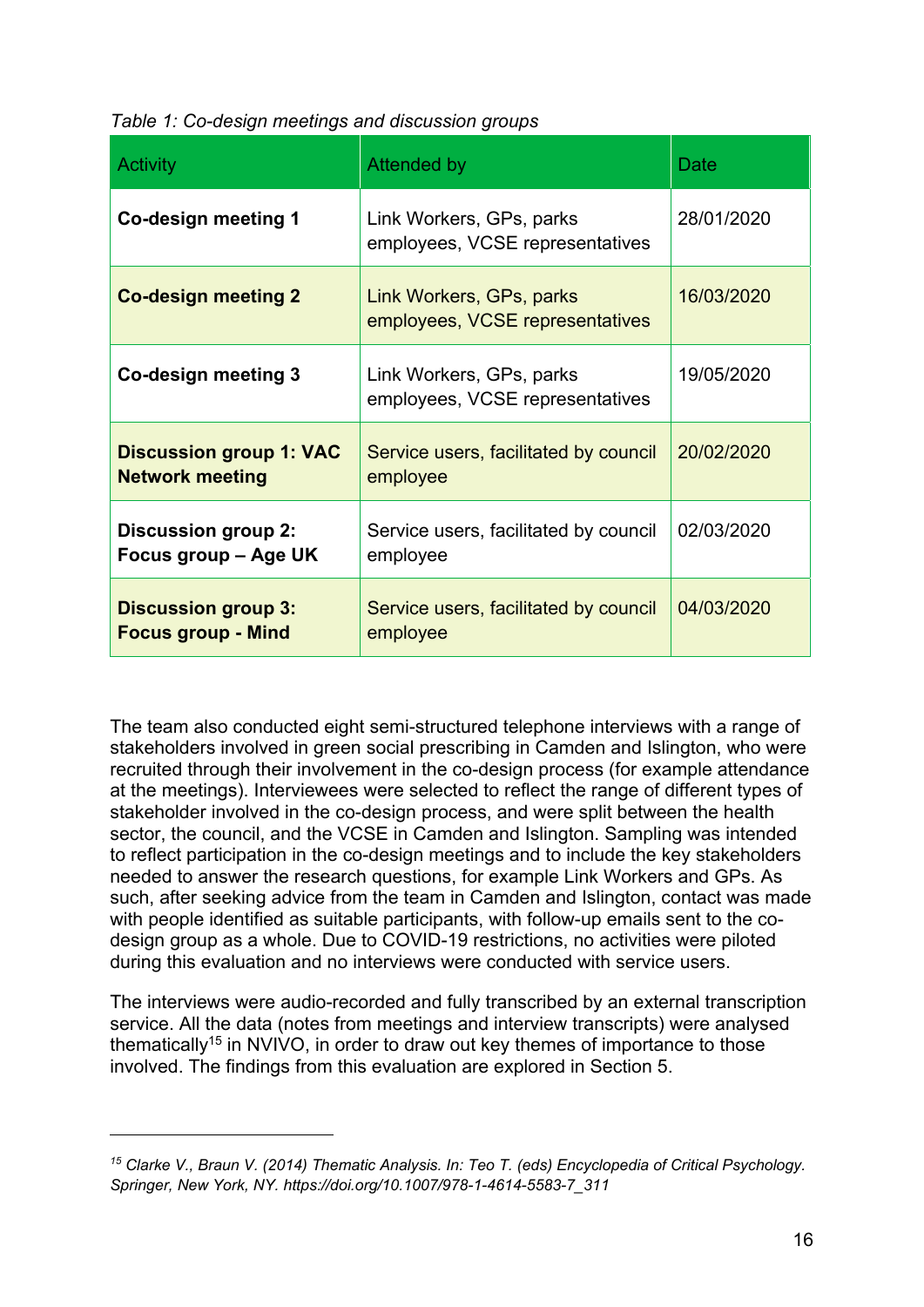# **5 Findings**

This section outlines the key evaluation findings. It begins with findings on the broader context of the work, definitions of social prescribing and perceptions of links between social prescribing and green space. Next, social prescribing specifically in Camden and Islington is explored, followed by a consideration of how different groups engage with and could be encouraged to engage with green social prescribing. After this, findings are outlined that relate specifically to the co-design work in Camden and Islington, the scaling up process, and the impact of COVID-19 on both this project, and green social prescribing in general. The broader implications of these findings are discussed in Section 6, which links the findings to the research questions outlined in Section 4.

# **5.1 Context: definitions and linking social**

## **prescribing to green spaces**

## **5.1.1 Social prescribing and green social prescribing**

The co-design meetings made reference to the King's Fund definition<sup>16</sup> of social prescribing, which places clinical staff at the forefront of the process:

*Social prescribing, sometimes referred to as community referral, is a means of enabling GPs, nurses and other primary care professionals to refer people to a range of local, non-clinical services* 

Interviewees recognised social prescribing as a more holistic approach to healthcare, moving beyond prescriptions for medications and working with patients on a broader range of issues, using non-medical interventions:

*I think it's a holistic take on healthcare and it's about challenging health inequalities and taking the patient and individual as a whole and their whole situation… It's also about lifestyle changes and looking at what's going on more broadly and other issues like poverty and wider things like race and gender and other inequalities and things that affect people's life. (*Participant 3, Link worker)

There was also an emphasis on the role of social interaction, engagement, and 'community spaces' as a way of supporting wellbeing. This was particularly central to those in social prescribing roles:

*My role as a social prescriber, I see within that as helping people to navigate the system and to get the most out of the organisations and the healthcare and everything that's going on in their local area… It's linking people up to social activities and groups and making friends, and the more positive bits of life I* 

*<sup>16</sup> https://www.kingsfund.org.uk/publications/social-prescribing*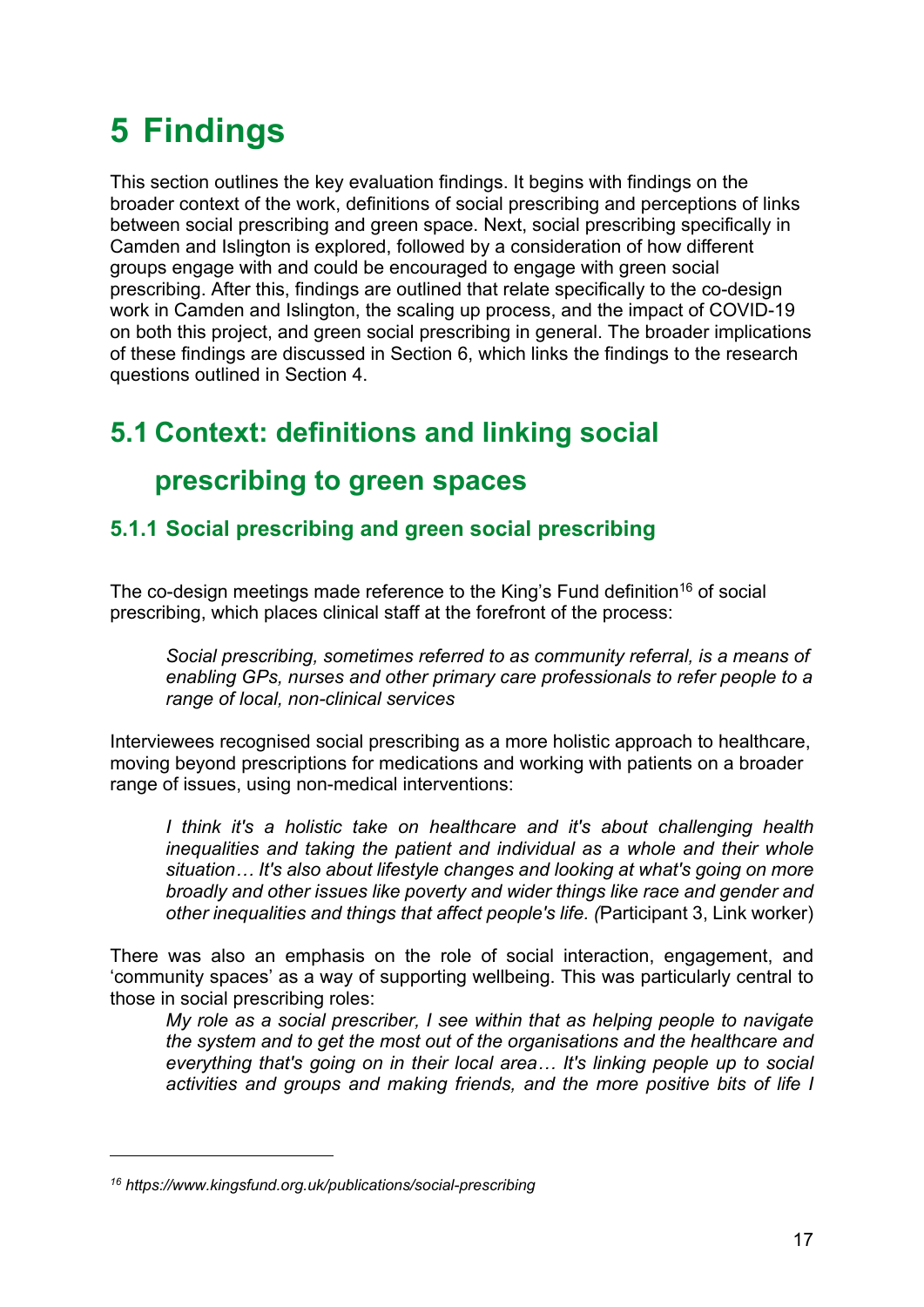*suppose, focusing on their interests and passions and things like that.*  (Participant 3, Link Worker)

The activity types forming people's 'social prescriptions' reflect both the holistic focus, and the diverse range of patients/service users for whom it may prove beneficial:

*So I started a craft-a-noon at one of the practices actually as a volunteer nearly three years ago, so every Friday afternoon we sit in the waiting-room and it's open to anyone. We found that through doing some sort of activity and having it there in a waiting-room, people were coming along because they were waiting to see their doctor or nurse or whatever and then seeing this group of people doing some activity in the corner and then wanting to join. From there we get about ten to 15 people every week. What's also good about it, particularly for those people who are feeling anxious or depressed, or don't want to engage but want to be with people, if you're doing an activity and you're using your hands you're not actually having to talk. So they can be part of the conversation, but not actually talk.* (Participant 4, Link Worker)

Green social prescribing was understood as social prescribing which capitalises on the benefits of spending time in nature. It was not viewed as a separate process, but as an option for those benefitting from social prescribing:

…*it can be incorporated into wider social prescribing itself. I think because social prescribing is such an adapted term it can kind of fit in to social prescribing generally as well rather than separating it and calling it green social prescribing in itself* (Participant 1, VCSE).

*… it should be the same thing as social prescribing, generally it's just green social prescribing is around green infrastructure to enable anyone to make a referral or let anyone know what activity is happening in their local green spaces.* (Participant 7, CCG).

One participant suggested that green social prescribing lacked a clear definition, though they did demonstrate an understanding of green social prescribing as it has been defined for the purposes of this report (see Section 3.1):

*I think it needs to be defined... What is green, what does it mean? So I see it as something as like being outside, being with nature, trying to, just encouraging walking, anything that's outside basically, and with nature or do something just a bit... Again, does it need to be clearly defined, not even clearly defined, but a definition that people can say okay, this is what green social prescribing, what I see it as, but it'll be interesting to see what other people see it as.* (Participant 6, GP)

### **5.1.2 Link Worker role**

Link Workers are central to social prescribing (for example see the King's Fund definition of social prescribing in Section 5.1.1). For the remainder of this evaluation, the term Link Worker is used to refer to people in roles that involve supporting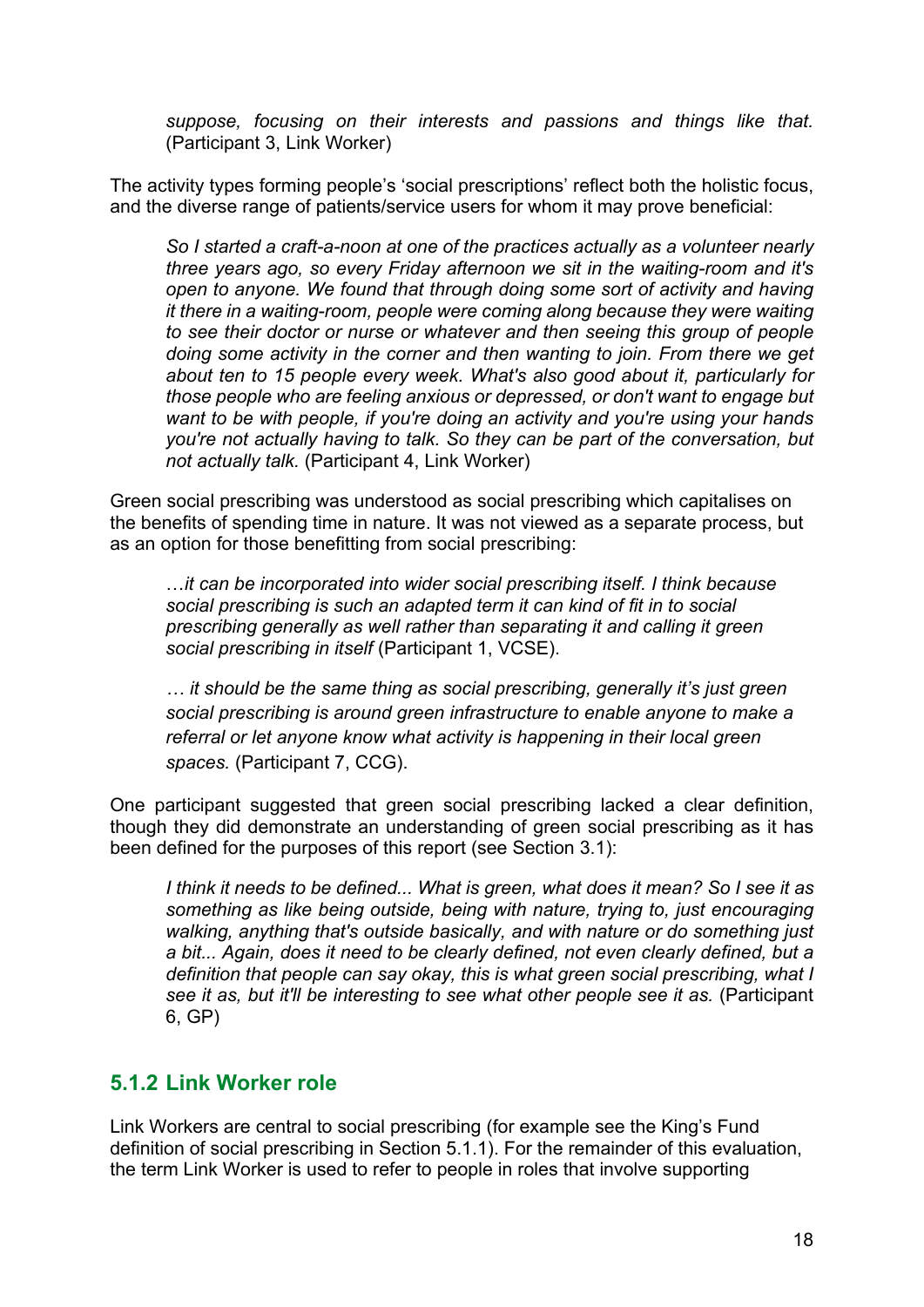service users with wide-ranging issues using non-medical interventions (so for example this would include people whose job title is 'social prescriber').

Participant 3 (Link Worker) described herself as a social prescribing Link Worker, and she was employed by a group of GPs but managed by a VCSE organisation. Of her role, she said:

*Ordinarily, in normal times, it's lots of home visits to patients that I'm working with or meeting them in surgeries or getting out and about and attending activities with them. It's a lot of signposting to other services and other community groups and organisations.* 

This demonstrates the broad remit of Link Workers, which can vary from sign-posting to more physical and practical support for service users. This was also demonstrated by Participant 4, who focussed on working *with* service users, in keeping with the understandings of social prescribing in Section 5.1.1. Linked to this approach, Participant 4 also avoided using language that indicated service users were taking a passive role in their care.

*…my role is to meet with those patients and to work out together - so I'm very, very conscious of working with someone rather than prescribing to them. That's why we don't use the words social prescriber in my title because it's just about supporting people and talking to them, teasing out of them what they think is important or what is important in their life, what matters to them, what they enjoy doing. Trying to see if I can find either by signposting or encouraging them to*  join something within our community in order to meet other people and feel *better about themselves.* (Participant 4, Link Worker)

Understandings of the Link Worker role varied even just within Camden and Islington, both in terms of language used, and what the role entailed. For example, Participant 2 (VCSE) distinguished between a Link Worker and a 'Social Prescribing Link Worker:' whereby 'Social Prescribing Link Workers' work more closely with GPs, whilst Link Workers are less connected to primary care:

*The distinction between the Social Prescribing Link Worker and that of a Link Worker, is social prescribers are doing it from the point of view of medicine, GPs and so on, practitioners. Link Workers are slightly more broad… we're all about well-being. We're basically trying to find out or do a gauge on someone's coping ability, what areas of issues that they may have and require support with and actually link them to the appropriate service that will help alleviate or resolve their particular issues…those referrals would come from all avenues, whether it's self-referrals from practitioners, from other partner organisations. Whereas, as I say, social prescribing is a lot more in relation to GP practices and so on.*  (Participant 2, VCSE)

*It's like Link Worker. You know, the word Link Worker, I mean, what the hell?! A government department would know what that is, cos they created the phrase, but, you know, its taken people years to even know what a keyworker is, so to have a Link Worker, is just, you know, what is that?* (Participant 5, VCSE).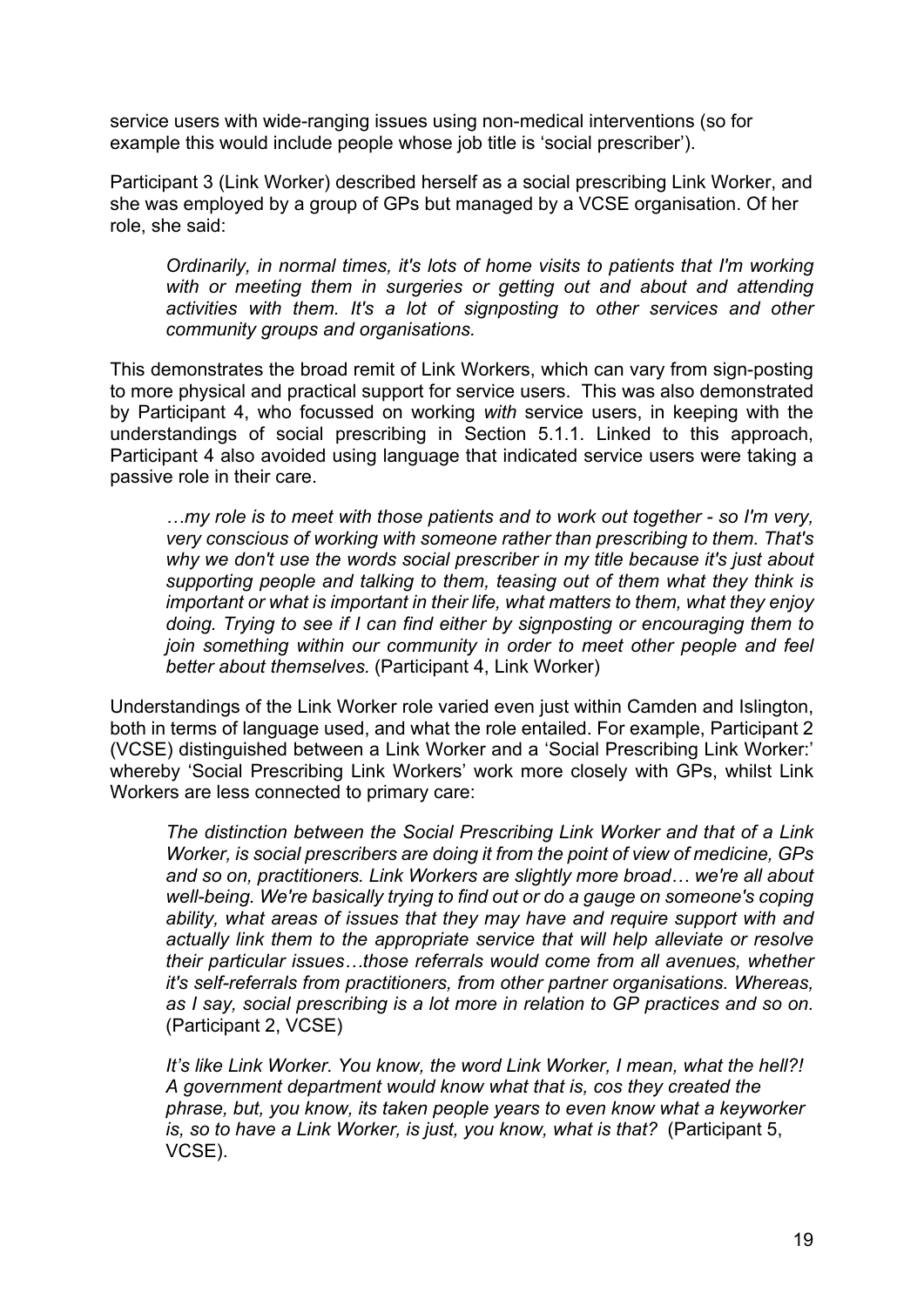## **5.1.3 Target groups for social prescribing**

Target groups for social prescribing were also broad, with social prescribing perceived as helpful for a wide spectrum of issues not just limited to mental and physical health and wellbeing. Indeed, in a co-design meeting it was noted that target groups broadly consisted of 'vulnerable people as a whole', with little separation of physical and mental health needs. Issues that could be addressed by social prescribing included: mental health/illness, dementia, obesity, childhood obesity, isolation, smoking, income disparities.

Target groups are often those who visit GPs with problems that are harder to address medically, meaning that in keeping with Section 5.1.2, Link Workers can have quite a broad remit:

*What was happening is that GPs are finding that people are coming, presenting with certain problems and actually…The problem a lot of the time is due to being isolated, lonely, causing depression, anxiety*…(Participant 3, Link Worker)

Even where social prescribing is targeted to specific groups, the remit of Link Workers remains broad and a key strength of social prescribing is that it can be used to tackle multiple issues.

*… but the kinds of people that are referred to us… I'd say 80 percent either identify with or describe having an experience with … difficulty with their mental health, because we are a mental health charity… then want to give themselves a bit more of a network to engage with when they are kind of feeling low or suffering with their mental health, but we also get people who are new to the borough, who are experiencing social isolation, as well as people with different learning needs, physical disabilities…it's people who for one reason or another have difficulty accessing certain services or just don't have the knowledge or awareness of what they can access within the borough.* (Participant 1, VCSE)

## **5.1.4 Green social prescribing**

Interviewees and stakeholders in the co-design meetings recognised the benefits of spending time in green space, and of linking this to social prescribing.

*Well, I think everybody can benefit from it, it depends what groups you're working with, cos I think, obviously you get … population with families who benefit from it because it's fresh air, it's running around, there's activities for kids to do, and it's a space where kids and their parents or their guardians can do something together, which isn't that common in indoor spaces* (Participant 1, VCSE)

For this project specifically, green social prescribing was linked to parks, so as well as recognising the benefits of spending time in green space more broadly, green social prescribing was viewed as a way of encouraging people to utilise them.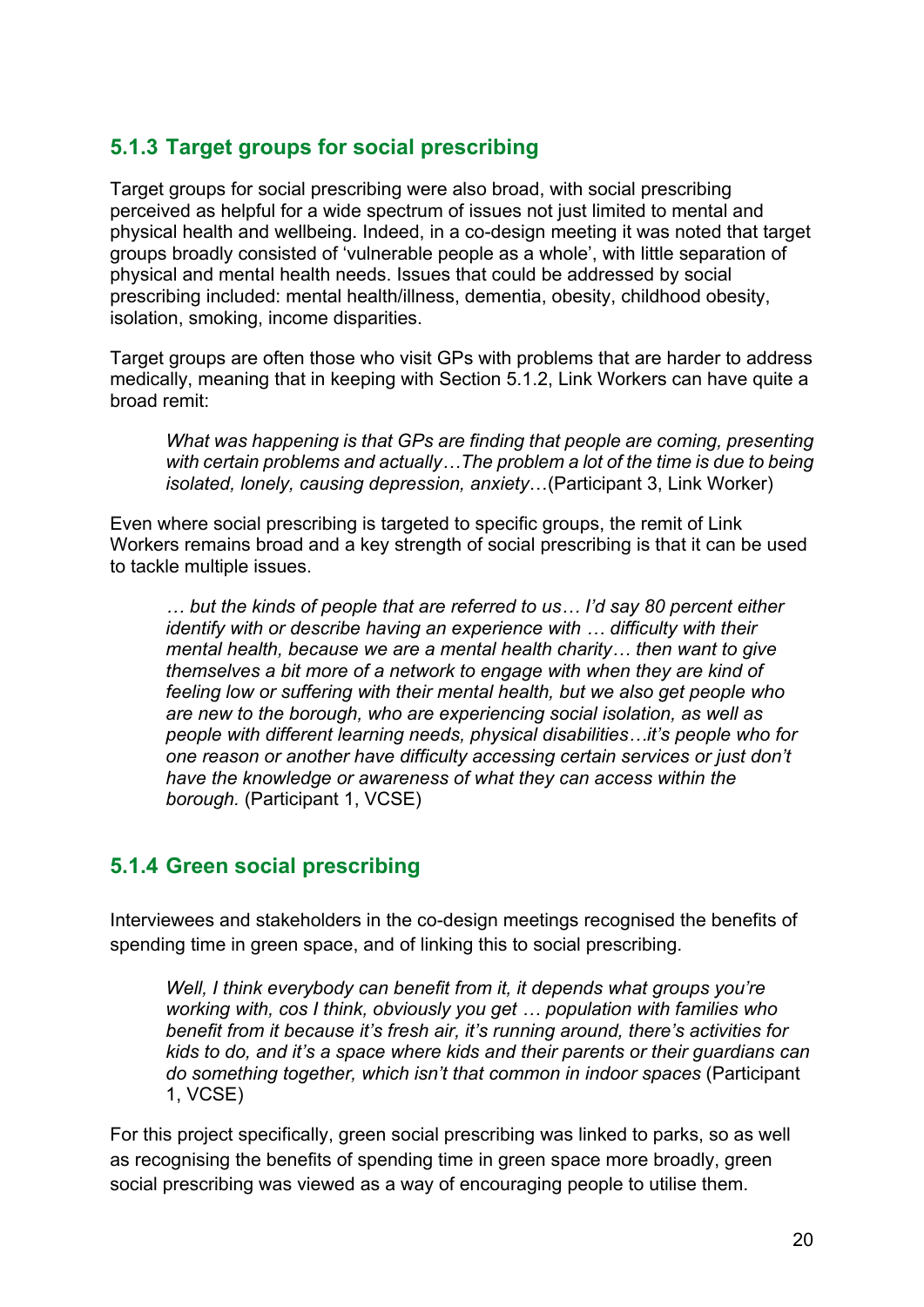*I genuinely felt quite enthusiastic about this, simply because when you think about the number of green spaces within an area like London, for argument's sake, where space is of a premium, sometimes when you go around and you look at some of these parks, regardless of the size, a lot of it is underused as far as I'm concerned.* (Participant 2, VCSE)

*I think green space is often underused. I mean, my background is in community work and doing community projects, community development, so I can speak to that idea of how spaces are used around London and underused, and how certain groups monopolise a space and other groups don't feel welcome, and it's just a bad use of space full stop.* (Participant 3, Link Worker)

It was recognised that a broad range of activities could be done outdoors, under the remit of green social prescribing. This ranged from exercise and conservation activities to deliberately bringing 'indoor' activities outside so that people can benefit from spending time in green space:

*… they've quite enjoyed projects out in green spaces and then it gives it a little bit more of a personal feel, so that people feel like they've helped to develop something, and it's almost borderline green social prescribing and volunteering as well, people are able to give back but also engage with others and get the benefits of being outside… if you're doing a book club, taking that into the park if the weather's nice, can be really, really good, using the park as an alternative to being indoors, to do a session that could be done outside, I think would be really good as well.* (Participant 1, VCSE)

*….It doesn't have to be all physical. I was talking about walking, gardening, all these sort of things, you can have things like yoga, T'ai chi classes taking place. You can even have, obviously depending on what the resources available are at the park, a space where people can do some, play board games and all sorts of things*. (Participant 2, VCSE)

Drawing on and being explicit about the broad range of activities that can be done in parks under the umbrella of green social prescribing is really important. In Discussion Group 2, participants favoured activities such as gardening and walking where they could develop skills, watch things grow, but also socialise with other people. The framing of activities is important as service users can be put off by things being described as exercise and physical activity:

*… I think if you always sold things as exercise people put it up as a barrier for whatever reason, whether they're embarrassed or don't feel they can do it or are anxious about it. So even starting with a craft group or a book club or some sort of social event in a green space, just being in a green space…I think it just impacts on your well-being almost immediately…From there, then I think you can grow and you could make your craft group, well, let's go for a walk around the park, or let's go for something, and those who want to join us can, and then we start our craft group or we go for a walk at the end or something like that. I think that you can just gently - little steps.* (Participant 4, Link Worker)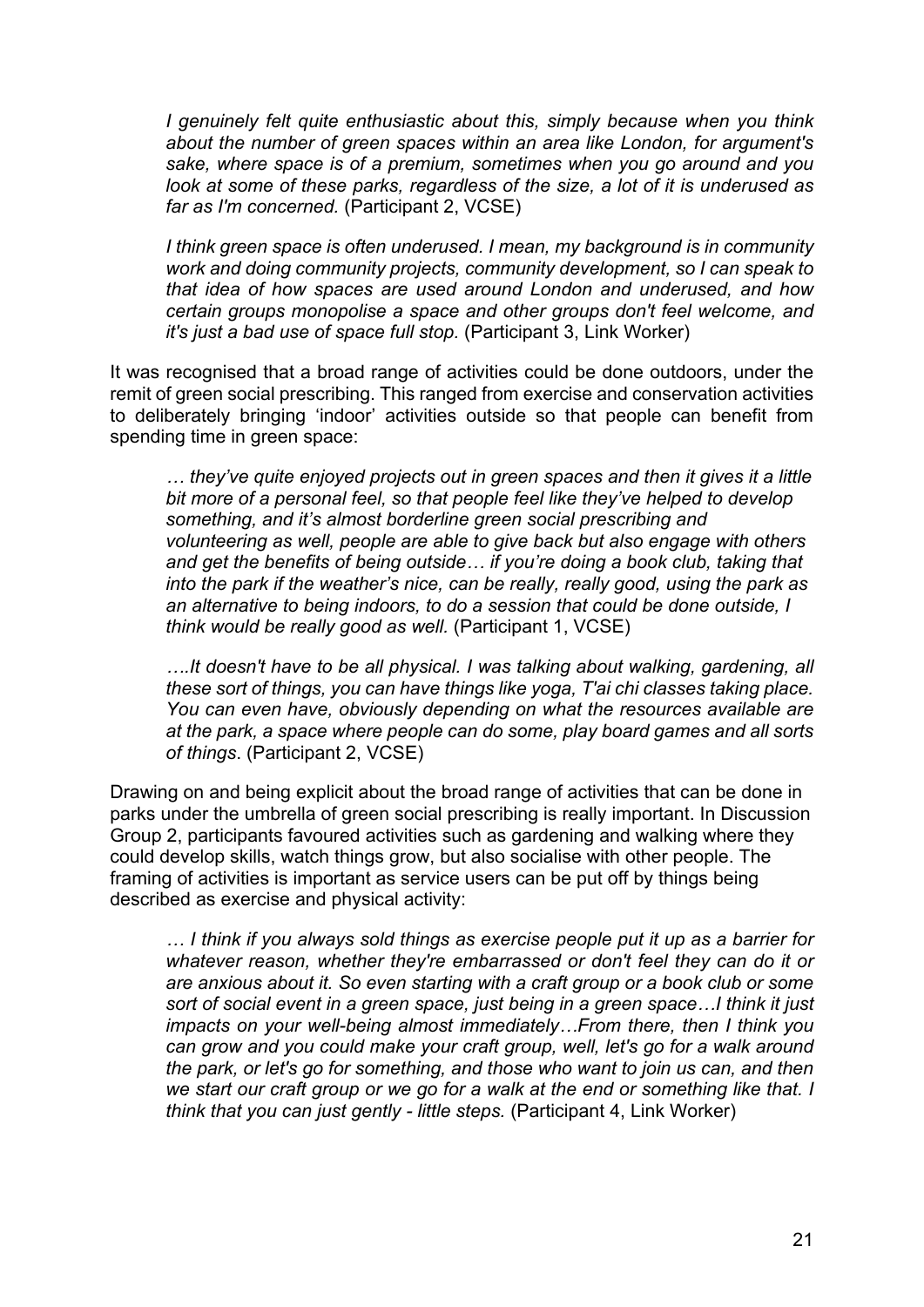# **5.2 How social prescribing operates in Camden and Islington**

## **5.2.1 Referral processes: 'Formal' routes into social prescribing**

As described in Section 3.2, and Appendix 1, there are multiple pathways into social prescribing, which differ according to their starting point and who initiates the process. In this report, referral processes involving a Link Worker or clinical staff are referred to as 'formal' referrals, in contrast to less formalised routes, whereby people access the same support but through a range of methods, such as self-referral or through existing involvement with community organisations. It has already been noted that in Camden and Islington, multiple social prescribing routes are taken. In some cases, social prescribing was directly linked to GPs and GP practices.

*Yes, so all my referrals come from GPs. There was a system in place where Age UK were involved and there would be a referral form that would go through the NHS database EMIS, and then would trigger something at Age UK and they would triage it their end. Since lockdown, just for ease, GPs just email me directly to my NHS email.* (Participant 3, Link Worker)

*Yes, so it usually comes through referrals from GPs or the nurses. Sometimes reception* [at the GP practice] *might pick up. Now that we've got COVID obviously we're not seeing patients in the practice, but prior to that the reception are the face of the practice so they can pick up and get to know patients. They might just speak to me about someone or they might mention to someone that they might be interested in this, and it's gone from there. So all my referrals come from within the practice.* (Participant 4, Link Worker)

Involvement of GPs or other clinical staff was viewed as beneficial in engaging service users in social prescribing:

*I think for some people it is necessary because I think sometimes you do need kind of that … to back it, to make it, to give it some grounding … so for people who are reluctant to or aren't aware of the benefits of physical activity for example, it helps if you've got somebody from a professional background saying … if a GP can refer you into something, saying this will make you feel better, or it's something you can try to make you feel better, that kind of can be really beneficial and necessary for some people.* (Participant 1, VCSE)

Referrals can be straightforward, for example where GPs refer directly to Link Workers (such as in the case of Participant 4, Link Worker), but this can become complex if additional organisations are involved:

*This process is much better where I'm getting them through the GPs directly, but when … were involved, it's just like another hurdle, another delay until I get the referral, but I appreciate there's reasons for that.* (Participant 3, Link Worker)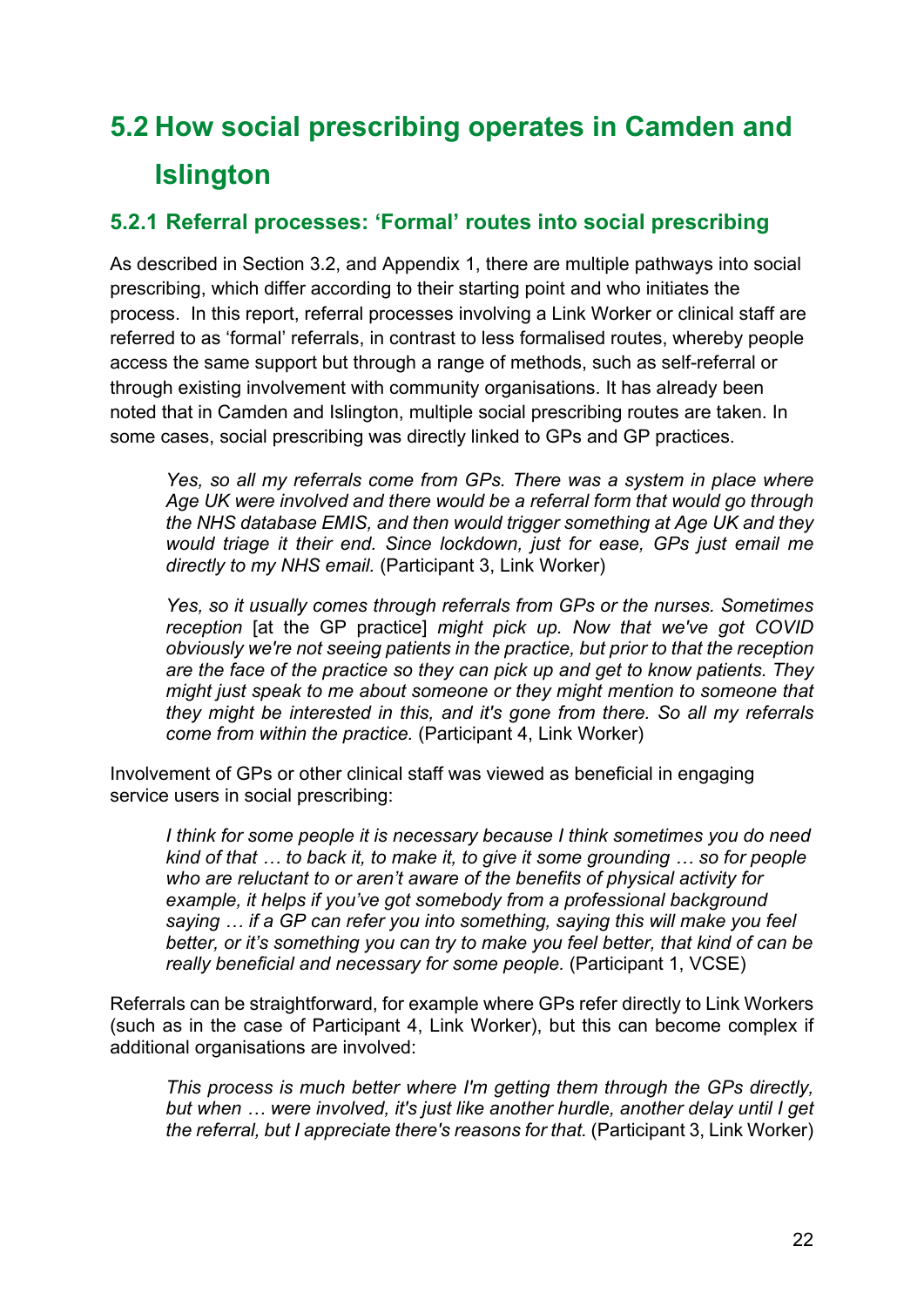## **5.2.2 'Informal' referral processes**

Some service users take routes into social prescribing that are not initiated by a healthcare professional or other professional. For example, service users can refer themselves to activities or services, and referral might be more informal. Additionally Link Workers can proactively recruit service users for social prescribing without any involvement from a GP – for example at the first co-design meeting there was mention of 'pounding the streets' to encourage people to join nature based activities.

Some organisations have mechanisms for service users to refer themselves**:** 

*And then the other half of the work that I do is more kind of client facing work so we have a referral process into the programme, which is pretty straightforward, and people can self-refer but once people have referred into us they have to have a meeting, which is quite straightforward and it's quite simple, it's just a chance for us to get to know them and explain how we work, and then at least they have a name and a face in our programme and then we can let them know how they can get more involved into the programme.* (Participant 1, VCSE)

Despite the benefits of routes into social prescribing beginning with a GP or healthcare professional, there are also benefits to self-referral, which could potentially be quicker and involve less bureaucracy:

*Yes, I would love it to be slightly more open, I would love for self-referrals to happen. I've had lots more of them over recent months because I've been getting to know people and people have re-referred themselves into the service,*  which has opened it up a bit more, but no, there's definitely some level of *gatekeeping involved in that it has to come through the GP.* (Participant 3, Link Worker)

Additionally, self-referral was suggested to chime more with the person-centred ethos of social prescribing:

I think the idea of person centred and it being accessible fits better with it being *able to self-refer rather than through GPs, but I mean, it's working well for me.* (Participant 6, GP)

### **5.2.3 Communication and interconnection of multiple systems**

Although this evaluation has so far described different social prescribing routes, the success of the green social prescribing project in Camden and Islington will in part rest on the interconnection of multiple systems and partnership working.

*Yes, I think it's a brilliant project…because it will mean that we're all working together rather than just the GP practices just being a GP practice and actually it's all connected. Health connected to mental health, physical health, and getting people healthier through green spaces and exercise and activities and*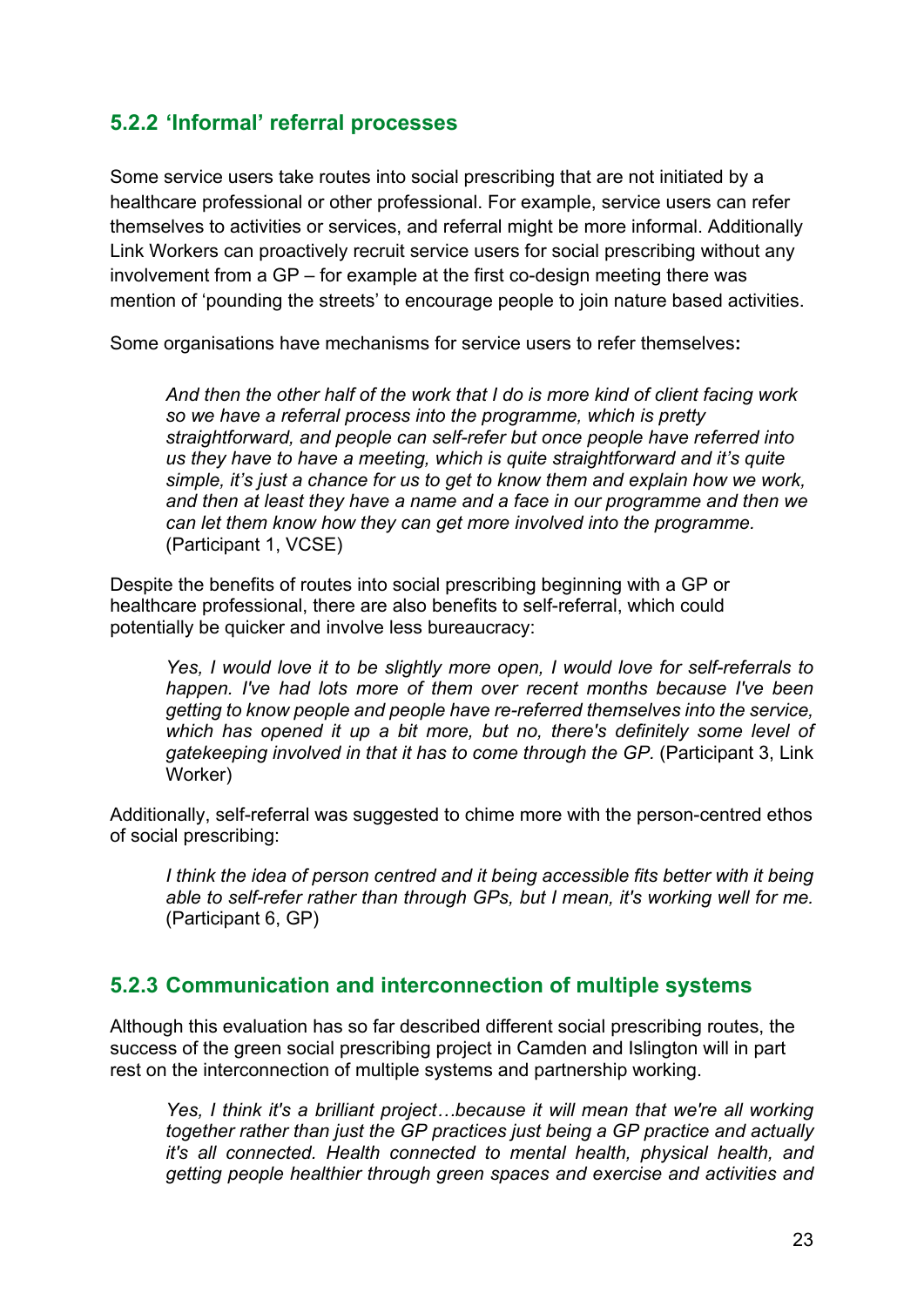*socialising and meeting up, is hopefully some way forward to alternative - not just giving people prescriptions and medication all the time.* (Participant 4, Link Worker)

Learning across multiple service areas was also viewed as useful in embedding green social prescribing, with this project viewed positively as a way of bringing together activity in Camden and Islington and ensuring good communication between both boroughs:

*That's where organisations like us need to ensure that the learning from one service area is actually cascaded right across other areas within the same organisation and beyond. I think that's going to be really, really important as well.* (Participant 2, VCSE)

*That's been another positive I think, a really big positive, so it's not just insular, we're Camden and across the road at Islington I don't know what happens. I just think that we've got so many fantastic resources and it just needs to be brought together.* (Participant 4, Link Worker)

Making information available about activities and services viewed as an important component of the social prescribing system:

*I think it's just having the right conversations with the right people. Because we know that there are people out there and because there are social prescribing Link Workers are out there as well now…If we've got them on board and we can network with Link Workers about green social prescribing, and be really specific about making the information clear and robust, then they won't have any issue with referring people into it; if they know that the quality is there.* (Participant 8, Council)

For green social prescribing to work, Link Workers need to be aware of available services and activities, but dissemination of this information was varied depending on their employer and which borough they were located in. Some social prescribers had regular meetings to exchange ideas, identify opportunities, and work together and develop good practice, and Islington CCG have started a programme to connect social prescribers in the borough and explore the best ways to build and maintain relationships between them.

## **5.3 Engagement with green social prescribing**

## **5.3.1 Healthcare professionals**

One GP (Participant 6) was interviewed for this evaluation, and she was positive about green social prescribing, stating that: *I've also been interested in green spaces and how to integrate nature with health as well.* In addition, in Section 5.2.1 it was suggested that the involvement of GPs was useful in terms of encouraging service users to engage with social prescribing.

However, not all healthcare professionals are equally engaged with (green) social prescribing, and this was perceived as varying across providers: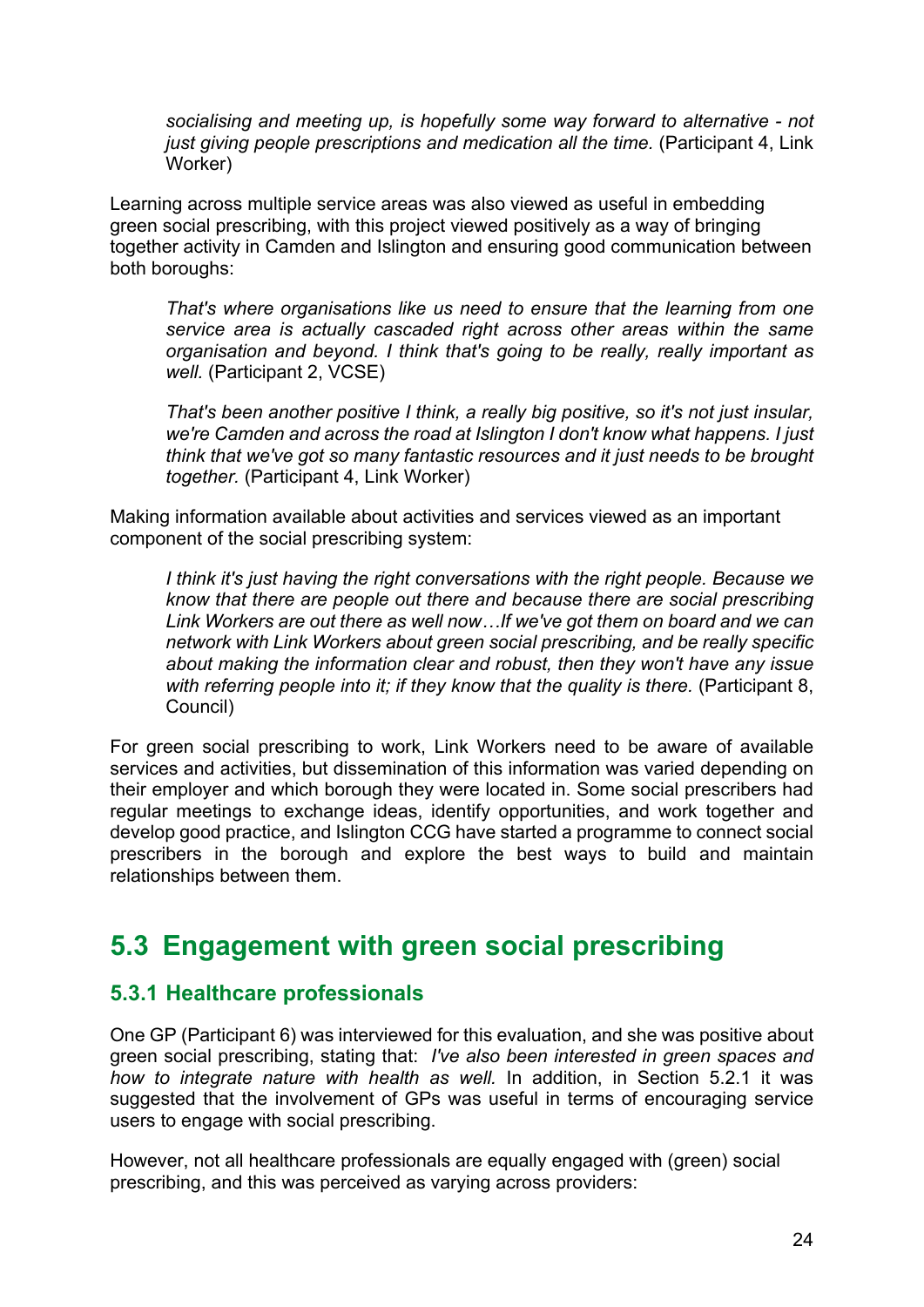*I think it might have been a bit of a lottery before; whether or not you did actually get into the referral process by visiting your GP depends on whether or not they liked social prescribing or whether or not they're more traditional and just wanted to give you, I don't know, pills to deal with your depression; instead of being able to spend the time to explore it a bit better*. (Participant 8, Council)

A key barrier to engagement in social prescribing for healthcare professionals, and GPs in particular, is a lack of understanding of it:

*… there are quite a number of people working in GP's surgeries who themselves*  don't quite understand what social prescribing is and how it works and how it *can lead to referrals and so on and so forth…It's growing, without a doubt. The information going out, the presentations that are being done by us and others around social prescribing is getting better.* (Participant 2, VCSE)

So I think the barriers would be when something is a little bit top-down, don't *really understand what's going on, what's it all about. People don't have information, are there incentives, what are they for patients and for practices, yes, so I think barriers are people remembering that things exist as well, they often forget, so how to keep that in the forefront, of what services are available.* (Participant 6, GP)

In addition, GPs in particular were perceived to have limited time to understand new initiatives and take on board new information. **'…**we are also conscious of the fact that most GPs don't have the time to sit and read pages of information that's been sent to them.' (Participant 2, VCSE). The premise of social prescribing is that, if it works well, it should reduce burden for GPs.<sup>17</sup> GPs' understanding of and engagement with social prescribing is crucial if more formal routes are taken. However, explaining to service users how social prescribing works could also create burden for GPs.

*… lots of social prescribing is to take the heat off the GPs so they've got more time in their ten-minute session. It doesn't give them more time if they have to explain what social prescribing is to get the consent of the patient to then be referred to my service. It would be better if that was something which happened outside of the GP consultation room...* (Participant 3, Link Worker)

When considering social prescribing, GPs might need reassurance of quality control, and being able to see there is clear data showing outcomes and benefits of their patients participating in green social prescribing activities. As Participant 6 describes, this includes a clear 'interface' between GPs and Link Workers.

*We do have two social prescribers at the practice and I'm not getting very much back from what they're actually doing, and I do want to engage with them…* 

<sup>17</sup> https://www.bma.org.uk/media/1496/bma-social-prescribing-guidance-2019.pdf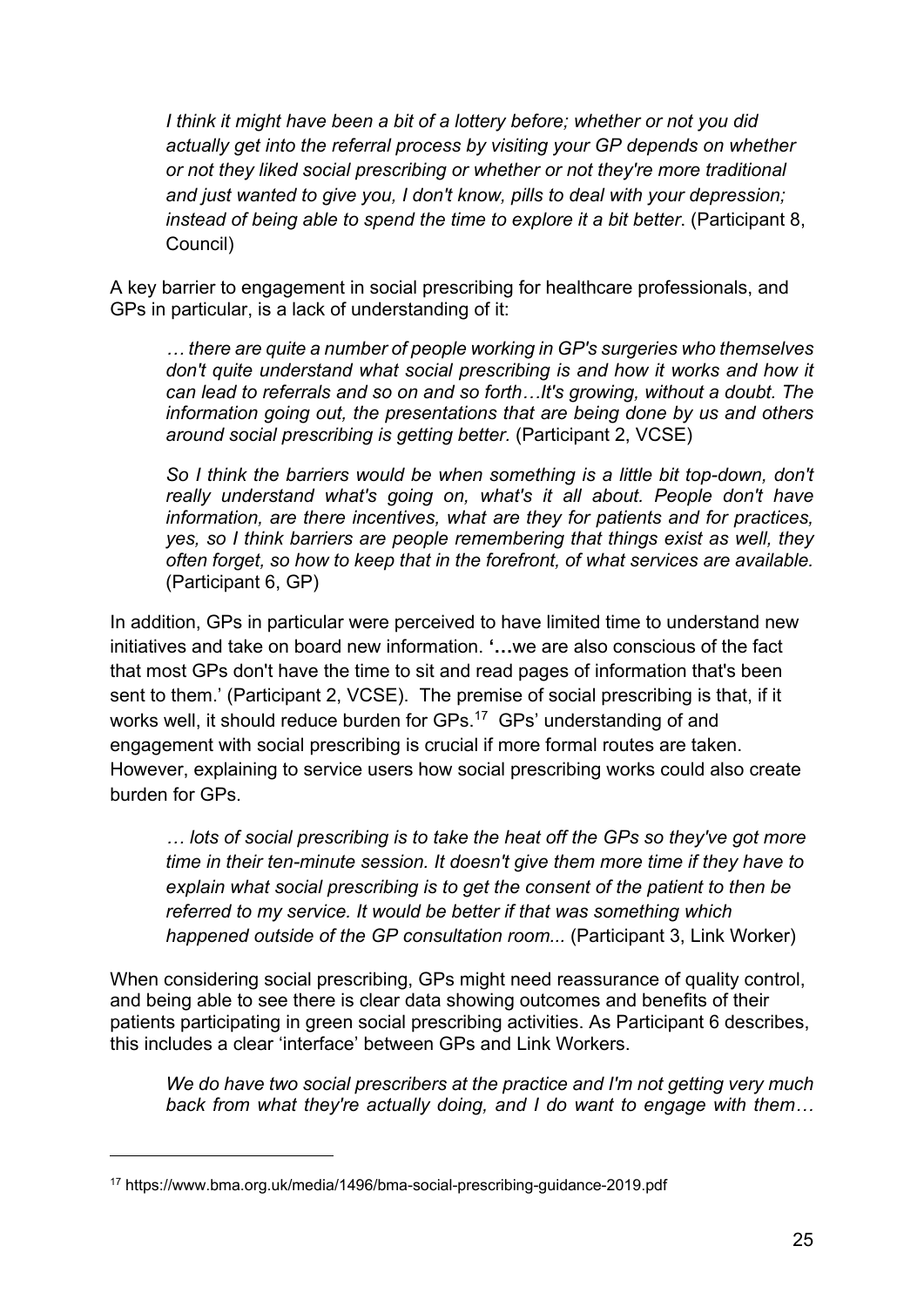*You're encouraging us to prescribe which is fine, but we need something back from you about what's happening, what people would prescribe, we're referring on to you and what are you actually doing... I feel like I am aware of the social prescription, social prescribing, but there are plenty of doctors who aren't and so I think if we're going to encourage it, we need to have a lot more discussion and interface between social prescribers and patients and general practise.*  (Participant 6, GP)

There is potentially a lot of onus on Link Workers to promote their services to GPs:

*That was a priority when I could be out and about was getting to know all the GPs down at the surgeries. I think in terms of social prescribing more widely, I'm quite a sociable person so that's the bit of the job that I'm quite good at, but if you're not up for meeting lots of GPs and being a little bit pushy with getting yourself known, then social prescribing could easily go by the wayside really because it's about you pushing your service a bit.* (Participant 3, Link Worker)

To fully embed and scale up green social prescribing, engaging community organisations who are likely to be key in delivering activities and services is important. Indeed, social prescribing may rest on linking formal social prescribing services and wider community engagement:

*…but I think to get a community to start using a green space more, you maybe need to reach out to the community more and community leaders and people already doing community engagement, either in an official role or not. Maybe speaking to community groups and community centres, all these things which already exist and trying to get their buy in is perhaps helpful alongside all of the co-design stuff.* (Participant 3, Link worker)

### **5.3.2 Service users**

No service users were interviewed as part of this evaluation. However, some of the interviewees who worked closely with service users offered some insight into how service users might experience green social prescribing, noting that they are likely to have different concerns and experience different barriers to participation in green social prescribing, compared to healthcare professionals. As described in Section 5.1.3, green social prescribing involves working with vulnerable people, who can be harder to engage. Key to engaging service users is considering a wide range of access needs.

*…we need to understand more about why people who don't use parks, don't use the parks so, is it about accessibility… this is quite an extreme example but if someone has a wheelchair and they can't go out in the park is that a problem? Or is it security I know some people won't go into the parks for fear of being harassed especially some women, there's limited support available in parks…my local park there's an issue with alcohol, drugs, so you know it's just trying to understand why people aren't using their parks…* (Participant 7, CCG)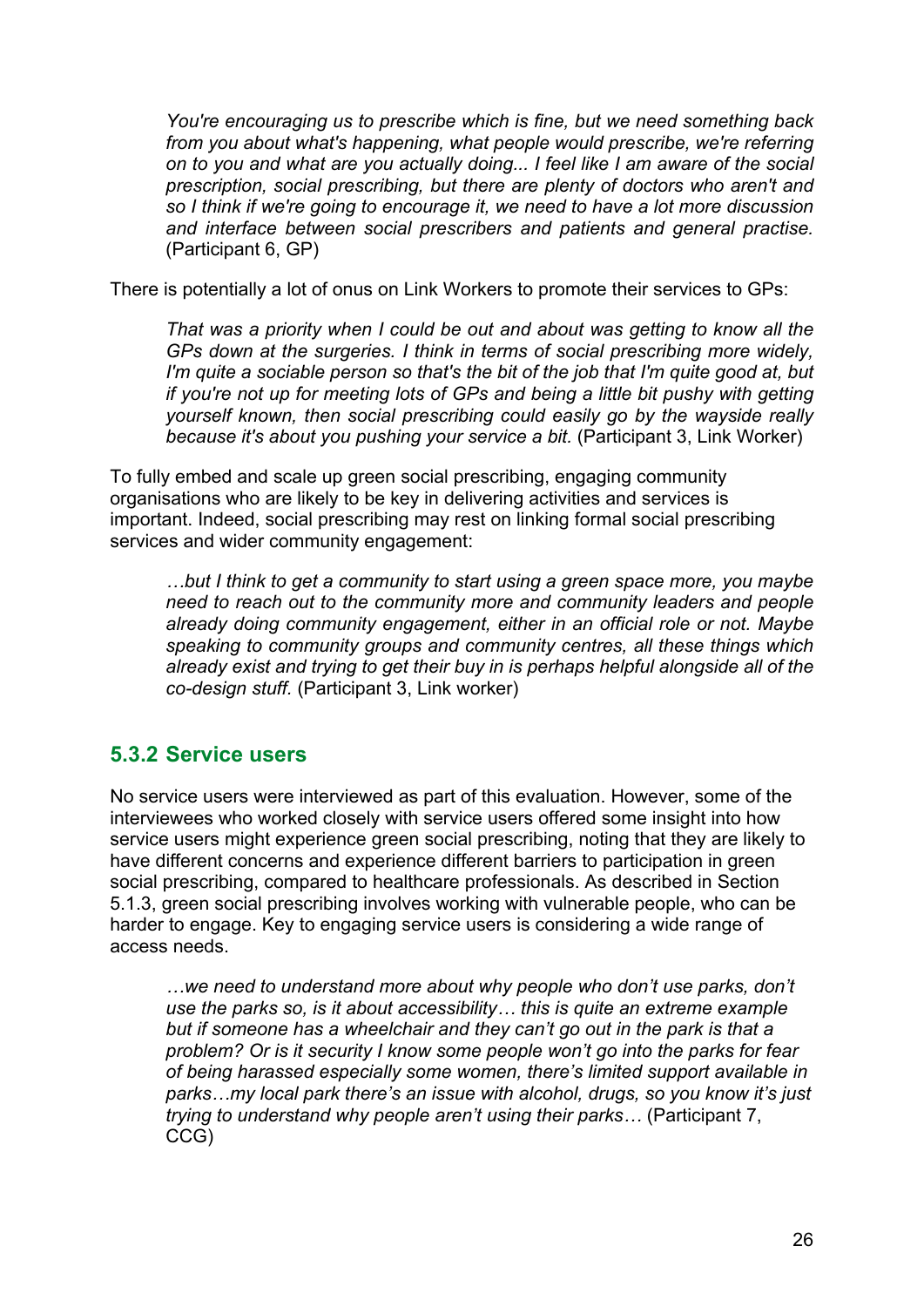Related to this, in one of the co-design groups, it was noted that the timings of activities in parks, during the day, would be difficult for people with childcare needs or other time commitments during the day. Additional barriers identified included language barriers, potential service users not wanting to discuss their mental health or other concerns that could be addressed with social prescribing, physical health issues, working with service users who are isolated who might be harder to engage, engaging people without internet access (such as older people), park facilities, and poor weather.

The association between green social prescribing and physical activity was also viewed as potentially affecting the likelihood of service users engaging with green social prescribing:

*I know that everyone needs to exercise, but I think if you always sold things as exercise people put it up as a barrier for whatever reason, whether they're embarrassed or don't feel they can do it or are anxious about it.* (Participant 4, Link Worker)

Activities on offer should aim to suit a range of different needs and interests, and should ideally be developed in consultation with the relevant communities:

*We have a programme that we produce quarterly, so we try and put a mix of … physical activity things, nature based sessions as well, we try to balance it so that there's a mix of everything and at least two or three sessions of each a month, so that people can engage with them as much as they like, and then it's an opportunity for people to a) either continue doing something that they know that they've done before and have enjoyed or people can try new things. So, yeah, it's just by offering a variety, we kind of hope that people do opt in and try new things as well.* (Participant 1, VCSE)

*Somehow, you need to make that person who's looking at that feel like that's them, that's them that's going to go and take part in it. I think communities, especially around those areas, they're tighter knit than we give them credit for and also, if you do get buy in of somebody on a local estate or somebody nearby that's going to talk about it, you'll get lots more people involved. There's just quite a big gap, it often feels, between local government and those people.* (Participant 3, Link Worker)

Potential service-users might struggle to independently identify opportunities available to them locally and join established groups or activities, and therefore clear communication is essential. Approaches to signposting need to suit everyone so should be technological and non-technological. For example, it was noted that while websites can be useful, older service users are less likely to be online and more likely to be vulnerable and therefore to potentially benefit from social prescribing. As such, signposting also necessitates the provision of physical signposts and signage.

*Creating the communication plan in terms of posters, maps, I mentioned at the time about the existence of a social prescribing database, if you like or an encyclopaedia or a yellow pages of different things that Link Workers can actually tap into. If anything like that does exist, I know different organisations*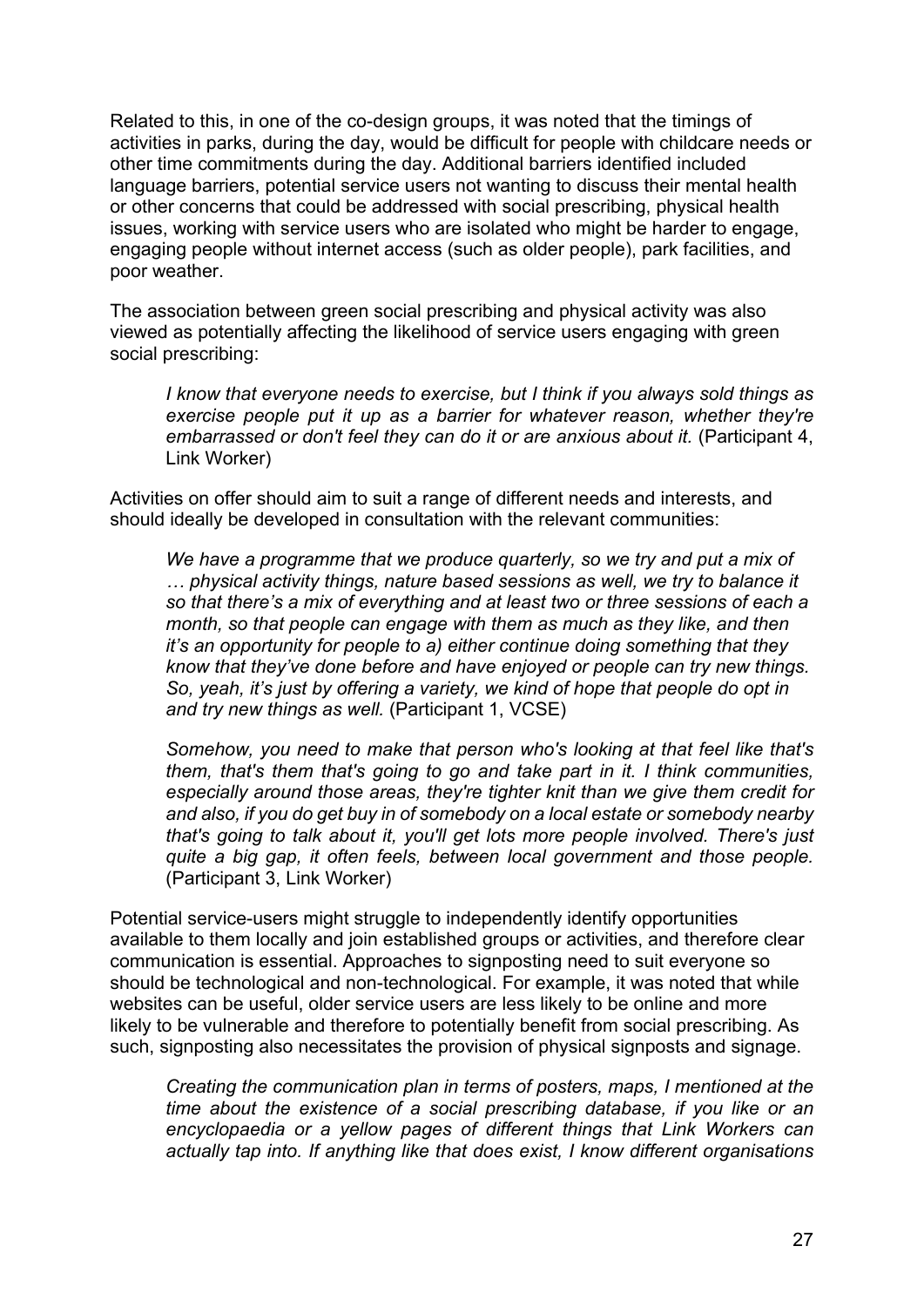*will have their own database of different things that they would look to offer or provide as way of signposting or even referrals.* (Participant 2, VCSE)

## **5.4 Involvement in co-design work**

The co-design meetings were well attended by a wide range of stakeholders from across the green social prescribing systems in Camden and Islington, working in a variety of roles and for a variety of organisations. As well as running three co-design meetings, the project manager engaged with a broader range of people through discussion groups and links with GP practices and community organisations, and was able to feed this into the discussions at the co-design meetings. Those involved in the co-design work were extremely positive about the meetings and how they were run.

## **5.4.1 Benefits of participating in co-design work**

Participation in the co-design process was beneficial to the participants as well as to the project – attendees were shared contact details with each other with the intention of meeting at a later date, for example. Participation was perceived as a good opportunity to meet and network with other people also working on green social prescribing:

*I mean, for Link Workers, for someone doing my role, its been really great to meet all of those people and to stay in touch with what's going on and to get live updates on activities that are running. It just makes it much easier to signpost people to it and talk it up to patients, clients, whatever.* (Participant 3, Link Worker)

*I think it was just about knowing that facilities were available, and the groups were around, and they were very willing to engage with the practice. I think people who didn't know how or what, how this could be done and also meeting*  like the social prescribers already who were there...I think it's about linking *people in and talking. Simple things like just getting people's email addresses…or putting a face to a name…so it was a lot of ideas generating as well I hadn't really even thought about… You've got people who are interested in it, not people who're just, they have to be there.* (Participant 6, GP)

Some felt that more input from service-users would have been beneficial in thinking about approaches to green social prescribing:

*…something I've been very mindful of, is that there hasn't been any service user involvement in it, and I think it's all well and good … using professionals in inverted commas, to talk and develop a programme and develop a scheme that can be scaled up, but I think if you haven't got service users at the base of that, then I'm not sure how useful that will be going forward, because it's easy to develop with somebody and then make changes rather than develop*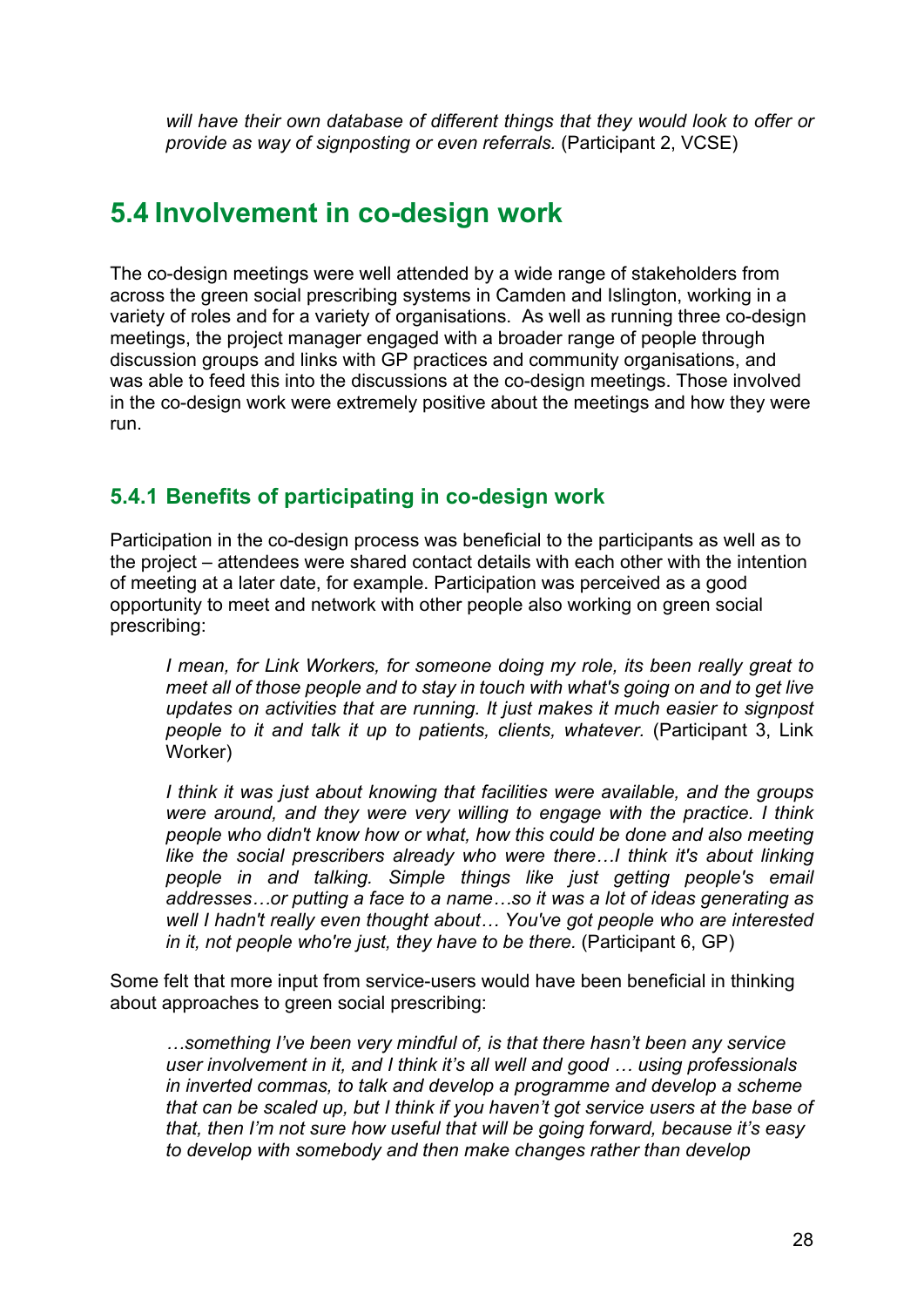*something, offer it to somebody and then them say actually this doesn't work, this doesn't work, this doesn't work.* (Participant 1, VCSE)

*…probably what I alluded to earlier in the call, the thing that I really struggle with is that the co-designing amongst service providers or key groups that don't have people in those meetings.* (Participant 7, CCG)

Nonetheless, the team had engaged with service users prior to the meetings, for example in the discussion groups outlined in Section 4. Further, when involving patients/service users it's also important to get the timing right:

*It wouldn't necessarily have worked to have service users involved in something that was quite so strategic. It worked because we were talking about quite highlevel things. I don't know, as a service user, those kinds of things might bore you a bit. I think they might have bored me if I was invited along to those kinds of meetings. I've been to some networking events when things are just too high level and you just don't get out what you want. I think the right people were there.* (Participant 8, Council)

## **5.4.2 Experience of co-design meetings**

Experiences of participation in the co-design meetings were positive, presenting an opportunity to meet with others interested in or working on green social prescribing, discuss views, and make suggestions for its development. One attendee had been involved in multiple social prescribing initiatives across the country and said that this group was the most engaged.

*No, again, I think that was very well handled. I think everyone was given an opportunity to put their views across. There was nothing that came across that was frowned upon or laughed at or anything like that. Everyone's comments, everyone's thoughts were listened to and taken on board and if anything, it just prompted further discussions around a particular subject that someone might have actually put forward. I think it was really well handled, actually. I really do.* (Participant 2, VCSE)

*I think it was really good. A lot of really lovely people in that room and there was a lot of positive energy, and it's always good to have professionals in one room talking about it and getting a bit of enthusiasm behind something because that's what everyone in Camden is trying to do now, encourage people into the green spaces.* (Participant 3, Link Worker)

Two interviewees did suggest that longer meetings or smaller group discussions might have been beneficial in ensuring everyone's voices were heard:

*I think it's quite difficult in a space like that … and I appreciate it's shortness of time and the organisers trying to get everything in and talk to everybody,*  and get everybody's views on the table, which can be quite difficult with such a *large group, so I think all views are welcomed, it's just a case of, sometimes thinking that you said something and then it's gone over somebody's head*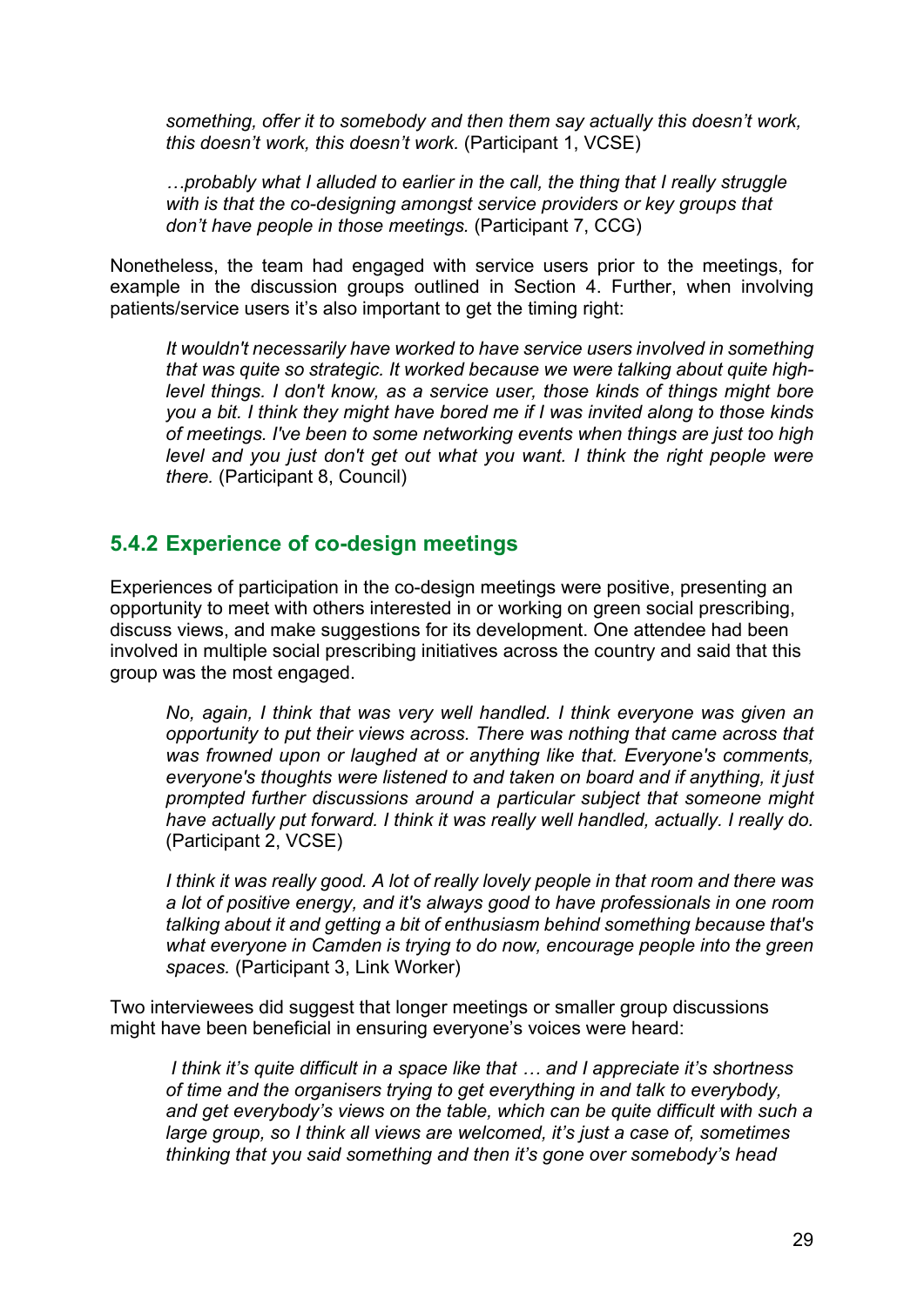*because they're concentrating on keeping to time or hearing from everybody…*  (Participant 1, VCSE)

*…there was limited time… people had a lot to say in the room, there was a lot of experience there and I think having more….people standing up talking about their findings…could've given people longer opportunity to have a zoom in to some really good work that's already being done… also what you found was the workshop tables you'd find one or two people who were clearly social prescribing experts, and they would then dominate the table, and their conversation would then skew the findings of that table, you know, and it's their opportunity of course to shine in an area they work… each of the tables needs a chair I think the second time we did… and it was better actually…*(Participant 5, VCSE)

## **5.4.3 Development of action plans**

Interviewees were asked for their views on next steps and measures of success, including the two action plans that were developed as a result of the co-design work (see Appendices 2 and 3 for the action plans). All the interviewees had been sent the action plans in draft format, and half had been sent the final versions (because of the timing of their interviews) though not all the participants had looked at these or provided feedback. The final co-design meeting was designed to discuss and provide feedback on the action plans but had fewer attendees due to COVID-19.

At the final co-design meeting, the action plans were discussed in smaller break-out groups. They were described as 'comprehensive', and viewed positively by participants, capitalising on some of the benefits of participation in the co-design work in general:

*Do I plan to use it? Yes, definitely. I mean, for Link Workers, for someone doing my role, it's been really great to meet all of those people and to stay in touch with what's going on and to get live updates on activities that are running. It just makes it much easier to signpost people to it and talk it up to patients, clients, whatever.* (Participant 3, Link Worker)

*I've read through it a few times, actually, the action plan. I think it really, really works. I don't necessarily think it's too ambitious because sometimes I get a little bit concerned when action plans can become too ambitious to the point where they can then become unachievable and therefore you go backwards rather than going forwards. I think what …the team have actually put together is quite relevant and quite achievable.* (Participant 2, VCSE)

I don't know whether I'll stick to the plan, but my intention is to definitely try and *yes, be involved and support it and - yes, it excites me, I think it's a great, great idea.* (Participant 4, Link Worker)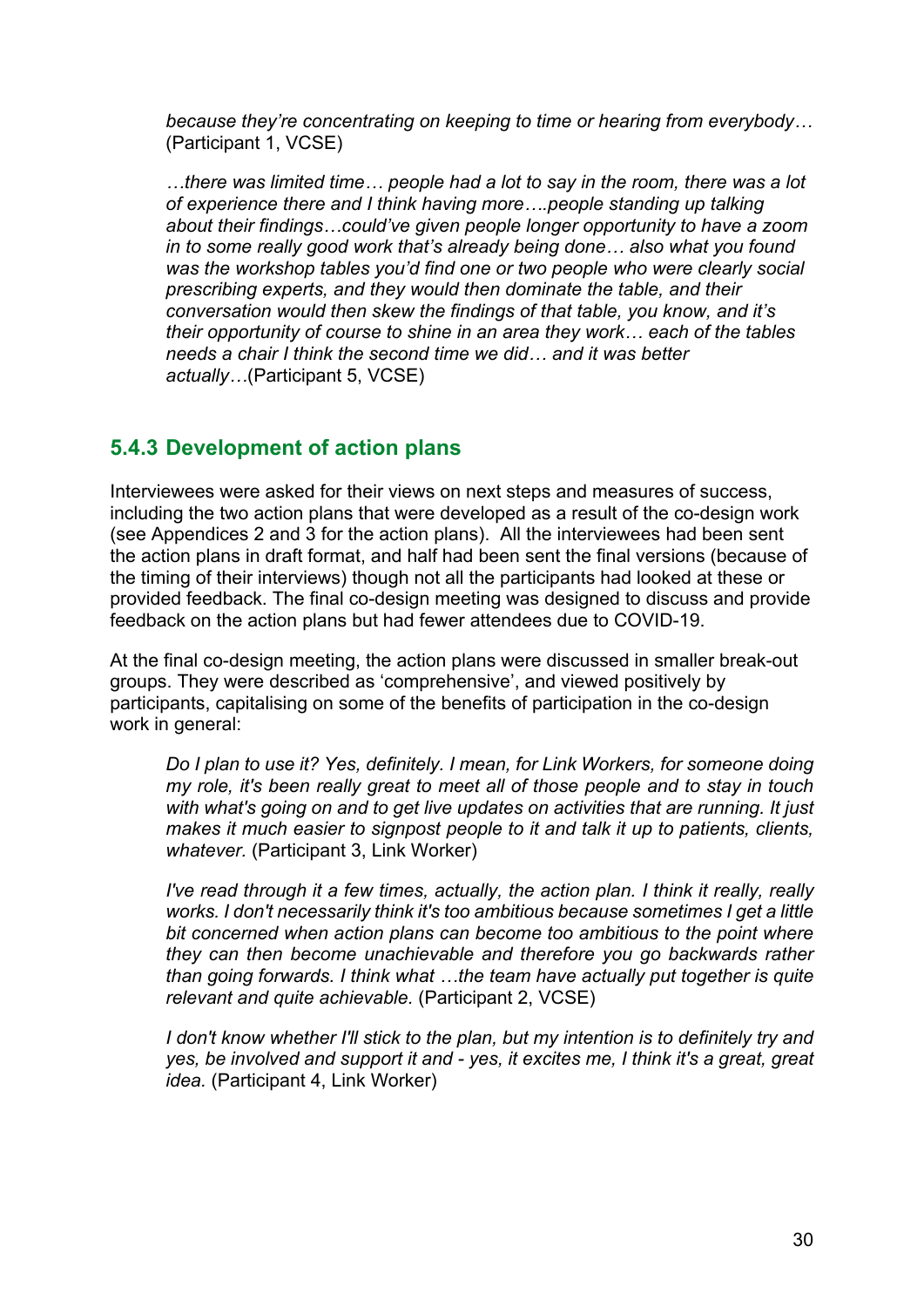In terms of sustainability and delivery of the plans, it was suggested that they could be improved with more information on timescales, funding, and ownership of activities:

*…it's been useful having the follow up notes and things like that but … I was kind of hoping that there'd be some more practical elements to it, so something that we could start the discussion in terms of what we can actually offer, and then start piloting that, so I'm not sure if it's because it's working on a bigger scale, that's why it's moving a little bit slower … so yeah I think hearing the conclusions from the meetings has been really useful, but I was maybe hoping for some more concrete practical steps that we can take going forward.* (Participant 1, VCSE)

In addition, Participant 3 (Link Worker) stated:

…*my main concerns with the plan, some bits are actually really great, some bits feel like maybe they're catering for a specific demographic, having yoga and bird watching and things like that. I think it's not something everybody in those communities is instantly going to feel inspired by and like they want to come and use their green space.*

This is in keeping with the suggestion in Section 5.4.2 that the co-design work may have benefited from more involvement with service users, to ensure that they are catered for.

# **5.5 Scaling up**

## **5.5.1 Meaning of scaling up**

A key aim of the co-design work was to 'scale up' green social prescribing in Camden and Islington, and to feed into scaling up more widely. Interviewees were asked what they thought the meaning of scaling up was. Some participants saw it in more practical terms, relating it to replicability, 'next steps', and rolling out broadly:

*I mean, if I was to hazard a guess, for me, it's how you can develop a project and then implement it, and expand it across either boroughs or across organisations, services and teams, so establishing a foundation of something, a foundation or a blueprint, and then working from that to replicate it … to grow it in a way that most people are able to benefit from it.* (Participant 1, VCSE)

*Well, scaling-up in terms of what is it we're now doing. How do we actually take this forwards? Do we actually get more and more people on board, do we create a kind of firm pool of stakeholders? What are the next steps, to be honest with you? That's how I would look at scaling things up. What are we doing with it now? We've done the pilot, we understand, and we've listened to all the issues*  and partners, so how can we actually now roll this out for it to be something *really meaningful?* (Participant 2, VCSE)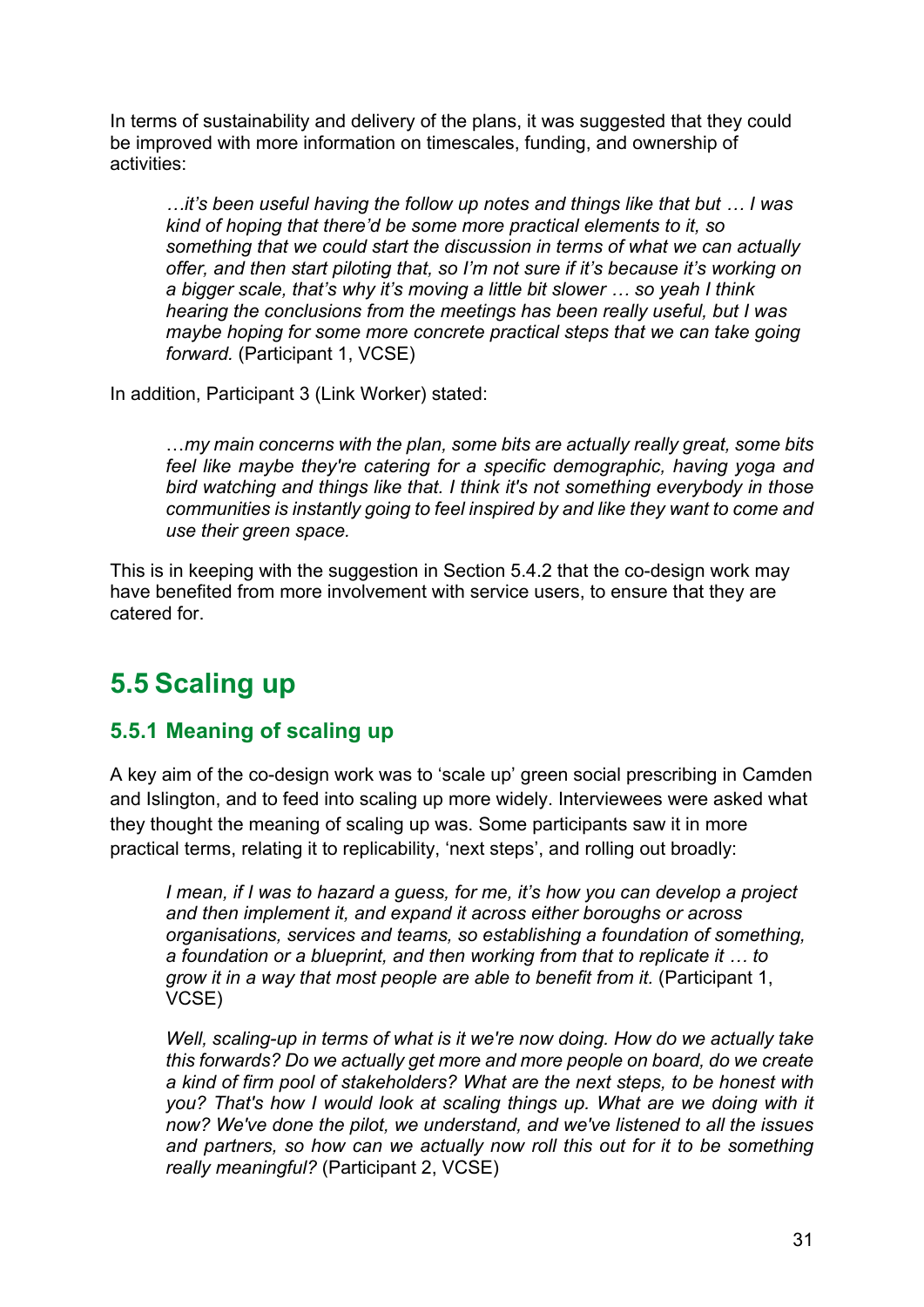Some felt that it was important the work stayed at a grassroots/community level:

*… I just hope it stays at a grassroots level and that's nationally as well, throughout the UK, I don't mean just to keep it in Camden and Islington. What I mean is, it's the community that needs to support this just so it doesn't get bogged down in too much red tape really. That's what I hope.* (Participant 4, Link Worker)

One participant suggested it would be useful to just start piloting, but also noted the need to continually review and change:

*… there's a framework that already exists that works, either on a small scale, then just start piloting it. So I think sometimes we can get caught in a trap, and I know I'm guilty of it as well, of discussing a development so much that we forget to actually just do it and see what happens. So, yeah, just getting the ball rolling with a pilot, once you've established some kind of framework, and then working from that, so rather than keeping it as sort of a rigid, these are the guidelines and this is how it works and this is what you have to stick to …*  let's try it, see what works and then come to review it in six months or a year, *see what has been working, what hasn't been working, how we can change it and grow it further.* (Participant 1, VCSE)

### **5.5.2 Resources for scaling up**

A key concern about scaling up green social prescribing was the resources required. As well as potentially requiring infrastructural change (such as ensuring parks have the right facilities), participants in the co-design meetings were concerned that scaling up would mean additional referrals to under-resourced community groups, placing additional burden on them. Evaluation was also viewed as key to scaling up, which again entails additional resource – much of the discussion about resource focussed on human, rather than financial, resource.

I think it's also identifying what people need. Often these things could be done *without a lot of money, but it's also... So I think resources are… interested people, probably would be the most important thing but also support from, with regards to guidelines and health and safety and all that kind of thing, where would they... Those are the kind of toolkits that people need, yes.* (Participant 6, GP)

In addition to resources in terms of people and staff, some people commented on the need for funding as a resource necessary for scaling up green social prescribing; but those who did on probing had strong views. In the co-design meetings, a lack of funding and support, particularly for community organisations, was noted. It was described as 'unreasonable' for the health sector to identify needs without also providing funding to VCSE organisations running activities that fit those needs.

*With the ever-shrinking budget that we have, how do we now ensure that we do all these things in our parks? Some of the things that came out of that, maybe a few more closed spaces within the park so that it would allow for things to…take place, even if the weather is horrible and it's chucking it down with rain ... Finance, funding is always going to be an issue. That could obviously come from central governments by way of specific funding or even ringfence funding*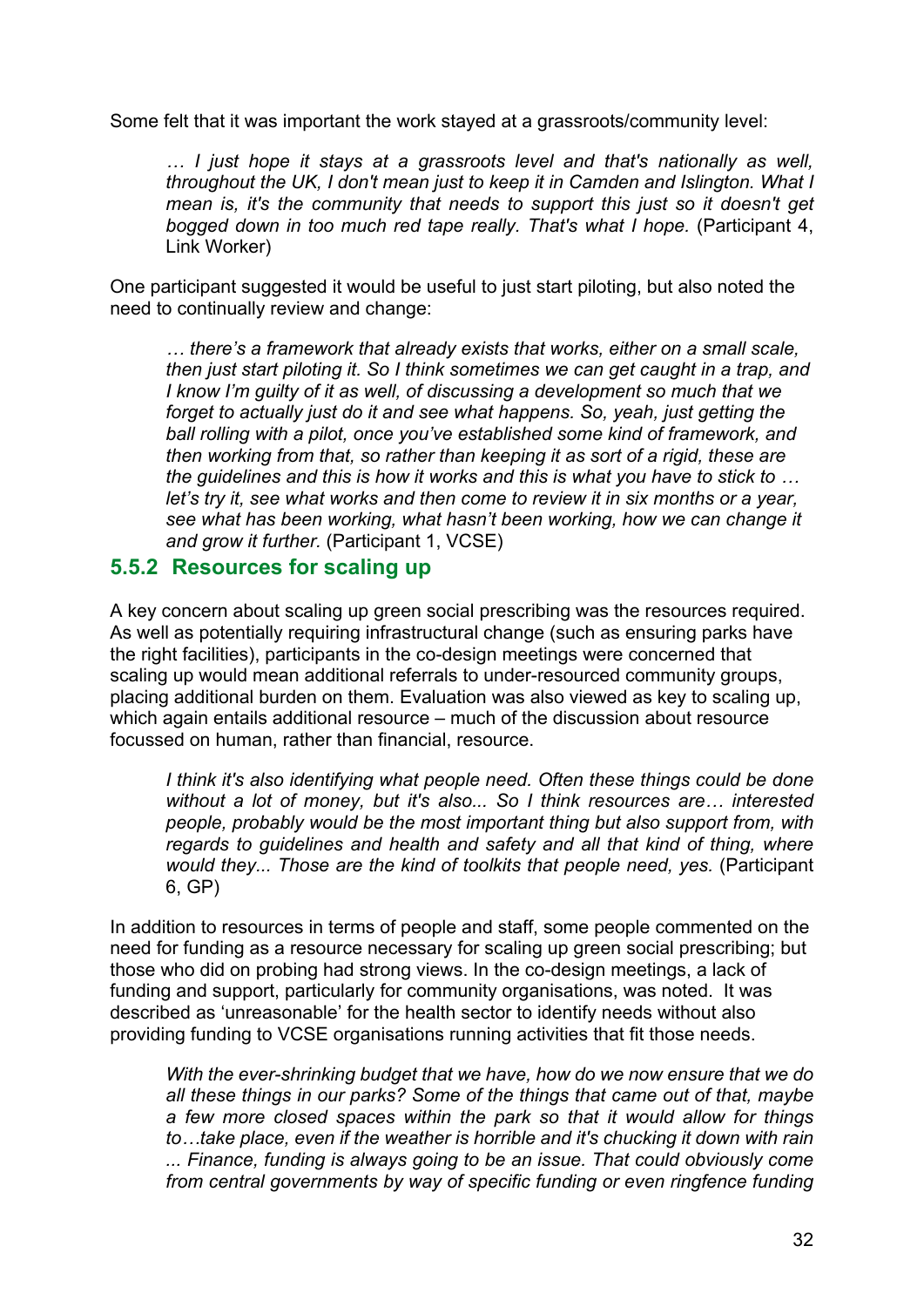*for local authorities to actually do a bit more with their green spaces… it's a question of how much the local CCGs, Clinical Commissioning Groups are wanting to invest, not only in the green space initiative, but in social prescribing link work in particular…* (Participant 2, VCSE)

*Also funding to get more people on board to do those sort of roles, because I'd love to be more involved but it's just a time thing. So therefore to employ people to do that promotion, or research, or whatever it takes to get the infrastructure there, but also not turning it into a corporate project thing. It still needs to be there still needs to be humanity in it. People talking, not big - what do they call them, they really get up my - I can't bear them, big banners. They spend all this money on marketing all these big banner things, you don't need that.*  (Participant 4, Link Worker)

Feedback on the action plans also reflected a need for funding in relation to sustainability – it's not good practice to offer a service and then discontinue it, so there needs to be funding available for continued activities. In the co-design meetings, intermittent funding for VCSE organisations was viewed as a key issue, with current funding mechanisms making it difficult to deliver 'sustained, reliable, quality provision'. Community support can become overburdened where there is reliance on goodwill – this is particularly important given the identified need for human resources as identified in the previous section. A reliance on grant funding makes it difficult to establish continuation of core work. Activities, facilities, and administration and data collection are all reliant on funding.

## **5.5.3 Park facilities and safety**

In urban areas, parks play a central role in the scaling up of green social prescribing, offering access to green spaces and green activities. Indeed, parks offer a lot in terms of facilities that could be capitalised on for green social prescribing: '*I think that there's so much that goes into the parks that people aren't aware of*' (Participant 7, CCG). There are 74 council-managed parks in Camden and 118 in Islington (as well as some parks that are not managed by the council, for example Regent's Park and Hampstead Heath). For green social prescribing to be effectively scaled up, supply and demand are key issues:

*Then, you've got all of the other side of things. Looking at parks, whether or not parks are set up for it, whether or not the service providers are set up for delivering activity in parks rather than in community places.* (Participant 8, Council)

Timing of activities might not be convenient for everyone, dependent on licensing. Caledonian Park, for example, is only able to run activities until 5:00pm on weekdays, making them inaccessible to a lot of potential service users. Furthermore, the activities themselves need to appeal to a broad range of people:

*I think some of the plans for the green spaces is maybe encouraging a certain type of person into that space, but perhaps that's not reflective of communities who are currently there.* (Participant 3, Link Worker)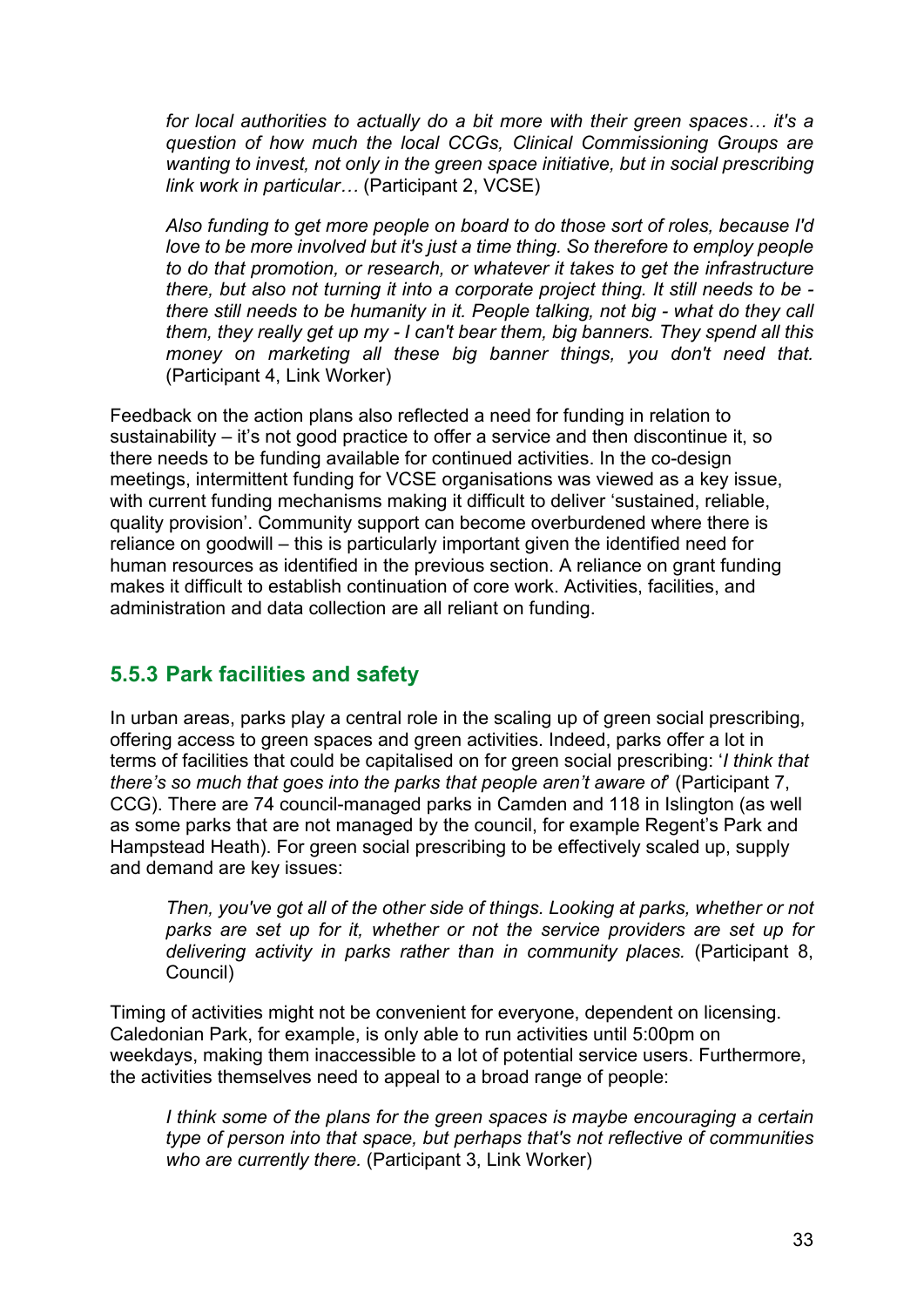Training and support for volunteers and people running activities in parks is also necessary – this was mentioned at one of the co-design meetings by a GP. Support for key individuals and social networks makes initiatives less vulnerable to people leaving – one Link Worker at a co-design meeting said they had two Link Workers for 140,000 patients and are therefore heavily reliant on the voluntary sector.

Quality assurance of people delivering activities, as well as work to match appropriate activities to target groups, would also be helpful:

*… just kind of supply and demand I guess, talking to people, seeing what people actually want, and what's going to be beneficial for us to put on for people, and then sort of going from there.* (Participant 1, VCSE)

Co-design attendees also highlighted the need to equip frontline parks staff and volunteers to provide good welcome and signposting services to visitors referred through social prescribing. Supply and demand is also dependent on the size and location of specific parks. In this instance the picture was different for Caledonian Park and Talacre Gardens, which were central to the green social prescribing work in Camden and Islington. Talacre Gardens has a sports centre on the park boundary and is well equipped for sports activities and games, whilst Caledonian Park has a large park ranger team and is well equipped for green activities led by park rangers and an active friends group.

To appeal to the range of people targeted by green social prescribing, parks need to be safe, comfortable and accessible. Having toilets, benches, and indoor space such as a café or sheltered area was viewed as important – particularly to attract older people and children to make more use of parks. Infrastructure such as toilets and shelter would enable people to stay in a space for longer even in wet weather:

*…some of the parks near where I work there's actually no shelter so if you were having a walking meeting and it started raining you're stuck in the rain…for quite a while . . . even the local shops don't have shelter and that's like another ten minute walk away, so little things like that.* (Participant 7, CCG)

Although activities in parks aren't limited to exercise, many parks have exercise facilities available which are beneficial for green social prescribing. In Discussion Group 2 participants discussed outdoor gyms as something they could use while at the park with their children, providing there were people around to help. Outdoor gyms were seen as having fewer barriers to use than an indoor gym.

*I think it depends what's available in each park obviously. I think most parks have some sort of exercise facility whether it's tennis courts, netball courts, or gyms…the outdoor gym equipment…you could prescribe to that if that's what somebody wanted.* (Participant 7, CCG)

Feeling safe in parks was also viewed as central to scaling up green social prescribing. In Discussion Group 2, one participant said that she felt unsafe in her local park in the evening as there were drug users and no benches to sit on. Safety was also discussed in the first co-design meeting, in terms of both perceived and actual safety, and potential improvements were suggested: improving sightlines and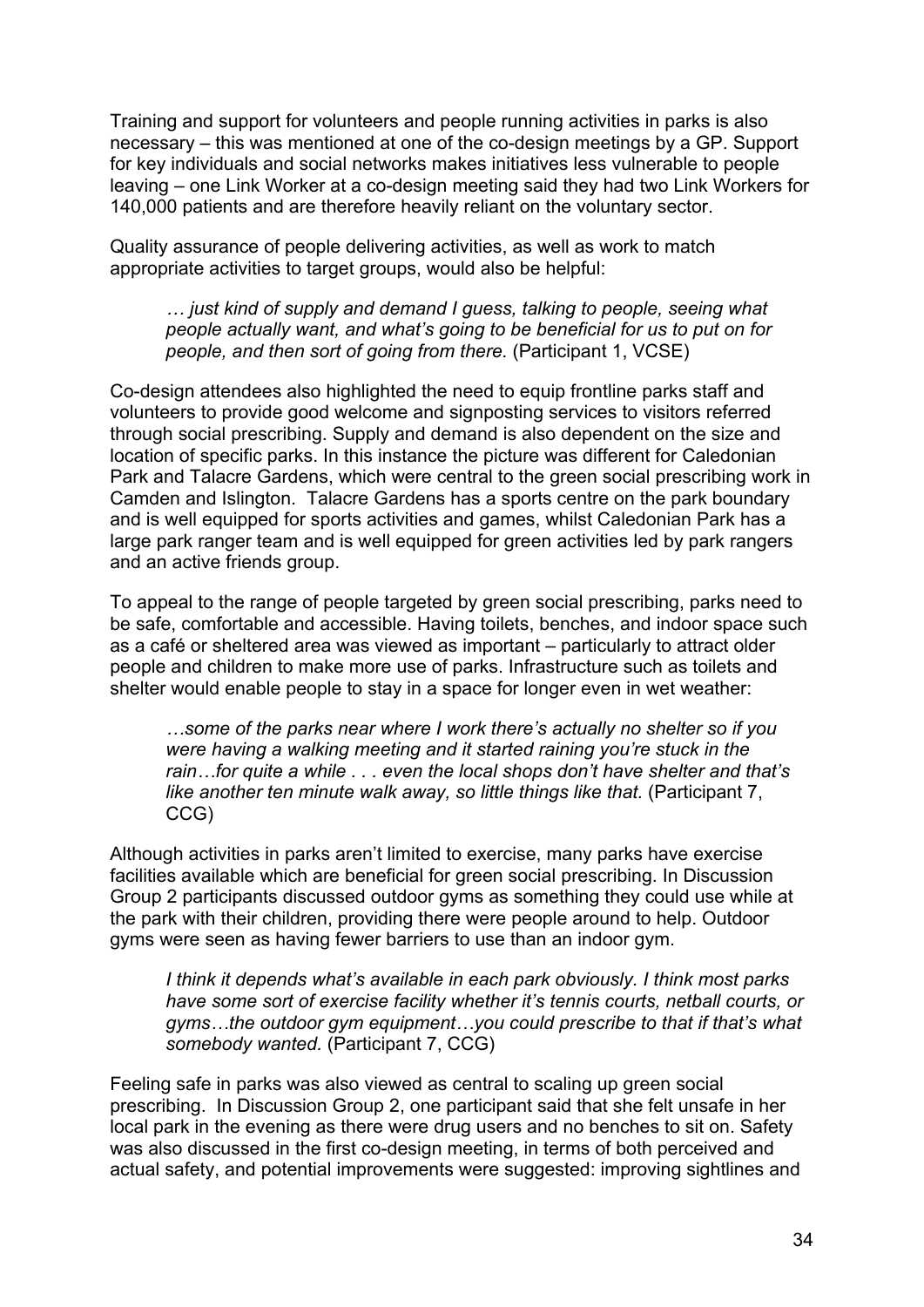considering how parks look from certain roads/entrances; zero-tolerance of drug use, sex work, and litter; and perhaps a park patrol.

When encouraging more people to utilise green space, and especially parks, it is also important to consider possible conflicts of use. This was raised in one of the codesign meetings – there is a danger that runners, birdwatchers, gardeners and football players are competing for space and seeking to use it in different ways. The idea of more funding to scale up green social prescribing was supported by one of the Link Workers interviewed:

…*certain groups monopolise a space and other groups don't feel welcome, and it's just a bad use of space full stop. Yes, so the idea that there's more funding going into this sounds really good.* (Participant 3, Link Worker)

## **5.6 Covid-19**

Shortly after this project began a global pandemic was declared and this inevitably had an impact on the co-design work in Camden and Islington. Not only were people's activities restricted meaning it wasn't possible to run pilots during this evaluation period, but a lot of people involved worked in sectors where they either had more urgent priorities or were placed on furlough. When interviewing we asked all interviewees about the impact of COVD-19 on the co-design work itself and its perceived impact on green social prescribing in general. Interviews ran from May to August 2020, during periods of restriction on people's movements.

### **5.6.1 Impact on co-design work**

The ongoing co-design work was complicated by the uncertainty of the pandemic:

*… I think a lot of people are hesitant to start working on bigger development things…if we put in all of that work and then there's a drastic change in how we are able to access parks… it could be the next month, or six months, or a year, without knowing, it's hard to judge how much development you should be investing into something, without knowing what sort of timescale that we're working to…I think … us and everybody that we've been working with, is still keen to keep things moving and keep the conversation there, but obviously*  the engagement with it is going to be a little bit reduced just until we get a *sense of how we're going to be working going forwards.* (Participant 1, VCSE)

It also had an impact on momentum and people's ability to be involved, despite the enthusiasm initially observed in the co-design meetings:

It's just been very unfortunate that it was so intense and then COVID hit and *because of my position here I couldn't get involved in the two sessions, so I only*  actually went to the first one which was back in January I think. (Participant 4, Link Worker)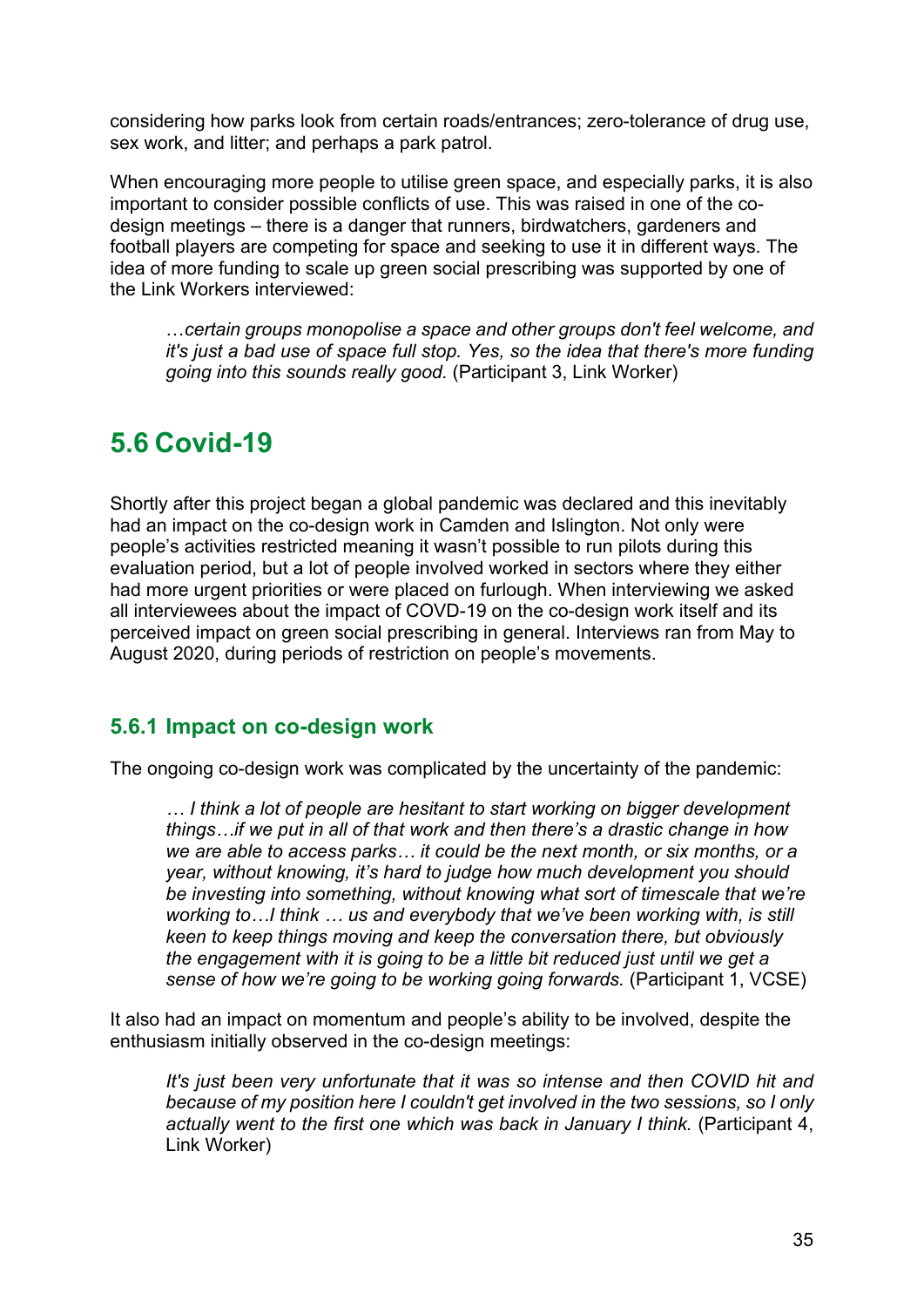*If you look at the groups that were disproportionately affected by lockdown, they*  are the groups that probably access social prescribing more. That meant that *some of our partners and the people that would be coming to the co-design meetings were otherwise engaged trying to pool the people that needed their additional support and the people that they were there to provide a service to. Obviously, they had to prioritise them*. (Participant 8, Council)

## **5.6.2 Potential negative impact on green social prescribing**

As well as its impact on this piece of work, interviewees were asked for their thoughts on the potential impact of COVID-19 on sentiment towards green social prescribing in general. It was suggested in the co-design meetings that any messaging to do with green social prescribing should reflect that COVID-19 is ongoing. On a practical level, the initial lockdown period meant that parks hadn't been maintained for a few weeks and work would need to be done on that. Additionally the guidance limited the types of activities people could do, particularly when working with service users who need to bring another household member with them. Some people may struggle to access green spaces if they need to use public transport, which also needs to be socially distanced.

Post-COVID-19, people may have lingering concerns about doing activities in large groups:

*Yes, only because … I think it will be an initial thing that people are now likely to be more hesitant of being in big groups. I think that will be an initial reaction, response to it, but going forward, I think it … it could be something that people do have to readjust to, that it's fine to be in big spaces, and it's fine to be in big groups, and utilise space in that sense … but yeah, it's difficult to tell how people will respond to something until it actually happens.* (Participant 1, VCSE)

*…those that are already isolated or depressed or anxious and the ones that live alone particularly, are too scared to go out and therefore are not accessing it. … with the practice walks that I was just about to set up before it hit. I found it exciting that people who weren't doing anything were suddenly engaged and wanting to be walk leaders and do this thing. Then there was the people who didn't want to be walk leaders, but they'd like to come on a walk because they*  don't talk to anyone all week, and that's all stopped. I don't know what will *happen when we get back, but I do worry it's going to be hard to get people people are very anxious still*. (Participant 4, Link Worker)

It's notable here that during the pandemic, urban parks have taken on an important role and been heavily used for exercise and other recreational activities<sup>18</sup> – this is potentially a positive outcome but could also exacerbate anxieties about being in crowded spaces.

<sup>18</sup> *Sanctuary in the city: how urban parks saved our summer | Parks and green spaces | The Guardian*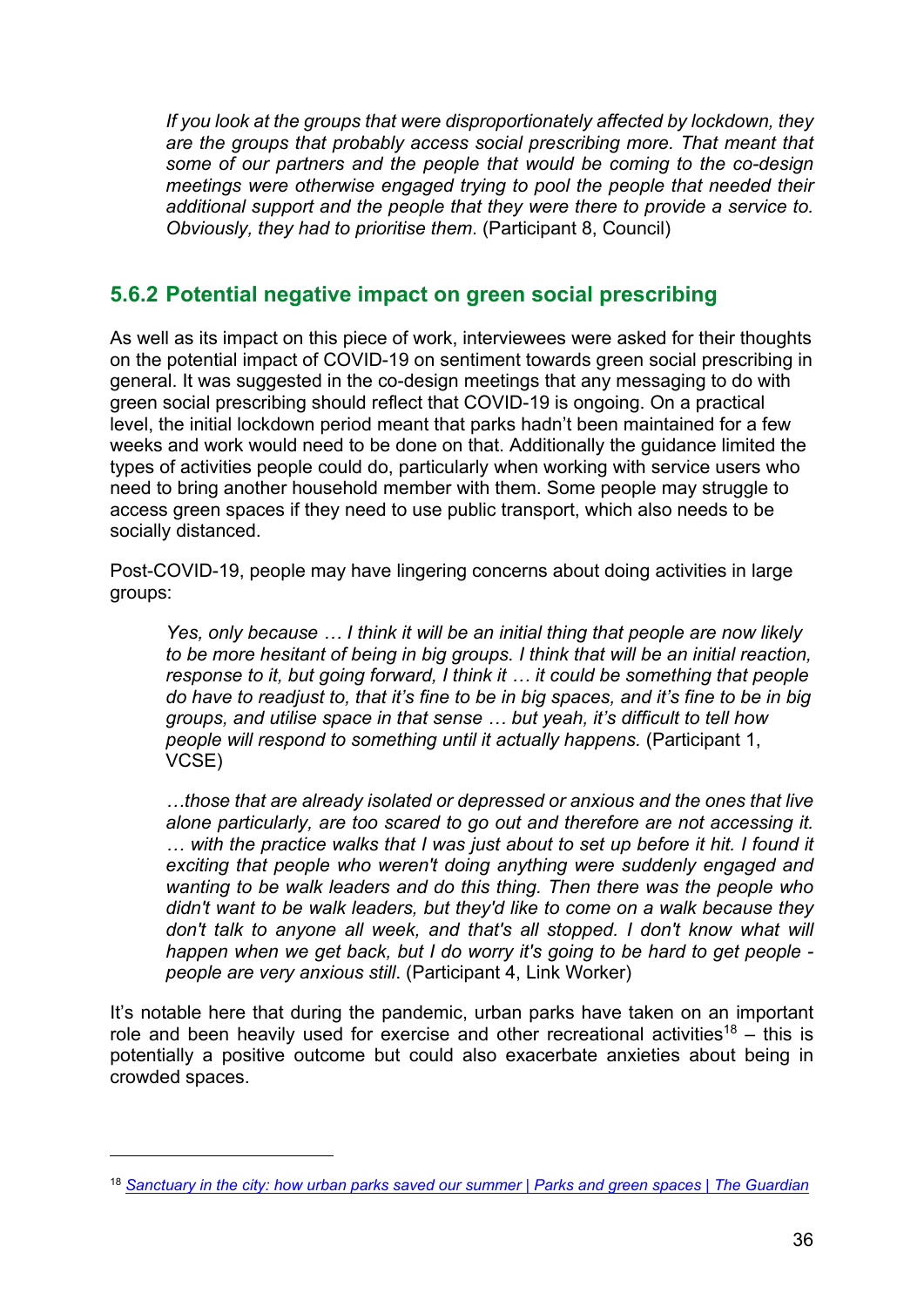## **5.6.3 Opportunities and potential positive impact on green social prescribing**

Despite the difficulties, people also reflected that the pandemic could bring opportunities and have a potential positive impact on green social prescribing, both in terms of people's sentiment towards it, and its role in recovery post-pandemic. At the co-design meeting in May, immediately after restrictions were introduced, it was suggested that as parks aren't closed there was room for trying some things out within the restrictions, and that there was now a much bigger audience for the mental health benefits of parks. Further, it was suggested that communities had become more connected during the pandemic, which might be beneficial for promoting green social prescribing.

*What this has done is...highlighted the fact that we could use this particular scenario where people have been confined to their houses…as a huge potential*  for us to be able to do a lot more with green spaces now. People have, especially in built-up areas like this where there's people living in flats that don't *necessarily have green space or an open space. This is a great opportunity, I think for us now, to really bring home the message that a lot more things can be done in green spaces. You've got this on your doorstep, why not use it?*  (Participant 2, VCSE)

*Yes, I think this is a really golden opportunity actually. People have been home, have been confined to their local spaces, and trying to engage with that. There's been a lot of discussion about going for walks, doing the things that you can do that's cheap and easy, and engaging with your local environment, so I actually think this is a really good time to get the ball rolling in that sense. People are already versed into being local and exploring that.* (Participant 6, GP)

The pandemic and related research may also have highlighted groups who could be targeted for green social prescribing interventions – for example it was suggested that people from ethnic minority groups have seen a disproportionate impact on their mental health during the pandemic. In addition, there are many groups of people who have not been able to go outside who will benefit greatly from doing so when it's safe.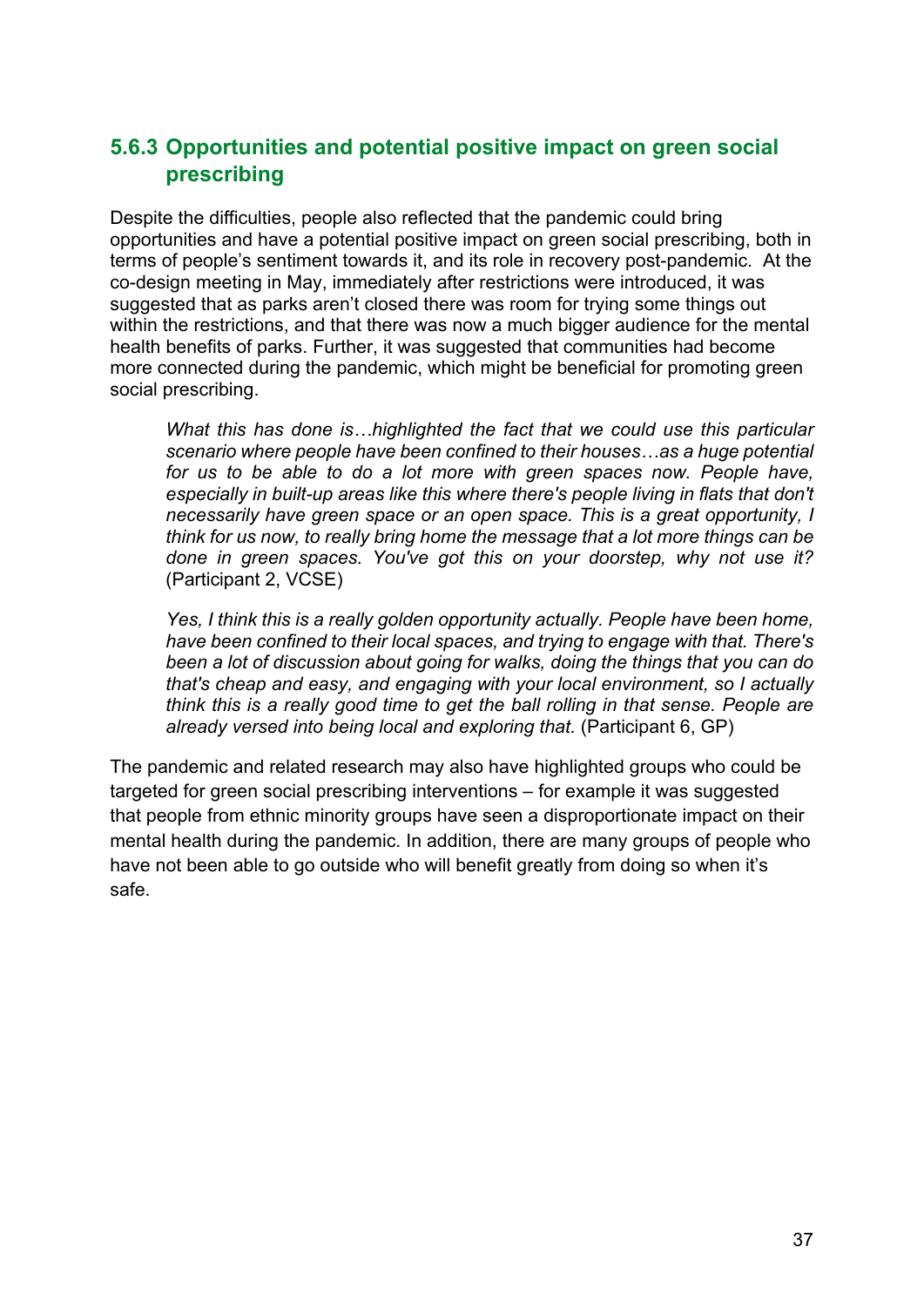# **6 Discussion**

Having explored the key findings from this evaluation in Section 5, this discussion now returns to the research questions introduced in Section 4 to consider what can be learned from the evaluation and the broader implications of these lessons.

# **6.1 What does the green social prescribing process look like in Camden and Islington?**

Reflecting research carried out by the University of Exeter on routes into (green) social prescribing (see Appendix 1 and Section 3.2), the social prescribing process in Camden and Islington is complex and varied, with multiple people involved. It also differs between the two boroughs. In Camden, social prescribing referrals are initiated by healthcare professionals or service users, to a central referral point, and then on to a care navigator, social prescribing Link Worker, or Community Links; or via Community Outreach and self-referral to a delivery organisation. These processes broadly map on to pathways A, B, and C as described by the University of Exeter and outlined in Section 3.2. In Islington, different organisations provide social prescribing Link Workers for different primary care networks, aligning with pathways A and C in centralising the role of the Link Worker. Self-referrals, and those that bypass formal services, as in pathway D, are likely to be harder to count and measure, but some interviewees described mechanisms of self-referral either through an electronic system (such as an online form) or via existing relationships with community organisations. There was also mention of pro-actively identifying patients/service users by going door-to-door to try to encourage more isolated people to take part in outdoor activities.

Existing routes seemed to work well, but views on how they could be improved differed between interviewees, who offered a range of suggestions for improving and streamlining the processes. For example, initiating the process with a GP was potentially beneficial in terms of buy-in from some service users, but simultaneously a less formal approach was perceived as removing some gatekeeping and bureaucracy from the process.

A key observation here is that it can be difficult to capture the extent of some of this activity. Even where the GP initiates the process, they are not always aware of service user journeys beyond the referral, but it's also evident that a lot happens in the community, informally, that is not recorded anyway, making the task of (green) social prescribing evaluations complex. Future evaluations of green social prescribing could further explore this complexity, the multiple systems involved in the process and the relationships between them.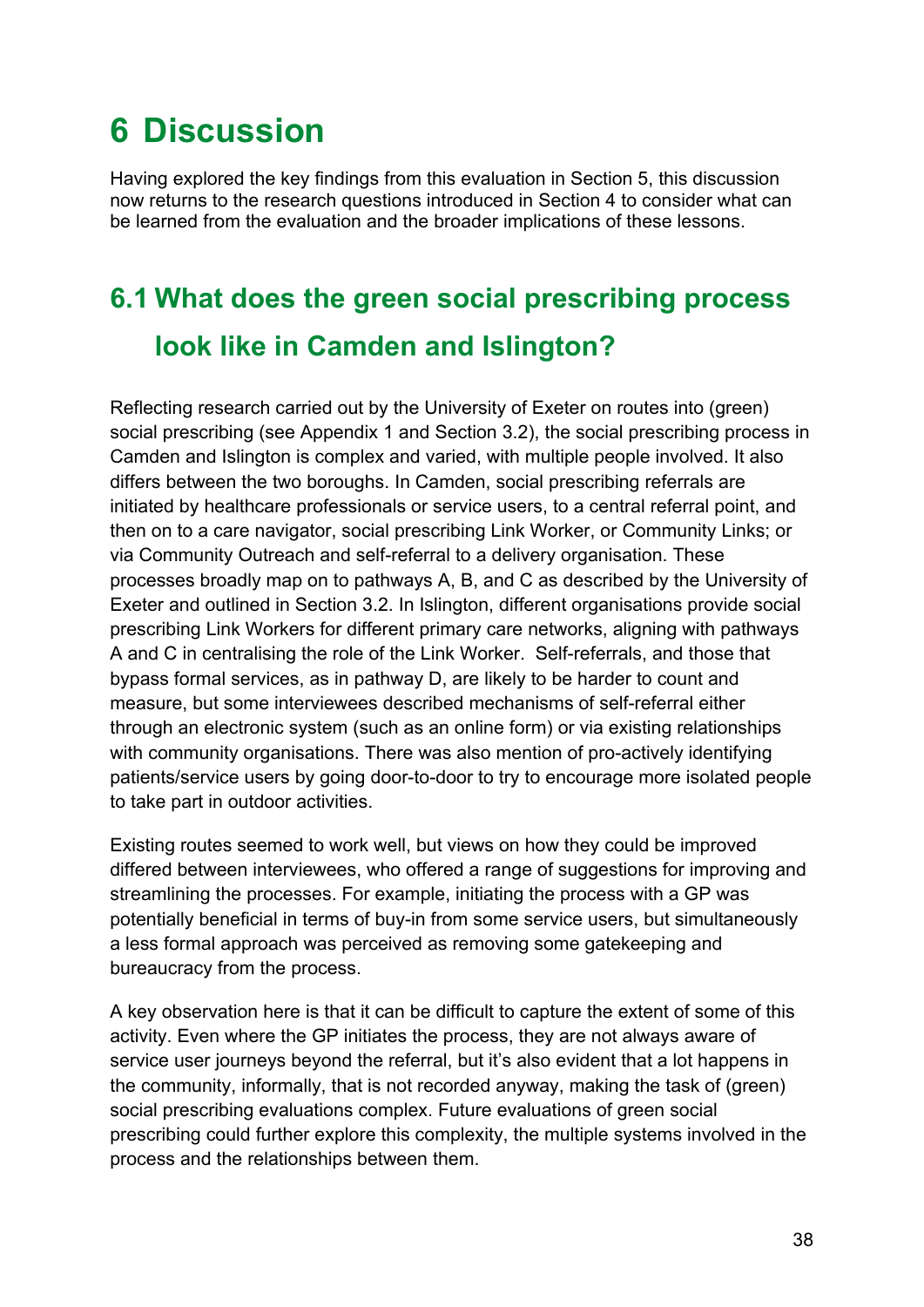# **6.2 What are service users' experiences of the green social prescribing journey?**

The focus of this evaluation was primarily on the co-design process and its contribution to scaling up green social prescribing in Camden and Islington, therefore the focus was on those working in the green social prescribing system. While it would have been beneficial to speak to some service users as part of this evaluation, COVID-19 restrictions meant that activities were not piloted during the evaluation period, meaning there was less engagement with service users than anticipated. Instead, activities took place in Autumn 2020 and were evaluated by Camden and Islington Public Health.

Nonetheless, an understanding of green social prescribing processes and provision in Camden and Islington, as well as discussions with a range of stakeholders, does offer some insight into how service users might experience green social prescribing, particularly in terms of potential routes in to green social prescribing activities. This is anticipated to vary according to their route into social prescribing as outlined in Section 6.1 – accessing social prescribing through a GP might be appropriate for some service users, possibly providing credibility to non-medical approaches to health and wellbeing. Other service users may favour a less formal route, particularly if they already have links with community organisations. Further research should explore service users' green social prescribing journeys in more depth.

Irrespective of routes into green social prescribing, communication, coordination, and information sharing between services, as well as clear signposting, were all deemed essential for engagement. Service users need to know what is available to them, and those working in a social prescribing capacity need to be able to effectively sign-post. Parks and other green spaces need to be equipped to support the full range of potential service users in a range of activities that are not limited to exercise, for example through the provision of accessible toilets, benches, and sheltered areas. To further develop these tools and activities, consulting potential service users is essential, as discussed in Section 5.4.2.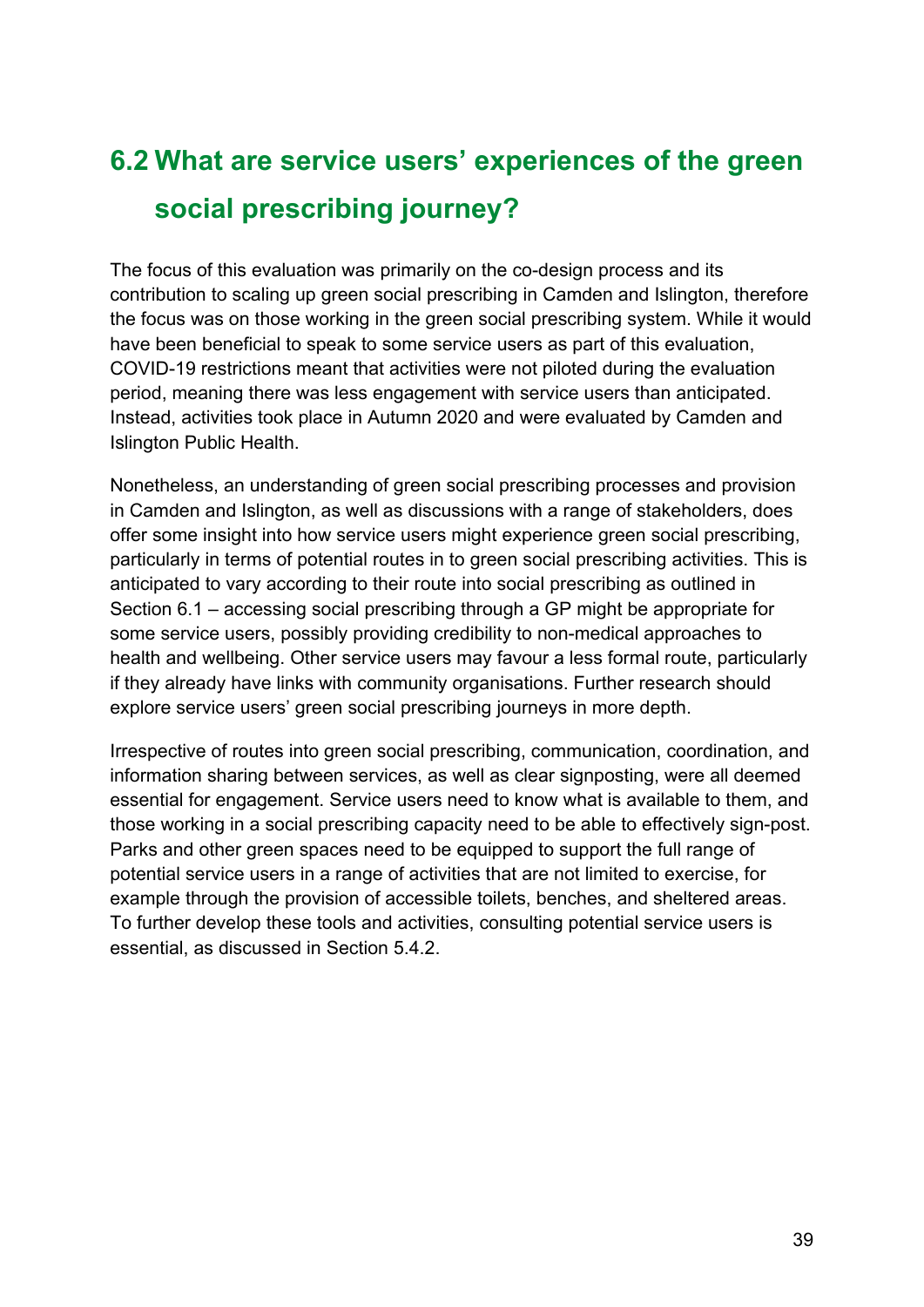# **6.3 What are providers' experiences of green social prescribing?**

For the purposes of this evaluation, 'providers' refers to healthcare professionals and Link Workers who have a key role in green social prescribing. The providers we spoke to were positive about green social prescribing (noting that, since we recruited from the co-design meetings, they may have already had an interest in it), and recognised the importance of a holistic, non-medicalised approach to health and wellbeing that places service users at the forefront. Additionally, participants recognised the benefits of spending time in green space and incorporating this into social prescribing more generally.

In Camden and Islington, it was evident that there were numerous effective social prescribing systems in place (as discussed in Section 6.1). However, there were some suggestions for improvement. Discussions of the co-design work and of communication suggested there could be more join up and interface between the different systems (for example between primary care and VCSE organisations). For example, Participant 6 (GP) wanted more feedback from the Link Workers at her surgery on what happened once servicers users were referred to them. Conversely, other participants were aware that although GP buy-in is crucial, GPs have limited time in appointments and limited capacity for new information.

Further research could explore how different providers experience the different processes and consider how they are interconnected to work as a social prescribing system.

# **6.4 Do stakeholders have a clear idea and definition of green social prescribing?**

Most of the stakeholders – noting that this did not include service users, but people involved in the provision of green social prescribing - had a clear idea of what was meant by green social prescribing, based on the idea of social prescribing as a holistic, person-centred, non-medicalised approach to health and wellbeing, which can involve 'prescribing' green activities. However, there was less consensus on the language used, and one participant did suggest that green social prescribing lacks a clear definition. In addition, the findings in Section 5.1 demonstrate differences in language and terminology across different parts of the system. Once more, this supports the need for clear communication between different providers.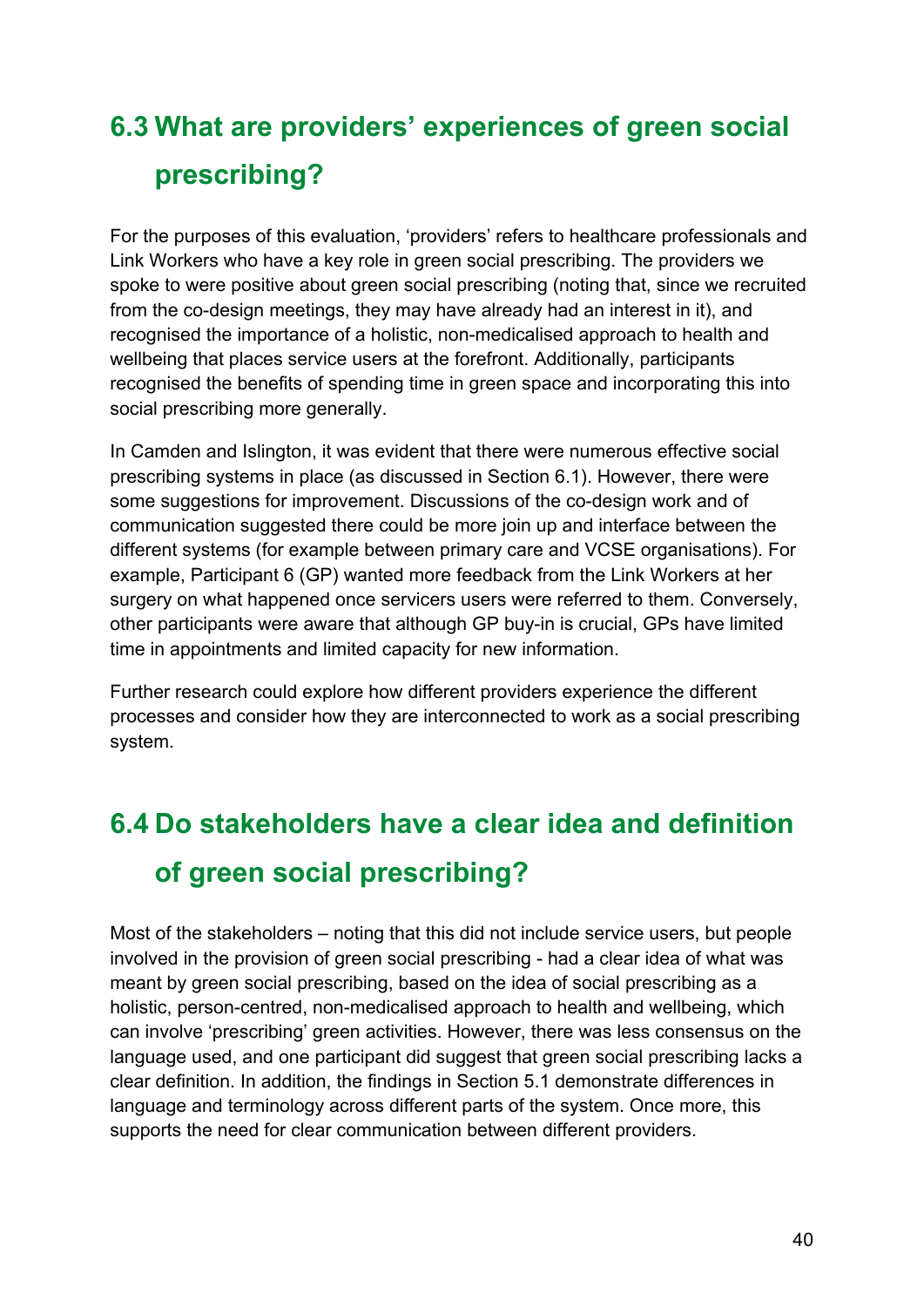# **6.5 How did co-design contribute to the development of a program of scaling up green social prescribing in Camden and Islington?**

The team in Camden and Islington engaged with a wide range of stakeholders involved in green social prescribing, and this was central to the development of a program of scaling up green social prescribing in Camden and Islington. Bringing stakeholders together at co-design meetings brought to light the extent of local provision and created clear links between different providers. As well as demonstrating the scope of green activities and initiatives in Camden and Islington, the co-design meetings were useful in generating new ideas and in considering what is and is not feasible from a provider's perspective. In addition, this work generated suggestions for how parks can adapt to suit the scaling up of green social prescribing.

Future work might benefit from more engagement with service users or utilising them more in the planning process. The team did speak to service users, but they could have played more of a role in the co-design meetings and in shaping different iterations of the plans. Nonetheless, the stakeholders involved in the co-design work will have been well versed in the needs of their service users.

# **6.6 Has co-design resulted in a clear plan for scaling up nature based social prescribing?**

A key outcome of the co-design work in Camden and Islington was the production of two action plans (see Appendices 3 and 4). These plans were reviewed at the last of the co-design meetings and redrafted in response to feedback. In terms of what was included in the plans, interviewees were positive that they effectively captured the range of activity happening across Camden and Islington. In this respect partnership working was valuable in highlighting the range of initiatives taking place locally and enabling stakeholders to build new connections.

The plans effectively captured the range of activity across Camden and Islington, but it was suggested that they could be improved with more detail on ownership of actions and clarity on how they would be funded, which were viewed as central to sustainability.

This evaluation took place over a short period of time, and was interrupted by a global pandemic. As such it wasn't possible to see how these plans were used and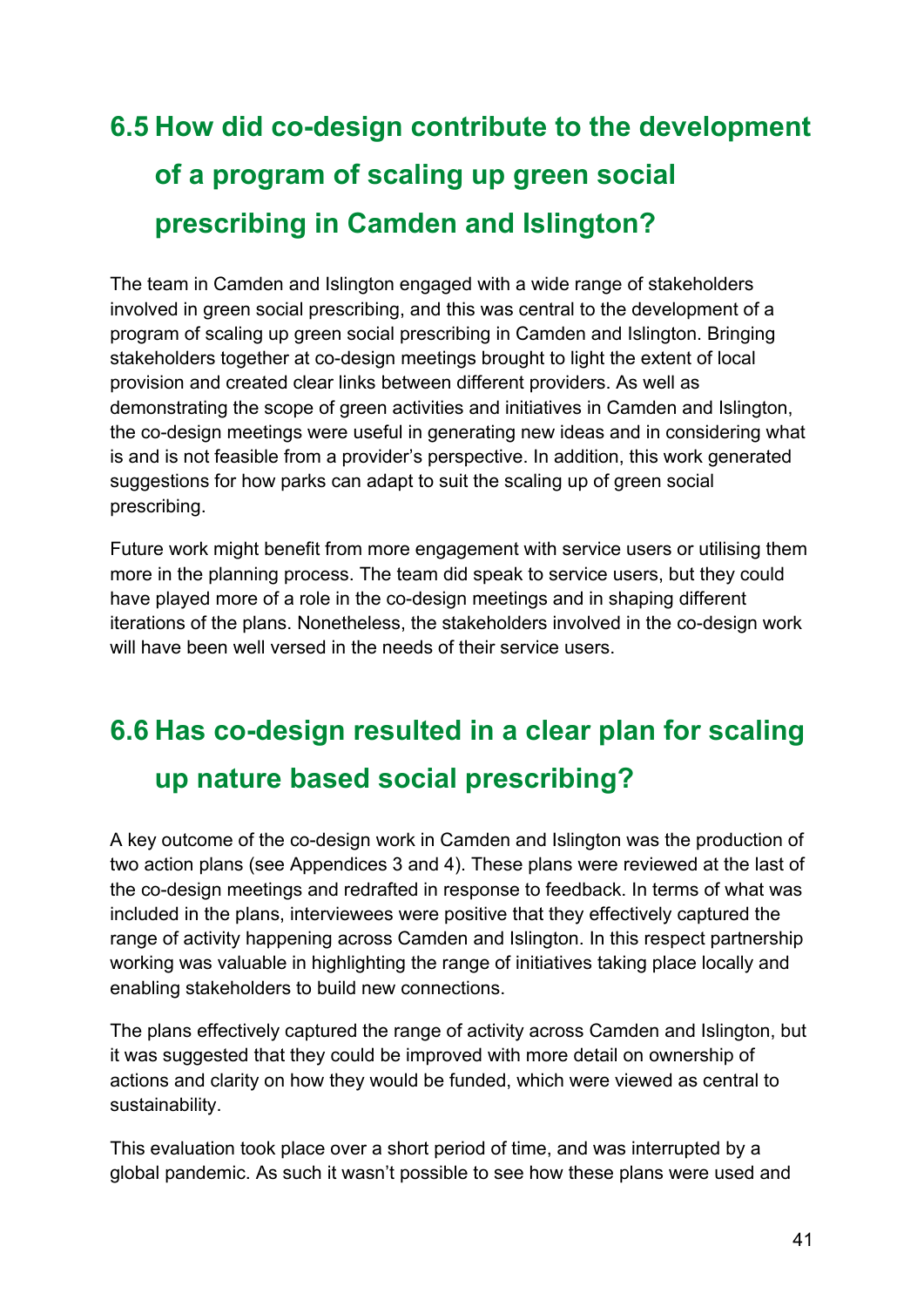developed, nor whether any of the suggestions were successfully implemented. Future evaluations of similar projects would benefit from running over a longer period.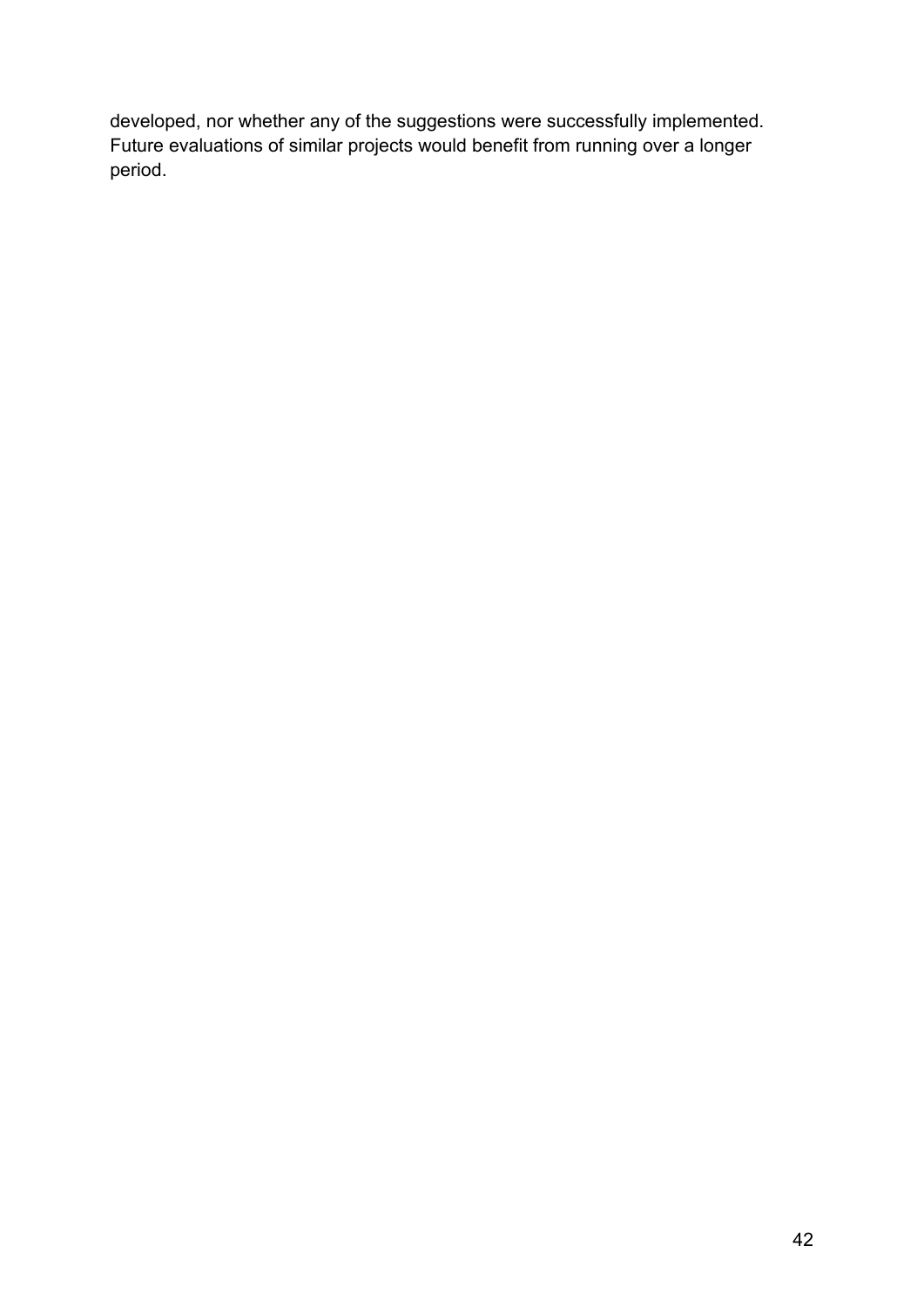# **7 Policy suggestions and conclusion**

This evaluation has demonstrated that there is a lot of positive sentiment towards green social prescribing, and this could be capitalised on in the recovery from COVID-19. Co-design work is invaluable not just in thinking about scaling up green social prescribing, but in providing a space for people across the system to meet, share ideas, and find out about other work being done.

There are various routes into green social prescribing (see Appendix 1), and future evaluations should consider the complexity of these routes as well as the fact that some informal activity will inevitably be harder to capture. Key to ensuring these systems work smoothly and cooperatively is good communication between providers, ensuring that they can provide clear information to service users.

Scaling up social prescribing necessitates different types of resource. Parks and other green spaces need to be equipped for a range of activities that consider the full array of access needs. Enthusiastic people who are motivated to take ideas forward are also essential. This needs to be underpinned by funding, which should be invested in these resources.

The use of qualitative methods was appropriate for this evaluation, which was intended to be light touch and focused on processes. Participants were selected to provide a full range of insights from different types of stakeholder. This evaluation focused on the co-design process that fed into a green social prescribing pilot, whilst Camden and Islington Public Health's evaluation explored the piloted activities. Although the COVID-19 pandemic added complexity to this evaluation, is will be complemented by upcoming larger scale work, for example Defra's evaluation of a national-level green social prescribing programme. 19

*<sup>19</sup> https://www.gov.uk/government/news/new-sites-to-test-how-connecting-people-with-nature-canimprove-mental-health*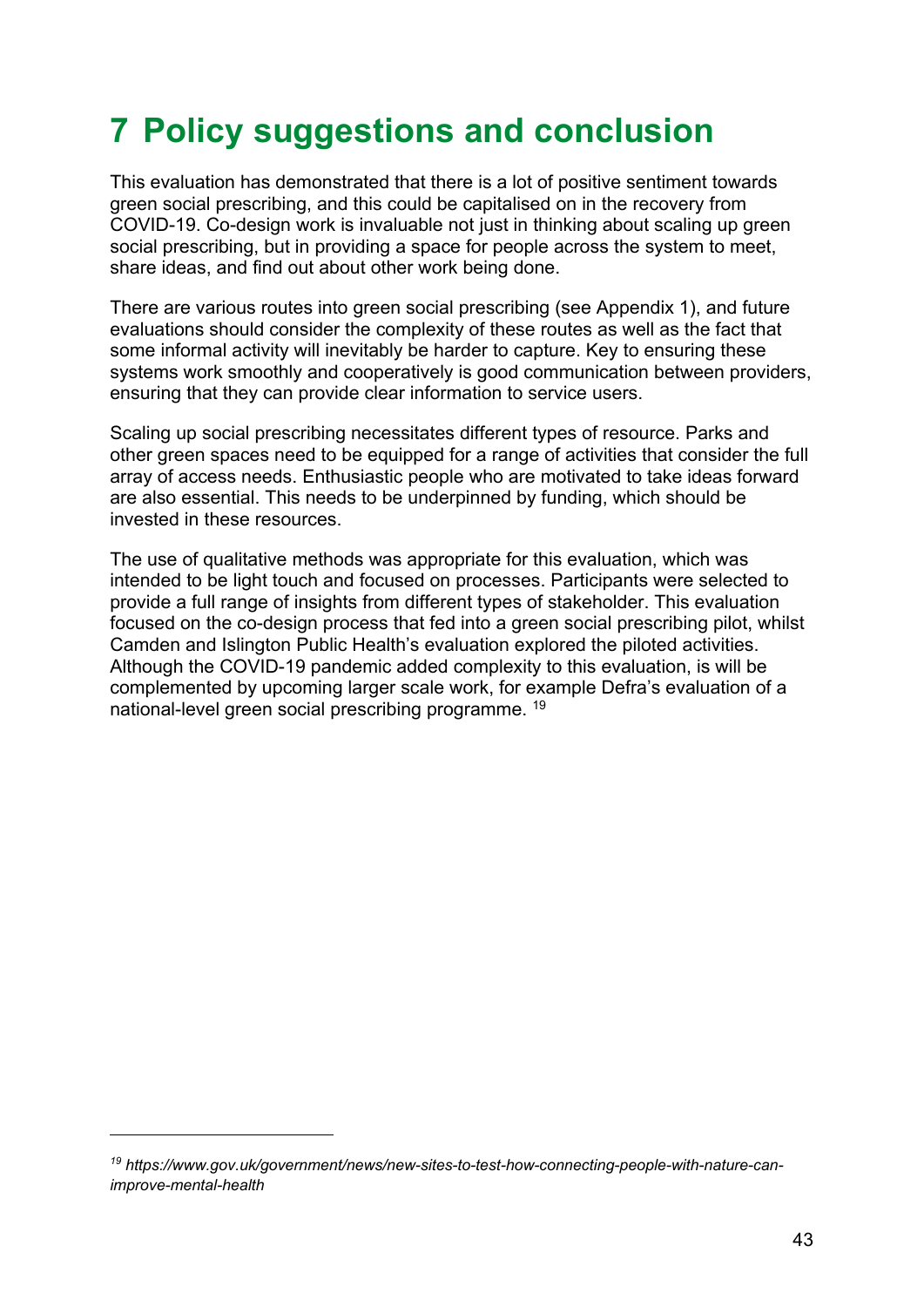# *Appendix 1: Logic model of nature based social prescribing*



#### The logic model of (success factors in) nature based social prescribing for mental health system

Source: *Garside, R., Orr, N., Short, R., Lovell, R., Husk, K., McEachan, R., Rashid, R., Dickie, I., 2020. 'Therapeutic Nature: Nature-based social prescribing for diagnosed mental health conditions in the UK', Defra*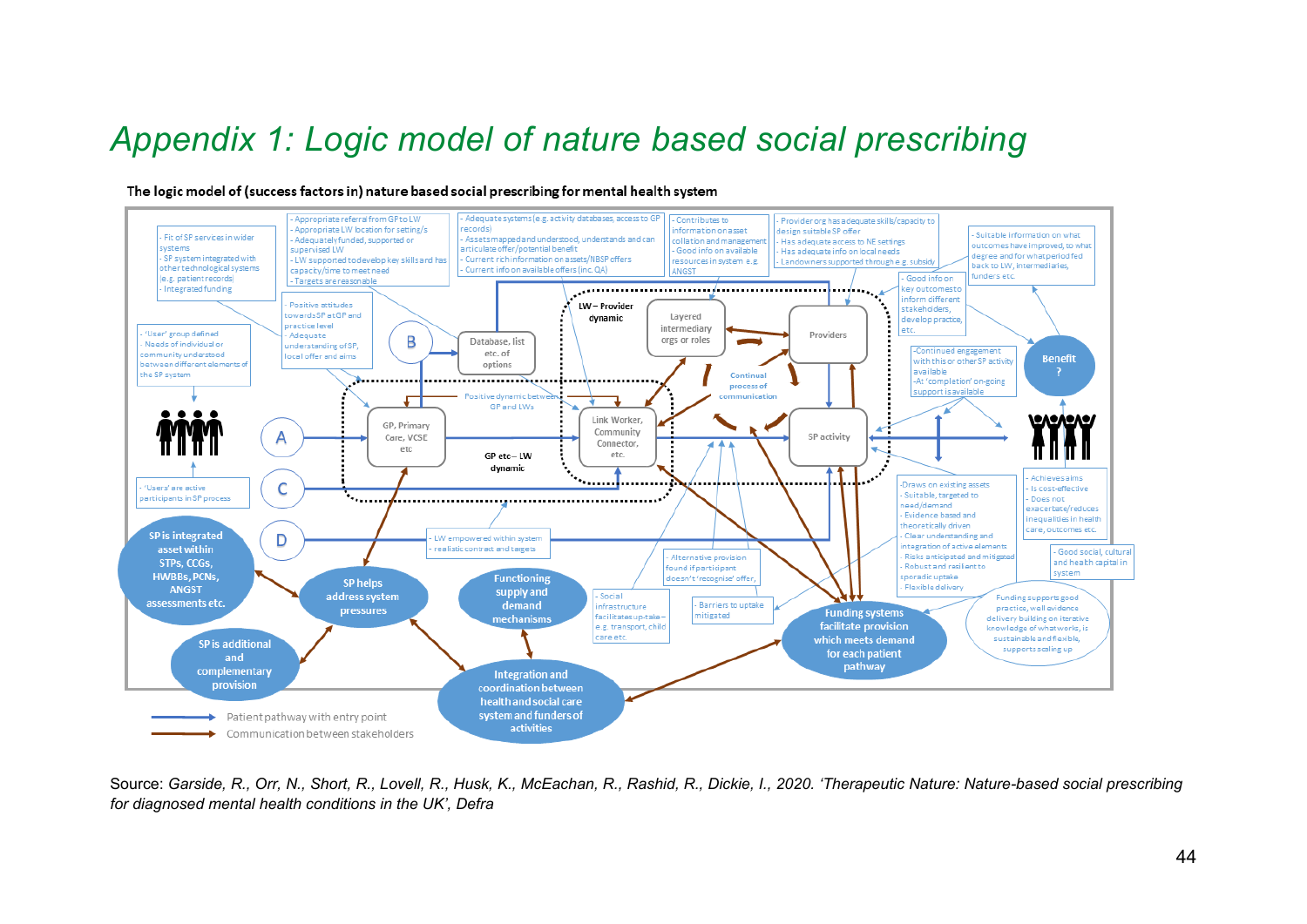# *Appendix 2: Green Social Prescribing Pilot Local Action Plan: Caledonian Park and Talacre Gardens*

*Workpackage 3.2 Green Social Prescribing Pilot Local Action Plan: Caledonian Park and Talacre Gardens* 

### **Introduction**

The Green Social Prescribing Pilot took place between November 2019 and May 2020. This was as part of the Parks for Health project, 2019-21, which is supported by the Future Parks Accelerator programme (National Lottery Heritage Fund and the National Trust). The project seeks to transform the role of green spaces, recommissioning them as public health assets for the  $21^{st}$  century, with a focus on people with the greatest needs.

The Green Social Prescribing element of the Parks for Health project has been scaled up and fast-tracked by additional funding from DEFRA and the support of other government departments as part of the Sustainability Pillar of Cabinet Office's Strategic Framework.

This is one of two action plans to arise from the pilot. The other is the borough action plan for Camden and Islington.

The action plans have been created following extensive work with local GP practices, Camden and Islington Clinical Commissioning Groups, six community organisations across Camden and Islington (Age UK Camden, Age UK Islington, Camden Mind, TCV, The Garden Classroom, Voluntary Action Camden), and partners in the Parks for Health project.

Both action plans will help shape the future work of the Parks for Health project.

#### **Deliverable**

**Activities** 

Bring together the current activities on offer in Talacre Gardens, Camden, and Caledonian Park, Islington and create new activities in the two parks -

Talacre Gardens

Current: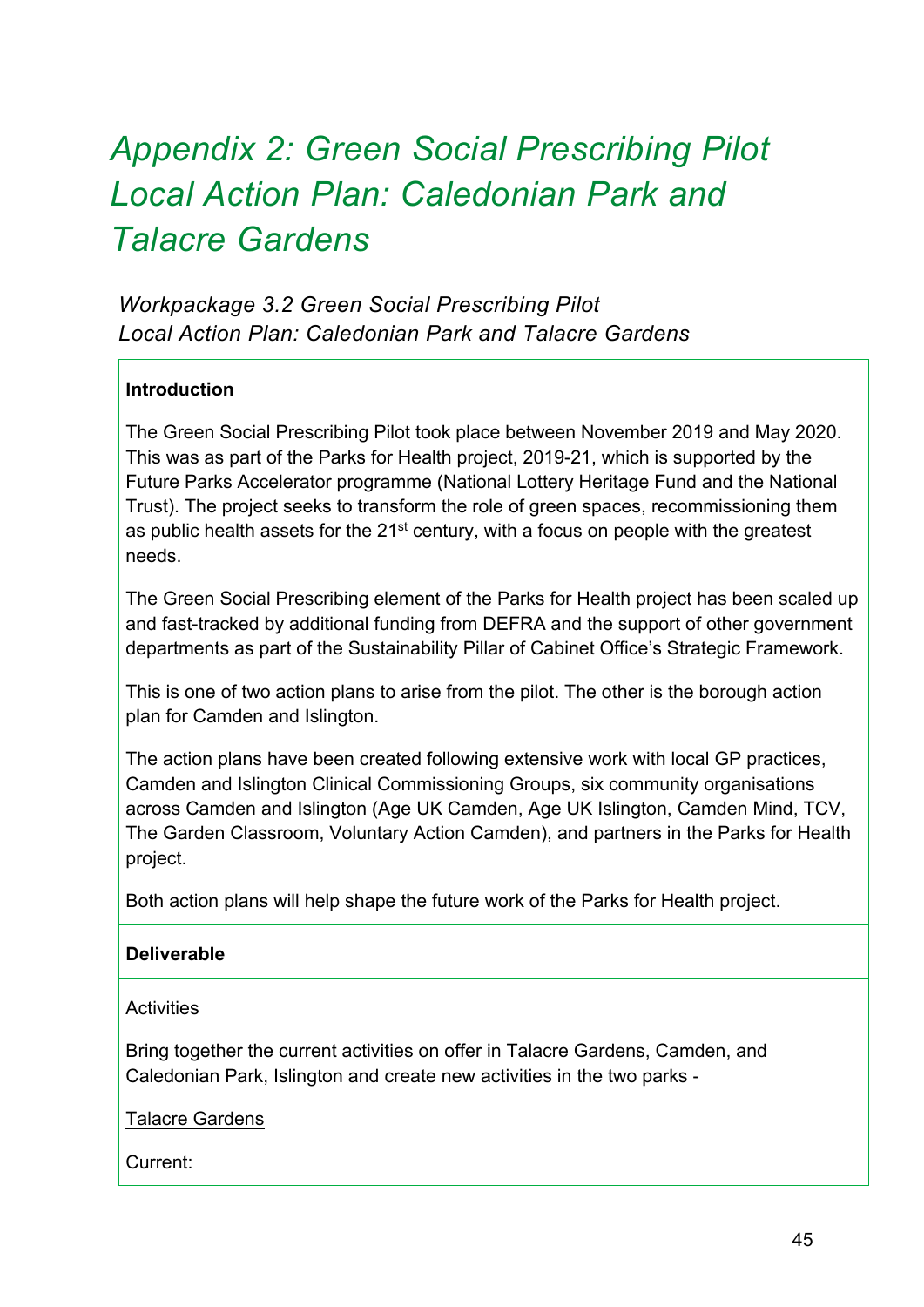- monthly Green Gym (had been due to start in March 2020)
- weekly runs starting from sports centre (Mornington Chasers)

#### Proposed:

- Bring sports centre activities out into the park: warm-ups; table tennis
- Sports development sessions in the Multi-Use Games Area (MUGA)
- Walking for health programme: start/finish at Prince of Wales Health Centre; walk through the park and other parks, use outdoor gyms
- $\bullet$  Yoga +55
- Group exercise (return to exercise)
- Learn to cycle (MUGA)
- Tai Chi
- Rounders or other field games
- Board games
- Bring Crafternoon sessions at the health centre into the park in summer
- Bring third party organisations into the park to deliver activities: Green Gym/Our Parks/Rabble
- Walking football (currently at Samuel Lithgow Youth Club, King's Cross)
- Community gardening sessions Friends group
- Visibly support the community-led activities that already take place
- Offer targeted activities, e.g. to Muslim women
- List the park on Sprytar app, which has information about parks such as trails, activities and play
- Set up self-guided walks
- Explore links with City Farm
- Could the park be Wi-Fi-enabled?
- Festivals and other public events to bring people in
- Mark out a running/walking route, as has been done in Caledonian Park
- Funding for Couch to 5k (partnership with Mornington Chasers)

#### Caledonian Park

#### Current:

- Age UK Islington activities: gentle exercise; dementia-friendly walk; knitting and embroidery group; book club
- Weekly junior parkrun
- Ad hoc ranger-led activities
- Guided clock tower tours
- Clock winding
- Historical tours of park
- Petanque / Boules / Boccia
- Green Gym
- The Garden Classroom Forest School
- Friends group volunteering
- 600-metre running and walking route around the park
- Basketball area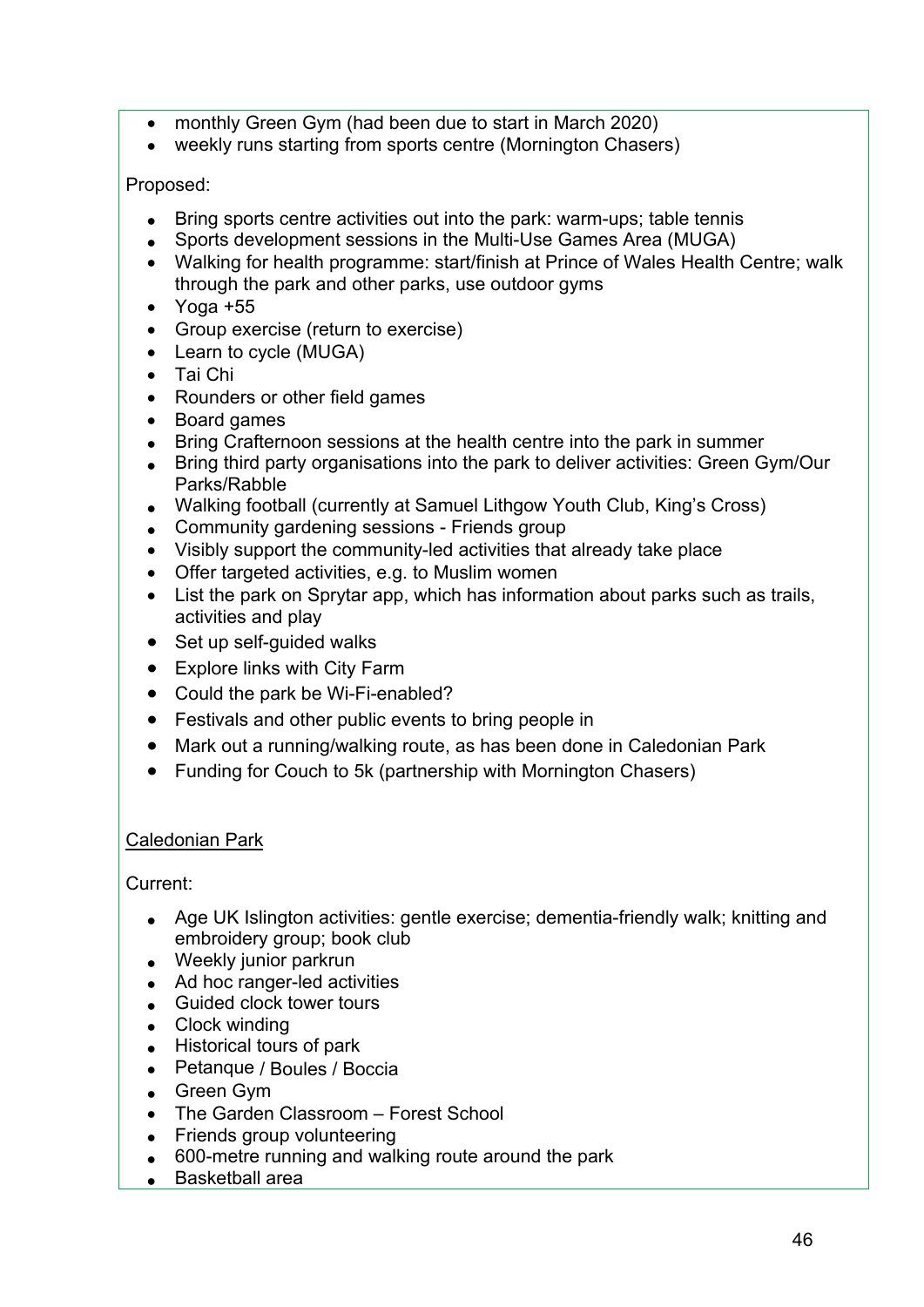- Combine activities to get people to use the park for longer
- Activities that link to national health days/events and festivals, e.g. national tree week

#### Potential:

- Health walk delivered for free by Manor Gardens Welfare Trust
- Explore local history walks can they include the park and other green spaces
- Age UK Islington: art club, photography club
- Nature sessions
- Birdwatching sessions
- Monthly café
- Free Yoga sessions
- Free Boot Camp sessions
- Monthly community gardening; Octopus Community Network can potentially deliver
- Community food-growing and wellness programme
- The Garden Classroom Green Steps
- Mindfulness sessions
- Amphitheatre activities
- Book club
- Evening talks
- Visibly support the community-led activities that already take place
- Use the park building:
	- $\circ$  as a neutral space for young people. Offer free incentives to come to the building (free films, to listen to new music)
	- $\circ$  for a health clinic (as done already for mobile health checks / breast screening / sexual health clinic in libraries)
	- o Information sessions for patients recently diagnosed with chronic conditions e.g. diabetes
	- $\circ$  Use these sessions to promote appropriate activities in the park, eq. a health walk for someone with diabetes
- Offer targeted activities, e.g. to Muslim women
- Set up self-guided walks (themed to ability and specific interest)
- Festivals and other public events to bring people in
- Combine activities to get people to use the park for longer
- Have more activities that link to national health days/events and festivals, e.g. mental health awareness week, national tree week, festival of nature
- Bring tennis out of the tennis centre into the park

For all activities:

- Confirm that current activities are still taking place
- New programmes to be co-designed or at least informed through consultation with local communities
- Create schedule that includes weekends and evenings to ensure working people with families / health conditions / mental ill health / feelings of isolation are able to participate
- New programmes to not overlap but complement existing ones
- Consider a canopy or a pavilion in parks to allow activities to take place during bad weather and the winter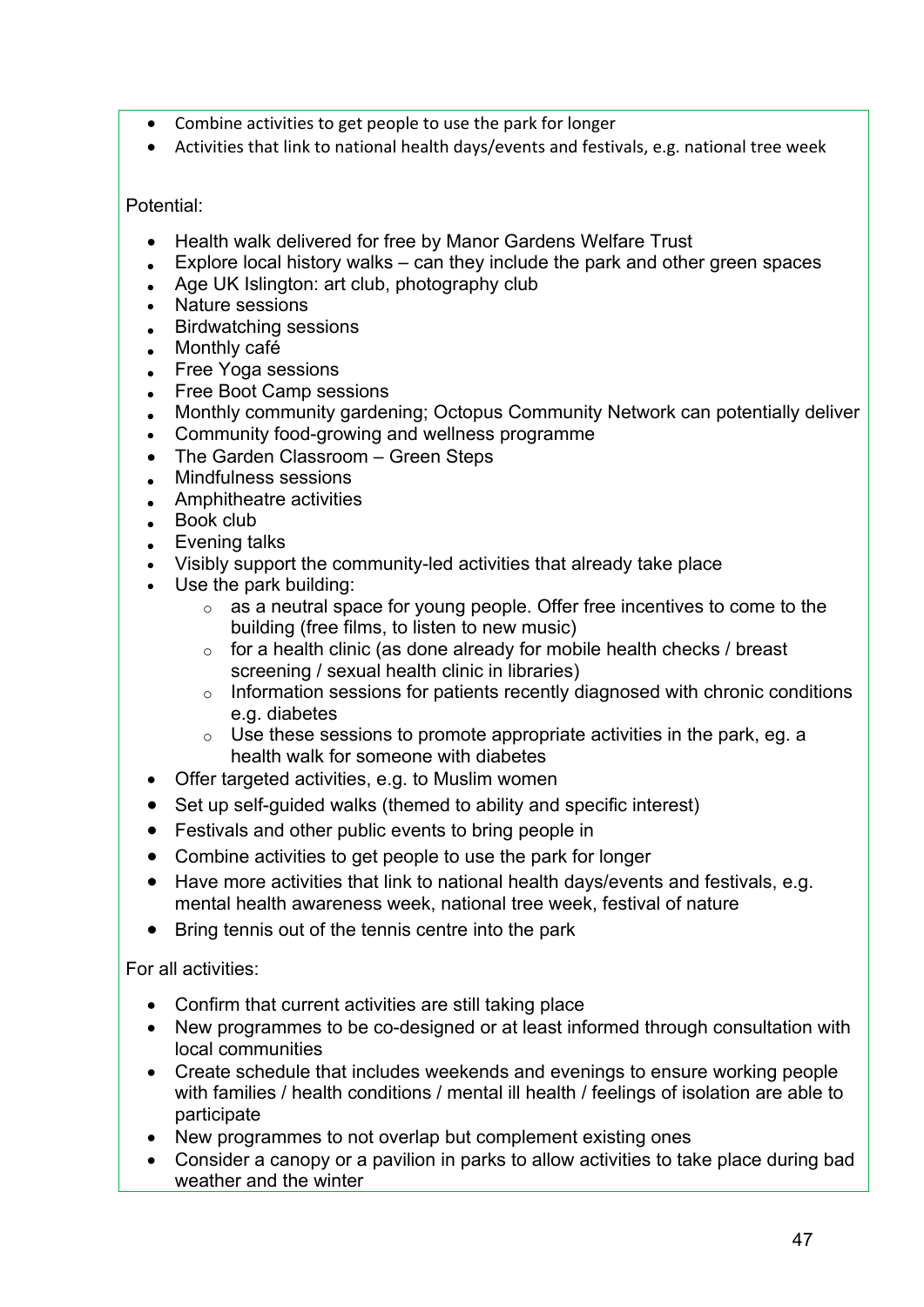A participant is more likely to keep attending an activity if s/he enjoys it, notices improvements in her performance and where relevant improvements in her/his health condition/symptoms

Collating the learning from all meetings and experiences into a reference for best practice, for e.g. Support to people to attend activities.

- Meet at a well-known point to accompany people to an activity, e.g. tube/train station, leisure centre, Caledonian Park clock tower
- Friendly welcome by deliverer
- Buddy system
- Support given by volunteers
- Go for coffee afterwards
- Ask for and respond to feedback from participants

### **Engagement with health sector**

- Work with local GPs/Link Workers/PCNs/physiotherapists and others who work with local residents in a health capacity
- Use existing links to engage with health sector, eg. via Sport and Physical Activity team, Camden Council
- State the health benefits of parks: 2hrs+/week in parks improves wellbeing; can help to reduce obesity, diabetes, heart disease and the impact of dementia; can increase physical activity levels and the associated health benefits of this
- State how parks link to the 5 Ways to Wellbeing: Connect, Be Active, Keep Learning, Give, and Take Notice
- Present ideas for improving communication with the sector, for e.g. a single source of information and a single point of contact for each park
- Offer opportunities for clinicians and Link Workers to familiarise themselves with the GSP offer, for example: attend meetings to present offer, a park visit, open day, taster sessions, opportunity to speak to people who work in the park or deliver activities, video case studies
- As described in Activities, above, use the park building in Caledonian Park for a health clinic (as done already for mobile health checks / breast screening / sexual health clinic in libraries)
- Seek to deliver health programmes in park, e.g. Diabetes prevention programme, pulmonary rehab, adult weight management, exercise on referral
- Link Workers to meet in parks
- Twin GP practices with parks create Parks Practices, Park Run Practices
- Attend local health forums, Patient Participation Group meetings and other health meetings that involve GPs and the public. Offer to host these meetings at Caledonian Park Clock Tower Centre and Talacre Sports Centre (?)
- Promote to the health sector the health benefits of parks, e.g. the wellbeing benefits of being in a park 2+ hours/week
- Link parks into the physical activity clinical champion training and get staff at local surgeries trained up (it's a voluntary initiative)
- Create healthy parks signs in parks, as has been done in Royal Parks and Burgess Park
- Do not call it "training" for Link Workers but "facilitation"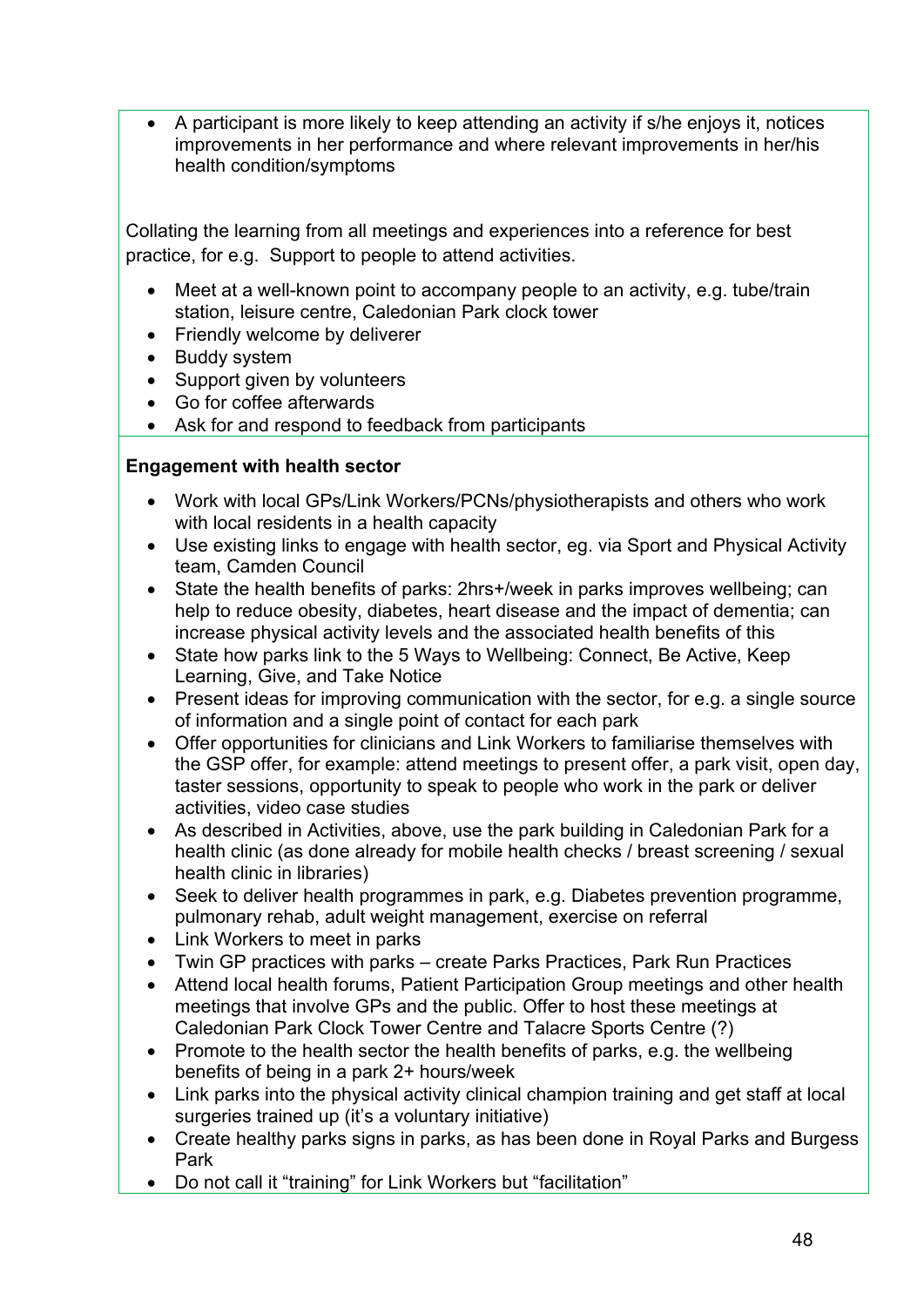- Link with existing directories for social prescribing
- Consider the creation of an activity matrix? Support level (H,M,L), social v physical activity, intensity level (H,M,L) – helps the social prescriber to identify the right activity for their patient quickly and also helps identify gaps in offer
- Deliverers should collect data on outcomes of people referred to the activity (including pre- and post- intervention health and wellbeing outcomes using standardised outcome measures) to demonstrate both the effectiveness and financial impact of their services on patients and on the NHS
- Islington CCG has asked if Caledonian Park could link into the redevelopment of the Goodinge GP practice

### **Engagement with residents**

- Promote principle that it is the residents park so they can take ownership and develop activities
- Directly through focus groups, GP visits, meeting attendance and indirectly through VCS partners, particularly those reaching the hard the reach like Health watch and Help On Your Doorstep (HOYD)
- Collate feedback from above to feed into model to scale
- Work with local Friends of Parks groups
- Engage identified community stakeholder groups, e.g. Bangladeshi community and attend targeted events
- Work with and promote through housing associations

#### **Engagement with voluntary sector**

The voluntary sector is well placed to:

- Identify activities to take place in parks
- Deliver activities
- Engage with the health sector
- Refer residents to activities
- Promote activities

### **Evaluation**

- Evaluation aims to show whether a participant's health has improved by engagement in an activity. The information collected needs to be relevant for health purposes and realistic for the activity deliverer. Public Health, GPs, Link Workers and potential deliverers (which could be drawn from the six community organisation involved in the pilot, see introduction) are best placed to decide this information. Established tools PAR-Q (Physical Activity Referral Questionnaire) and MYCaW (Measure Yourself Concerns and Wellbeing) may assist
- Work with Public Health to evaluate overall programme and ongoing relevance of the plan
- Engage with Defra evaluation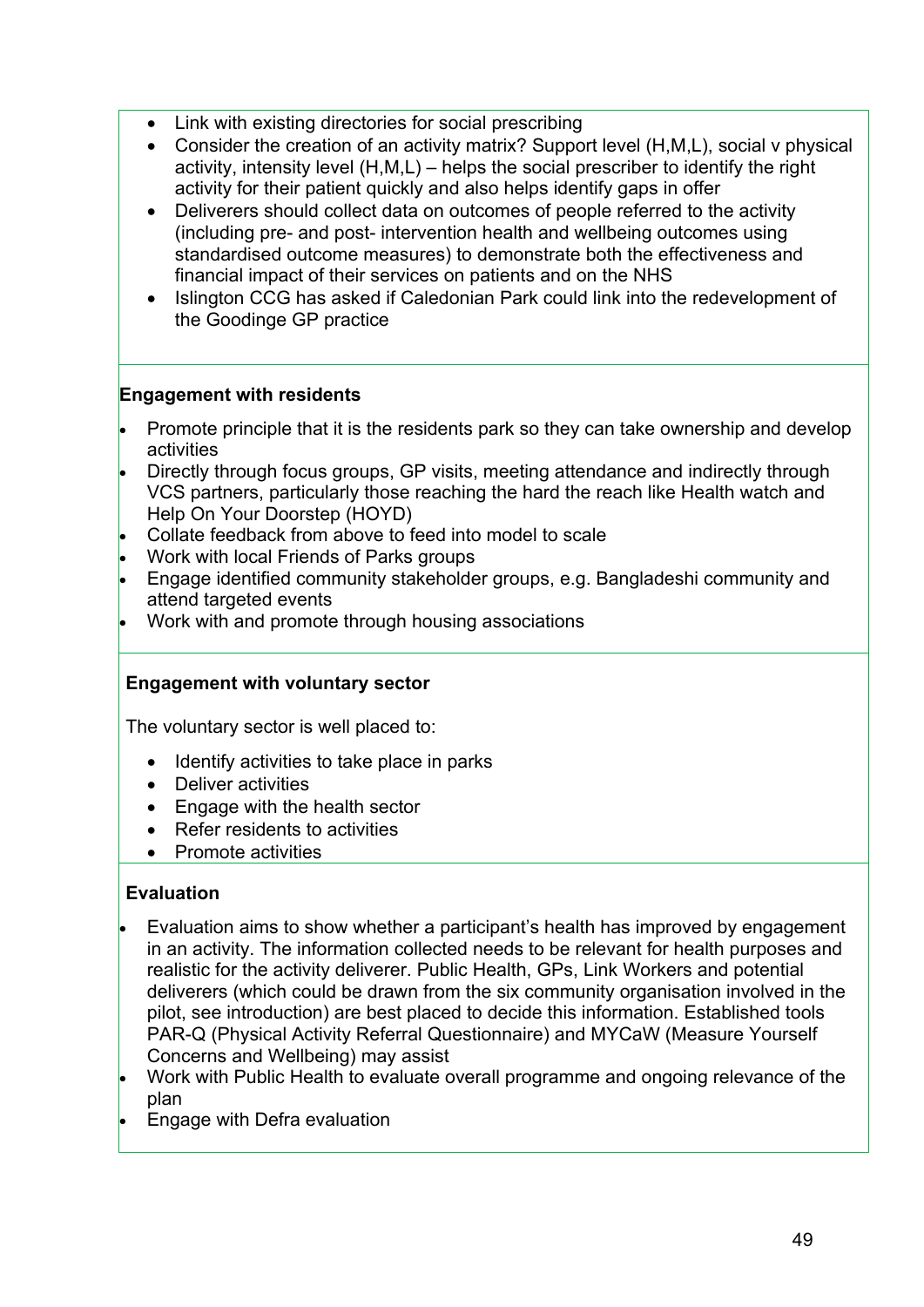### **Staff (including all volunteers / community group members as together they are 'intertwined and complementary, due to interactions and mutual benefits)**

- Ensure all staff and volunteers are fully engaged in development of the programme
- Ensure parks staff understand social prescribing and build links with local Link Workers and GPs
- Consider staff wearing readable badges with their first name in addition to their ID badge
- Offer training to parks staff, Walking for Health, Sport England, MH awareness and support
- Recruit liaison officers who can build links with local community and providers (fo e.g. at community centres)
- Recruit Activity Co-Ordinator's to work across parks and other outdoor venues to design and develop diverse inclusive programmes through co-design with the local community
- Recruit parks volunteers who are reflective of the local population
- Engage with non-parks staff for them to inform local residents of the parks / MECC training, e.g. reception staff at Talacre Sports Centre, Islington Tennis Centre

### **Communications**

### **Create a Communications plan**

- Posters created for both parks to show what is in the park (using a map), the activities on offer, and promote Friends and other parks user groups
- Posters to have a vanity URL for further and up-to-date information (see below)
- If appropriate personalise communications, eg. use names of parks staff
- Webpages created on Camden and Islington councils' websites with the information above, with a vanity URL created (e.g. www.islington.gov.uk/caledonianpark)
- Links from above to One You etc.
- For activities state what year they started, the experience and qualifications of the person or people who lead them, if there is an end date for the programme, and any testimonials
- Promotion via social media
- Signage put up in the parks that indicates the park's facilities, e.g. toilets in Caledonian Park, should parks be zoned? Clarity about acceptable / encouraged uses (quiet / BBQ / balls games)
- Consult other stakeholders such as Highways / Transport for London about promoting parks with signage put up near the parks e.g. at local train/tube station, bus stops
- Information targeted at local GPs, chemists, community centres, schools, libraries, children's centres, local shops, local charities, Friends of Parks groups, managers of nearby social housing (council, housing association), shared spaces on estates and other places where people congregate
- Include transport information
- State that an activity is free (if this is the case)
- Include what support an activity will include (if this is the case)
- Include that activities have been shaped by residents or users (if this is the case)
- Use appropriate language in promotion. Don't say sport; do say social
- Promote the health benefits of parks in everyday language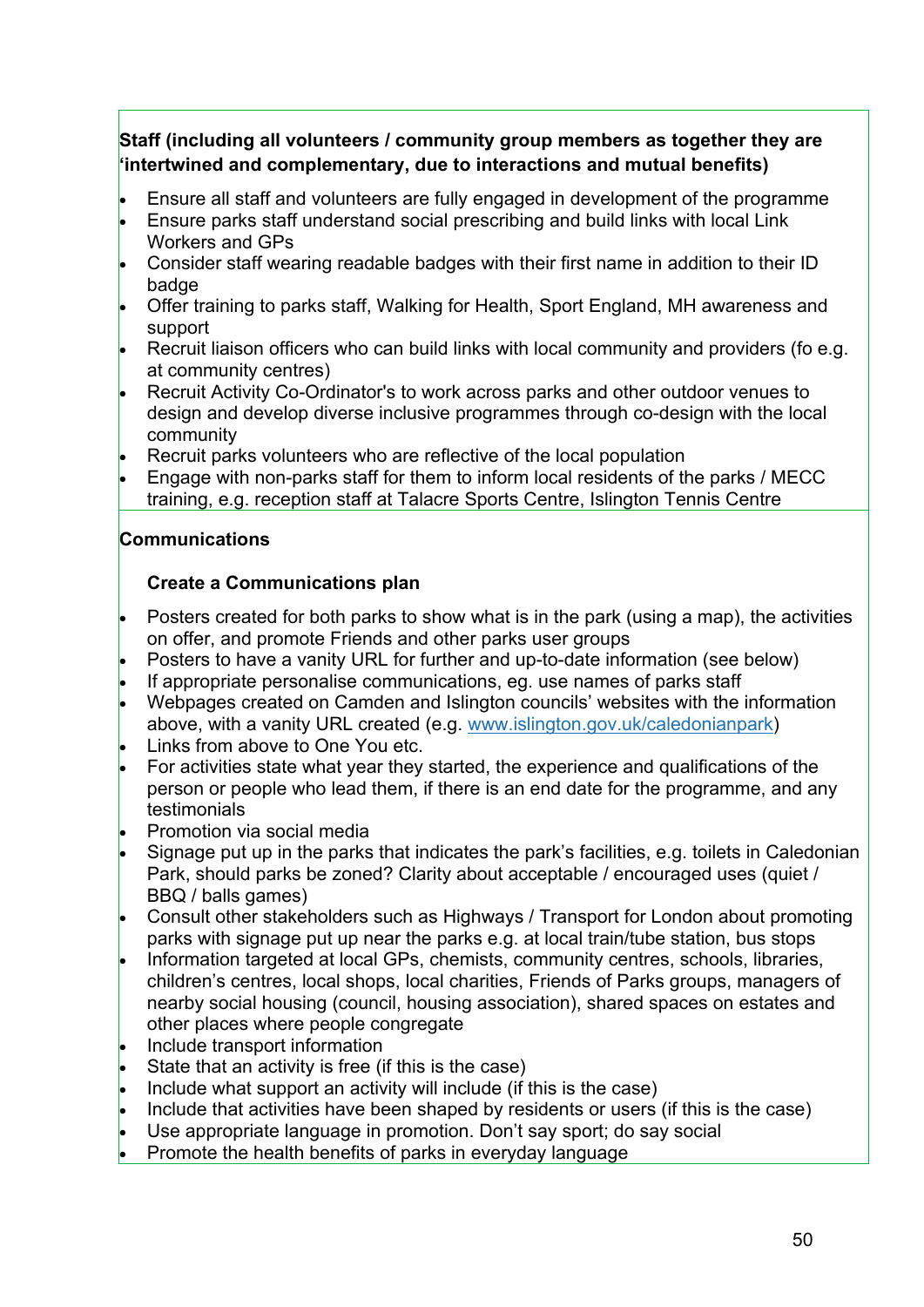- Investigate creation of a touchscreen or QR codes in each park to get information about the park
- Have a demonstration video of what's on in each park that includes activities and local residents' stories
- Link to existing promotion, e.g. We Can Move in Camden
- Link with local community centres (Park Liaison Officers)
- Encourage local community organisations to promote what is on offer, especially to people not online
- Ensure activity deliverers promote their own and other activities in the park

#### **Sustainability**

 $\bullet$ 

- Collection of data about the outcomes of people referred to the activity (including preand post- intervention health and wellbeing outcomes using standardised outcome measures) should demonstrate both the effectiveness and financial impact of their services on patients and on the NHS
- Work with leisure providers like GLL build provision of activities in parks into new contracts
- Find out relevant funding opportunities for VCSE sector, e.g. Islington has a local initiatives fund that offers funding in individual wards, Sport Islington offers £1500 grants for new physical activity in parks
- London Sport has a grant finder for physical activity
- Feed in learning to create a grant application toolkit
- Explore corporate social responsibility options in local large businesses including leisure
- Create a Parks Charter for residents, Friends groups and any organisation that may have an interest in parks
- Support and grow local grass roots providers like The Garden Classroom
	- o In-kind support
	- o Direct funding pots (Community Interest Levy (CIL) / corporate responsibility)
- Engage with Education sector outdoor classrooms supported and encouraged
- Engage with local hospitals
- Wi-Fi hot spots in parks PUSH notifications for activities programme, automatic download when you join network
- Real time directory of what activities are running where in the boroughs that can be used by service users and social prescribing teams
- Booking process with reminders and easy cancellation options to ensure maximum attendance and limit no-shows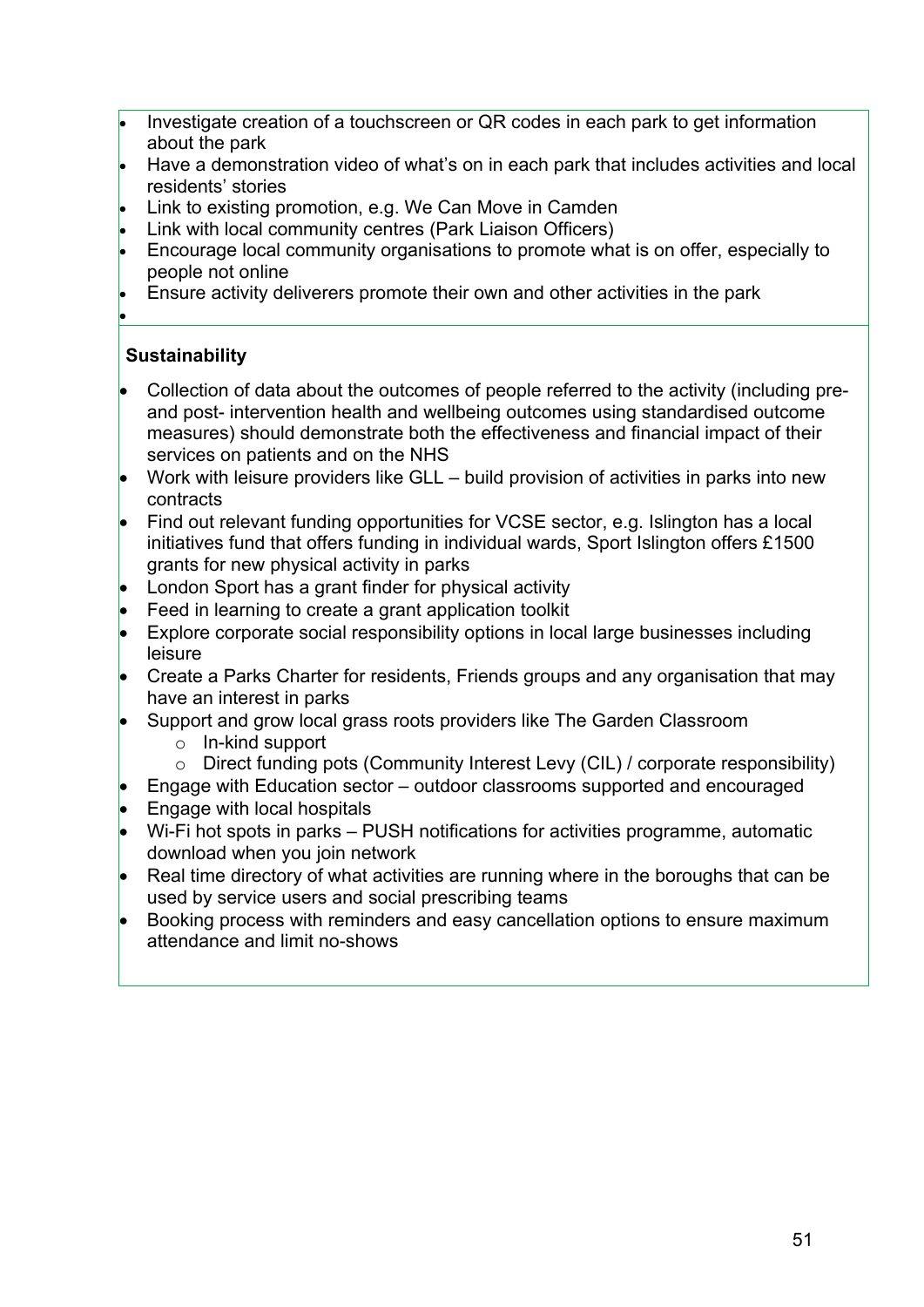# *Appendix 3: Green Social Prescribing Pilot Borough Action Plan: Camden and Islington*

*Workpackage 3.2 Green Social Prescribing Pilot Borough Action Plan: Camden and Islington* 

### Introduction

The Green Social Prescribing Pilot took place between November 2019 and May 2020. This was as part of the Parks for Health project, 2019-21, which is supported by the Future Parks Accelerator programme (National Lottery Heritage Fund and the National Trust). The project seeks to transform the role of green spaces, recommissioning them as public health assets for the 21<sup>st</sup> century, with a focus on people with the greatest needs.

The Green Social Prescribing element of the Parks for Health project has been scaled up and fast-tracked by additional funding from DEFRA and the support of other government departments as part of the Sustainability Pillar of Cabinet Office's Strategic Framework.

This is one of two action plans to arise from the pilot. The other is the local action plan for Caledonian Park, Islington, and Talacre Gardens, Camden. The action plans have been created following extensive work with local GP practices, Camden and Islington Clinical Commissioning Groups, six community organisations across Camden and Islington (Age UK Camden, Age UK Islington, Camden Mind, TCV, The Garden Classroom, Voluntary Action Camden), and partners in the Parks for Health project.

Both action plans will help shape the future work of the Parks for Health project.

#### **Deliverable**

#### **How to create the action plan**

The purpose of this section is to state how an action plan or action plans relating to green social prescribing can be developed in Camden and Islington

- Identify key stakeholders across the health, parks and social prescribing sectors to explore opportunities to work together on the project
- Seek to understand the predominant social prescribing routes in the borough and who plays a role in each section of the referral route
- Build relationships with third sector organisations that deliver social prescribing activities and explore with them the opportunities for delivery in a park setting
- Identify organisations already delivering activities in the borough's parks and find out whether these providers do or could take social prescribing referrals
- To progress green social prescribing and help identify links and opportunities, build relationships with:
	- Greenspace and Leisure staff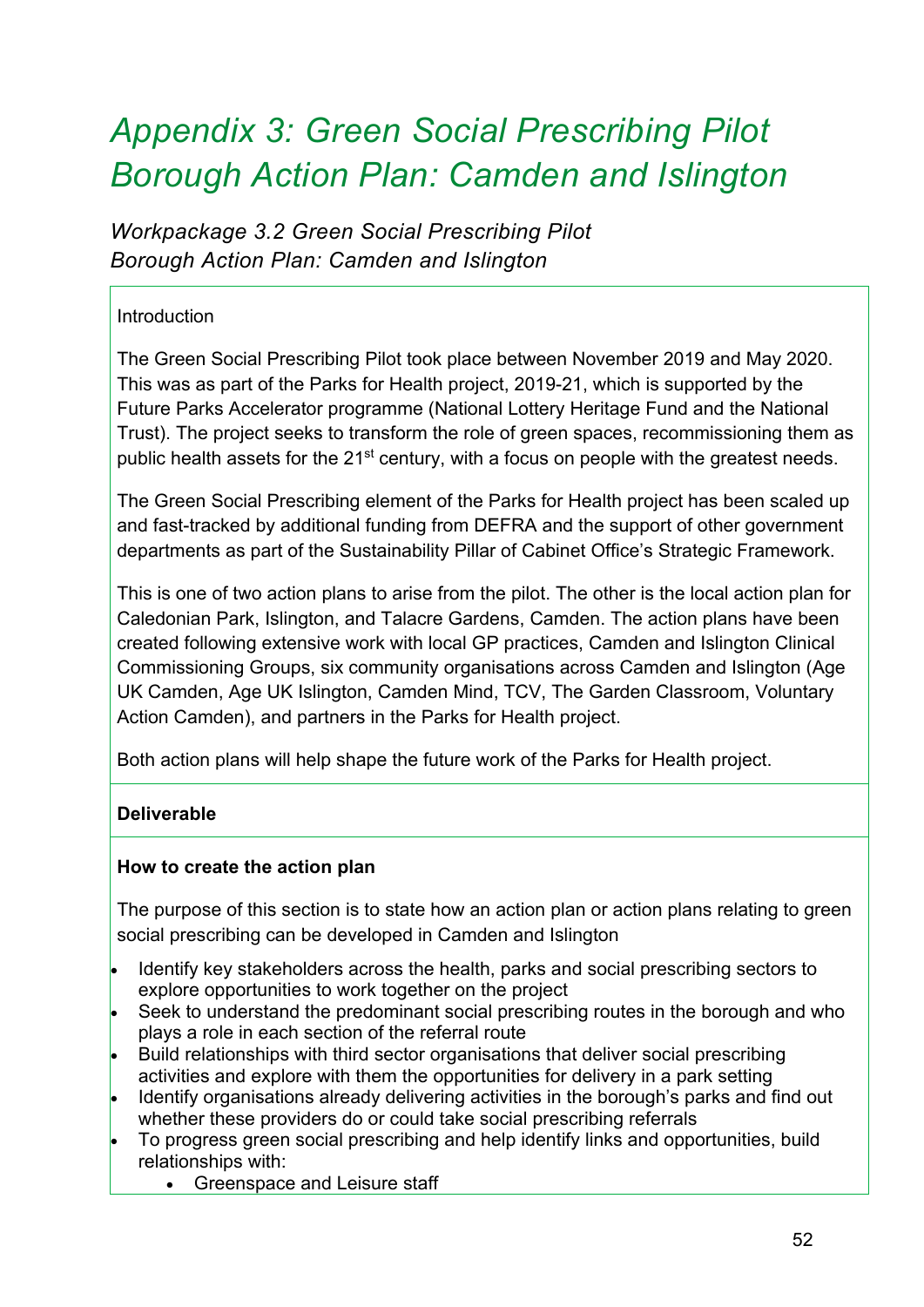- GPs and their surgery staff
- Other health bodies such as Primary Care Networks, the Clinical Commissioning Group and Camden & Islington NHS Mental Health Foundation Trust
- Social Prescribing Link Workers (both practice- and VCS-based)
- Park Friends groups
- Tenants and residents' associations
- **Schools**
- Other voluntary organisations
- Where there is capacity, look to create a green social prescribing action plan for each area
- Promote co-design as an efficient methodology and organise meetings with the above contacts to work on action plans
- Action plans could be park-specific but might be better based on a larger area e.g. a Primary Care Network area to include several parks and GP practices (good practice, shared learning etc.)
- Identify new stakeholders and explore opportunities to work together borough-wide
- A borough-wide group could be convened to explore the more strategic subjects such as long-term sustainability, funding, evaluation and most effective methods of communication both within the borough's social prescribing sector and to current and potential participants
- Draw on existing work in the parks and the pilot
- Read current, relevant literature
- Research the current practice in green social prescribing and incorporate into the project

### **Activities**

Workstream 3 Networks and Partnerships leads on activities.

Bring together the current activities on offer in Camden and Islington parks and create new activities in the boroughs' parks.

New activities to consider, as relevant. Many of these activities may already take place in Camden and Islington parks, so we can draw on this experience.

For all activities:

- Visibly support the community-led activities that already take place
- New programmes to complement existing ones
- New activities to be co-designed or at least informed through consultation with local communities
- Offer targeted activities, e.g. gender specific to accommodate religious or cultural beliefs
- Seek activities to cross over into weekends and evenings to ensure working people with families / health conditions / mental ill health / feelings of isolation to participate
- Combine activities to get people to use the park for longer
- Consider a canopy or a pavilion in parks to allow activities to take place during bad weather and the winter
- Could the park be Wi-Fi-enabled to easily upload park activity programme?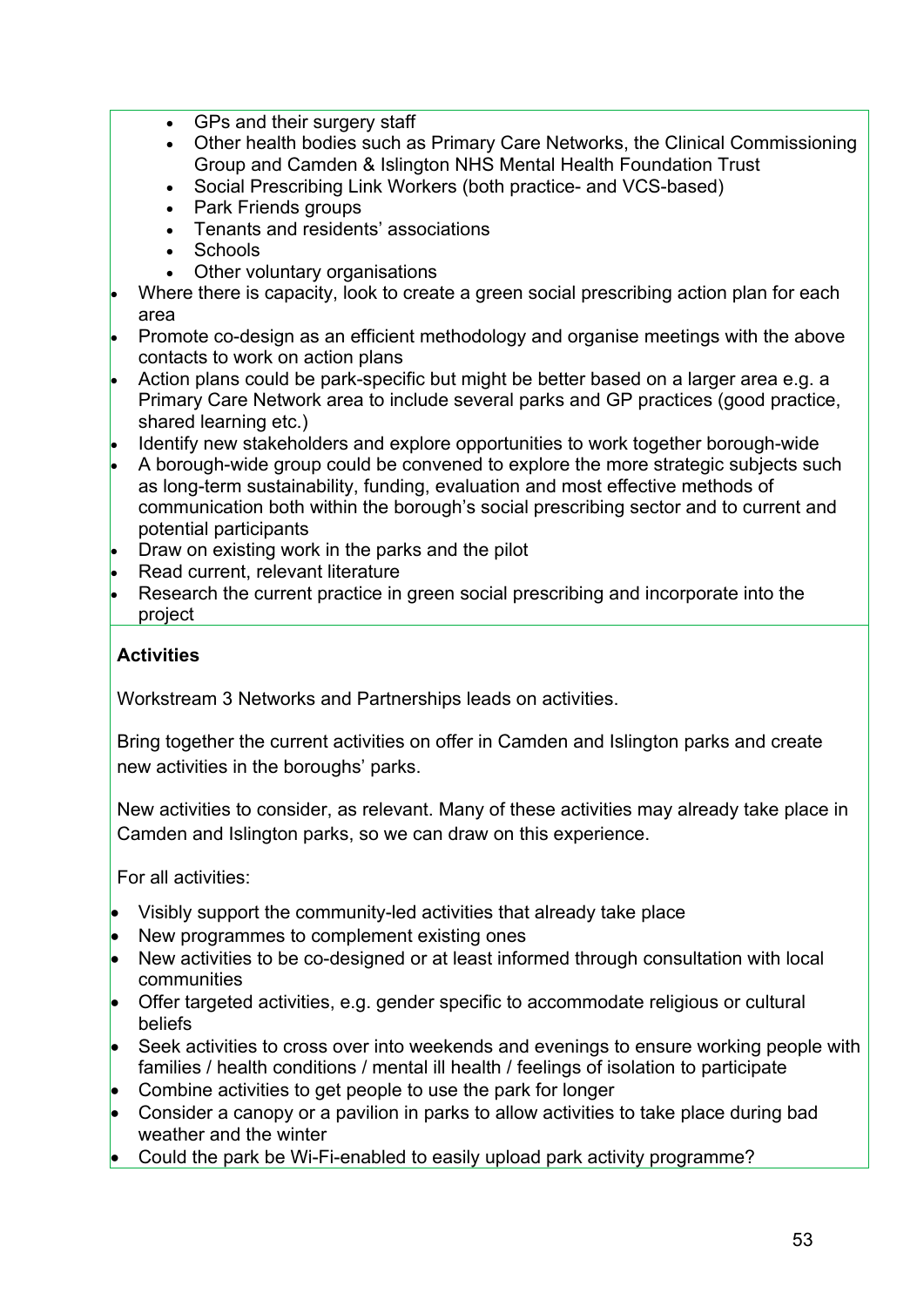- List the park on Sprytar app, which has information about parks such as trails, activities and play
- $\bullet$

Where appropriate offer additional support to enable people to attend activities, such as:

- Meet at a well-known point to accompany people to an activity, e.g. tube/train station, leisure centre, Caledonian Park clock tower
- Friendly welcome by deliverer
- Buddy system
- Support given by volunteers
- Go for coffee afterwards
- Ask for and respond to feedback from participants
- Collate the learning from all meetings and experiences into a reference for best practice
- A participant is more likely to keep attending an activity if s/he enjoys it, notices improvements in her performance and where relevant improvements in her/his health condition/symptoms

#### **Potential activities**

The activities were assessed for level of benefit against the four categories below using a traffic light system.

Green is high benefit, amber is some benefit and red is low benefit.

| <b>Activity</b>                                                                                              | <b>Improve</b><br>physical health | <b>Improve mental</b><br>health | <b>Tackle social</b><br>isolation | <b>Improve social</b><br>cohesion |
|--------------------------------------------------------------------------------------------------------------|-----------------------------------|---------------------------------|-----------------------------------|-----------------------------------|
| Create a running and walking session;<br>link to Couch to 5k initiative?                                     |                                   |                                 |                                   |                                   |
| <b>Weekly (junior) parkrun</b>                                                                               |                                   |                                 |                                   |                                   |
| <b>Historical tours of park</b>                                                                              |                                   |                                 |                                   |                                   |
| Ad hoc ranger-led activities                                                                                 |                                   |                                 |                                   |                                   |
| Petanque                                                                                                     |                                   |                                 |                                   |                                   |
| <b>Walking for health scheme delivered</b><br>for free in Islington by Manor Gardens<br><b>Welfare Trust</b> |                                   |                                 |                                   |                                   |
| <b>Walking football</b>                                                                                      |                                   |                                 |                                   |                                   |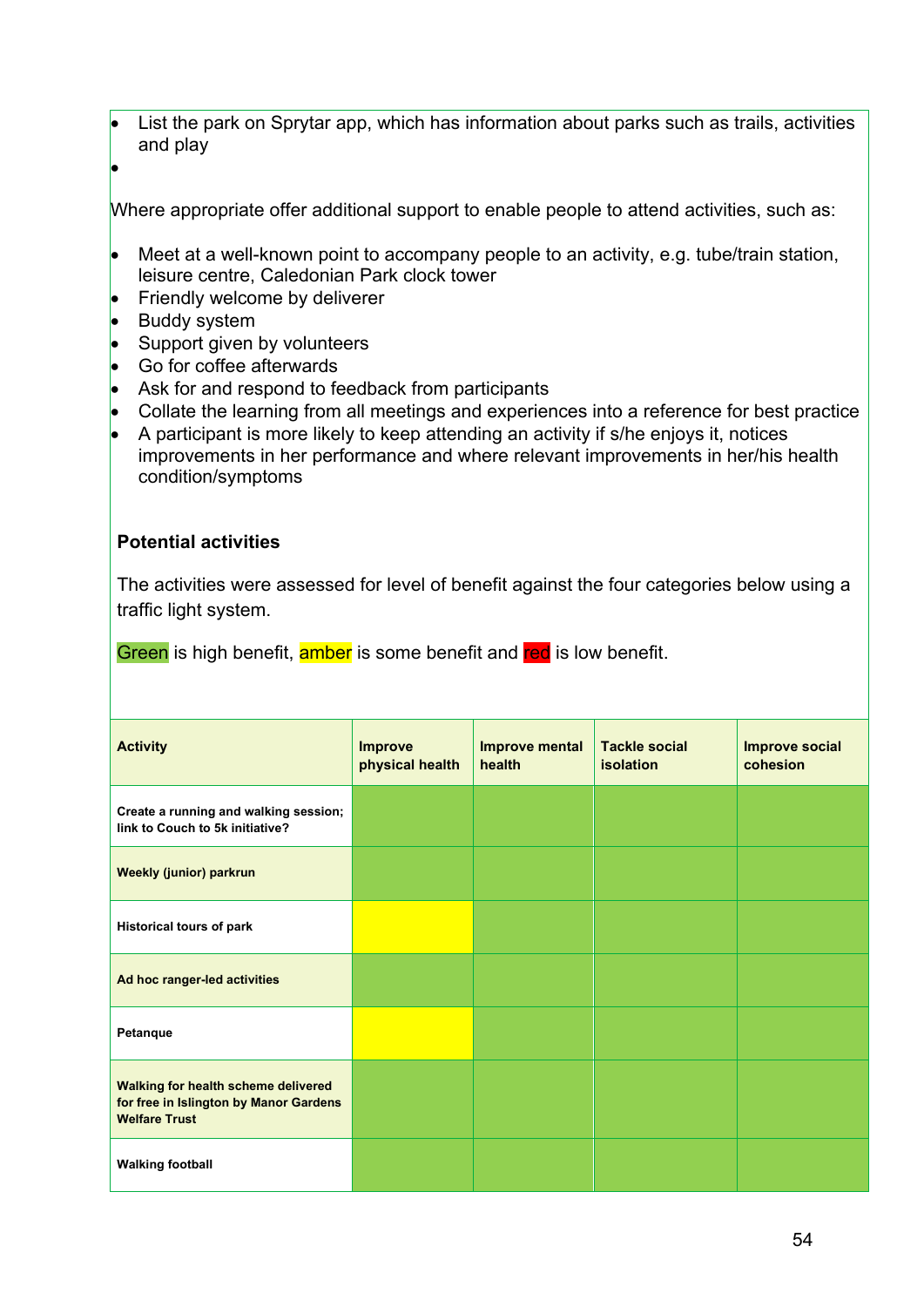| Rounders or other field games                                                                                                            |  |  |
|------------------------------------------------------------------------------------------------------------------------------------------|--|--|
| <b>Green Gym</b>                                                                                                                         |  |  |
| <b>Monthly community gardening:</b><br><b>Octopus Community Network can</b><br>potentially deliver in Islington                          |  |  |
| The Garden Classroom in Islington -<br><b>Green Steps</b>                                                                                |  |  |
| Set up self-guided walks, themed to<br>ability and specific interest                                                                     |  |  |
| Free sessions in yoga, tai chi, and<br>similar                                                                                           |  |  |
| <b>Free Boot Camp sessions</b>                                                                                                           |  |  |
| Learn to cycle                                                                                                                           |  |  |
| Active travel that encourages people<br>to go through a park as part of a<br>journey they are taking when walking,<br>cycling or running |  |  |
| Community gardening sessions -<br><b>Friends group</b>                                                                                   |  |  |
| <b>General Friends group volunteering</b>                                                                                                |  |  |
| <b>Nature education sessions</b>                                                                                                         |  |  |
| <b>Birdwatching sessions</b>                                                                                                             |  |  |
| Board games, e.g. chess                                                                                                                  |  |  |
| <b>Create a running and walking route</b><br>around the park                                                                             |  |  |
| Bring neighbouring sports centre<br>activities out into the park: warm-ups;<br>table tennis                                              |  |  |
| Have sports development sessions in<br>the Multi-Use Games Area                                                                          |  |  |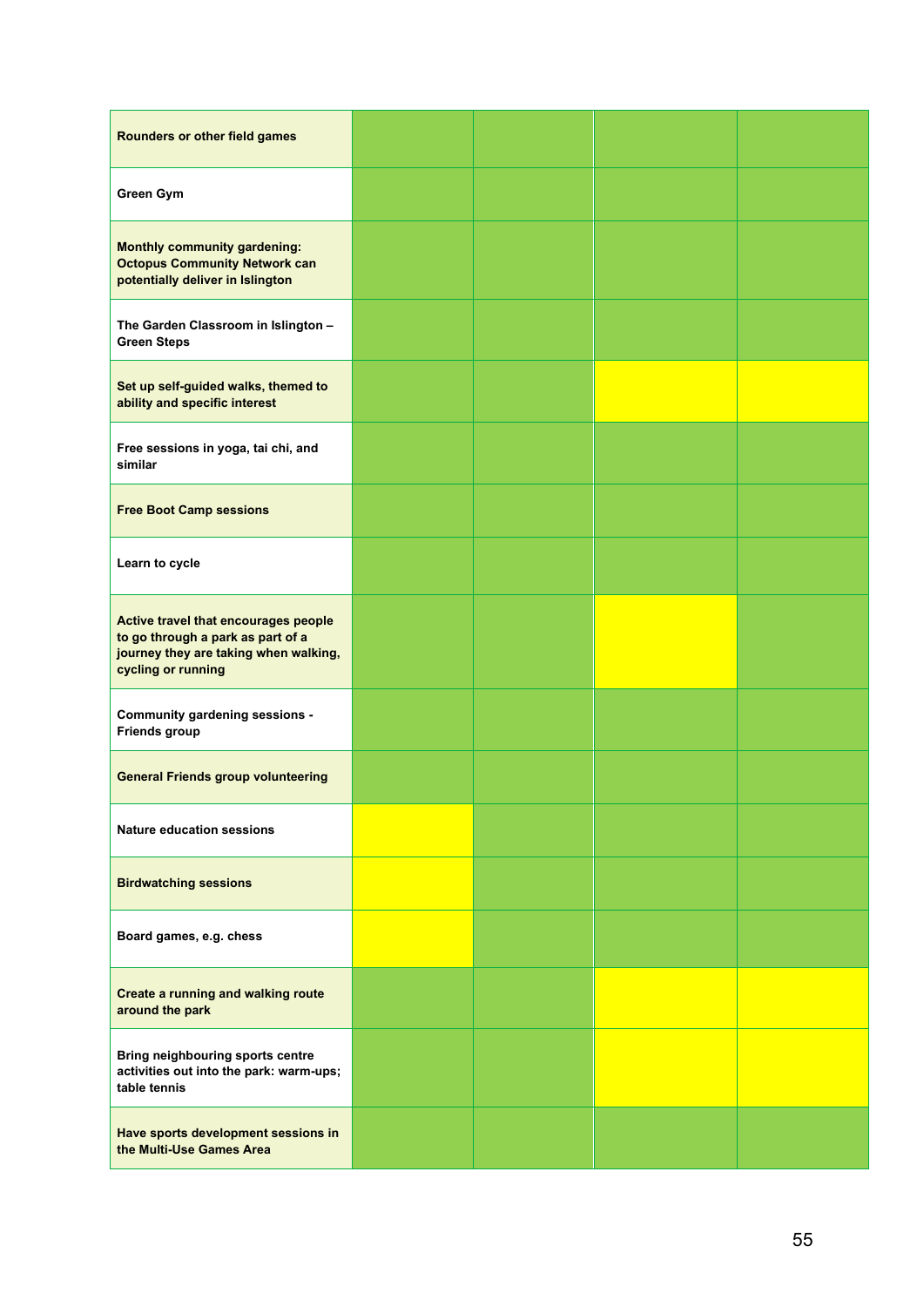| Bring third party organisations into<br>parks to deliver activities: Green<br><b>Gym/Our Parks/Rabble</b>                              |  |  |
|----------------------------------------------------------------------------------------------------------------------------------------|--|--|
| <b>Mindfulness sessions</b>                                                                                                            |  |  |
| Link parks to the local youth club                                                                                                     |  |  |
| Link to the local city farm                                                                                                            |  |  |
| Festivals and other public events to<br>bring people in                                                                                |  |  |
| <b>Host screenings of live events</b>                                                                                                  |  |  |
| Have activities that link to national<br>health days/events and festivals, e.g.<br>mental health awareness week.<br>national tree week |  |  |
| Monthly café meet-ups                                                                                                                  |  |  |
| Use park buildings to expand offer to include:                                                                                         |  |  |
| <b>Book club</b>                                                                                                                       |  |  |
|                                                                                                                                        |  |  |
| <b>Evening talks</b>                                                                                                                   |  |  |
| Create a neutral space for young<br>people. Offer free incentives to come<br>to the building (free films, to listen to<br>new music)   |  |  |
| Relocate health clinics (as done<br>already for mobile health checks /<br>breast screening / sexual health clinic<br>in libraries)     |  |  |
| Information sessions for patients<br>recently diagnosed with chronic<br>conditions e.g. diabetes                                       |  |  |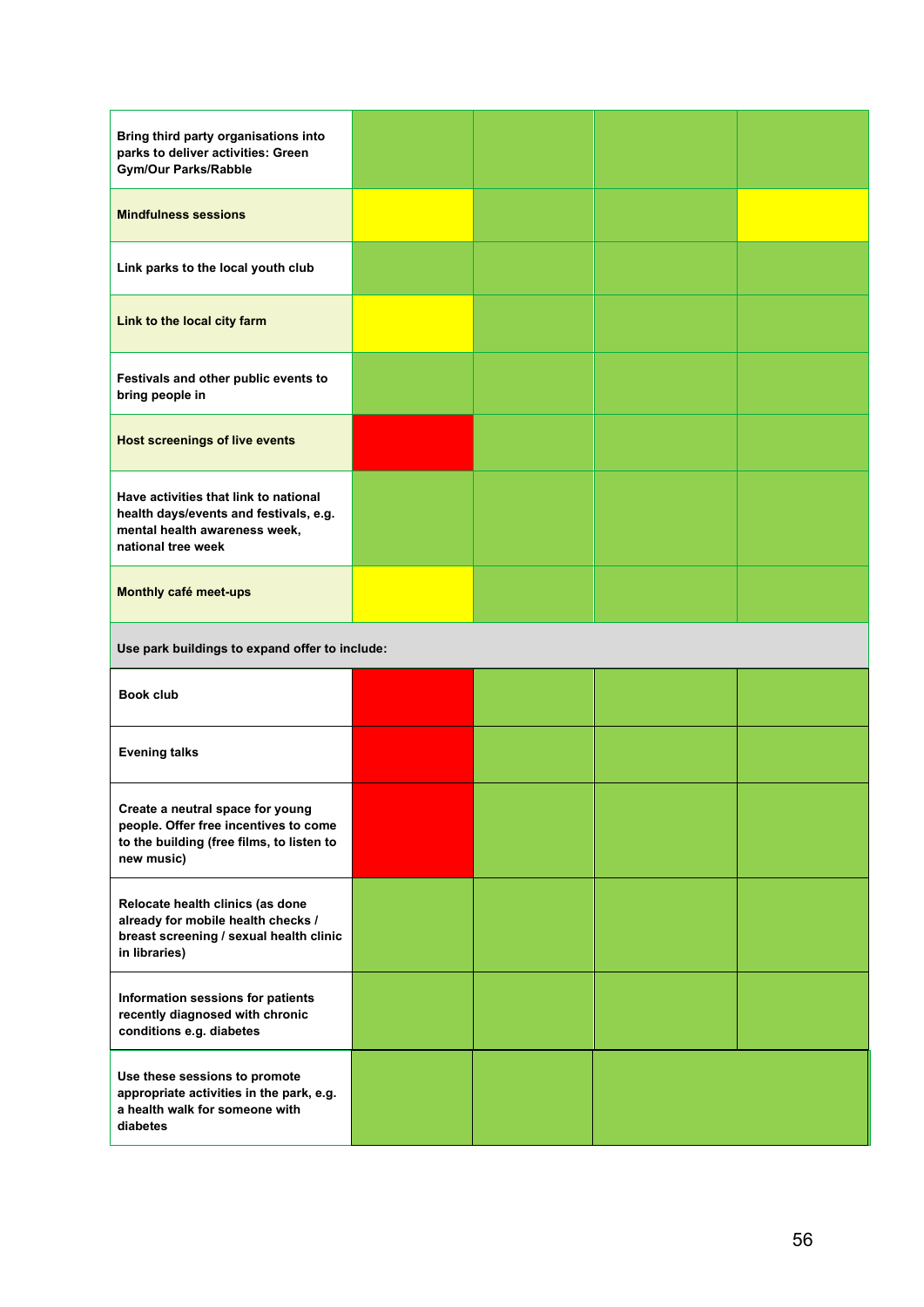### **Engagement with health sector**

Workstream 2 Communications and Marketing will develop an engagement strategy, which will include engagement with the health sector such as creating a stakeholder map for the health sector to include local hospitals/chemists/patient participation groups/Camden & Islington NHS Mental Health Foundation Trust (CIFT). Workstream 1 Strategy will engage directly with the health sector

- Work with local GPs/Link Workers/PCNs/physiotherapists and others who work with local residents in a health capacity
- Use existing links to engage with health sector, e.g. via Sport and Physical Activity team, Camden Council
- State the health benefits of parks: 2hrs+/week in parks improves wellbeing; can help to reduce obesity, diabetes, heart disease and the impact of dementia; can increase physical activity levels and the associated health benefits of this
- State how parks link to the 5 Ways to Wellbeing: Connect, Be Active, Keep Learning, Give, and Take Notice
- Present ideas for improving communication with the sector, for e.g. a single source of information and a single point of contact for each park
- Offer opportunities for clinicians and Link Workers to familiarise themselves with the GSP offer, for example: attend meetings to present offer, a park visit, open day, taster sessions, opportunity to speak to people who work in the park or deliver activities, video case studies
- As described in Activities, above, use the park building in Caledonian Park for a health clinic (as done already for mobile health checks / breast screening / sexual health clinic in libraries)
- Seek to deliver health programmes in park, e.g. Diabetes prevention programme, pulmonary rehab, adult weight management, exercise on referral
- Link Workers to meet in parks
- Twin GP practices with parks create Parks Practices, Park Run Practices
- Attend local health forums, patient participation group meetings and other health meetings that involve GPs and the public. Offer to host these meetings at Caledonian Park clock tower centre and Talacre Sports Centre (?)
- Promote to the health sector the health benefits of parks, e.g. the wellbeing benefits of being in a park 2+ hours/week
- Link parks into the physical activity clinical champion training and get staff at local surgeries trained up (it's a voluntary initiative)
- Create healthy parks signs in parks, as has been done in Royal Parks and Burgess Park
- Do not call it "training" for Link Workers but "facilitation"
- Link with existing directories for social prescribing
- Consider the creation of an activity matrix? Support level (H,M,L), social v physical activity, intensity level (H,M,L) – helps the social prescriber to identify the right activity for their patient quickly and also helps identify gaps in offer
- Link to Active 10 / One You app
- Consider the creation of a health charter
- Deliverers should collect data on outcomes of people referred to the activity (including pre- and post- intervention health and wellbeing outcomes using standardised outcome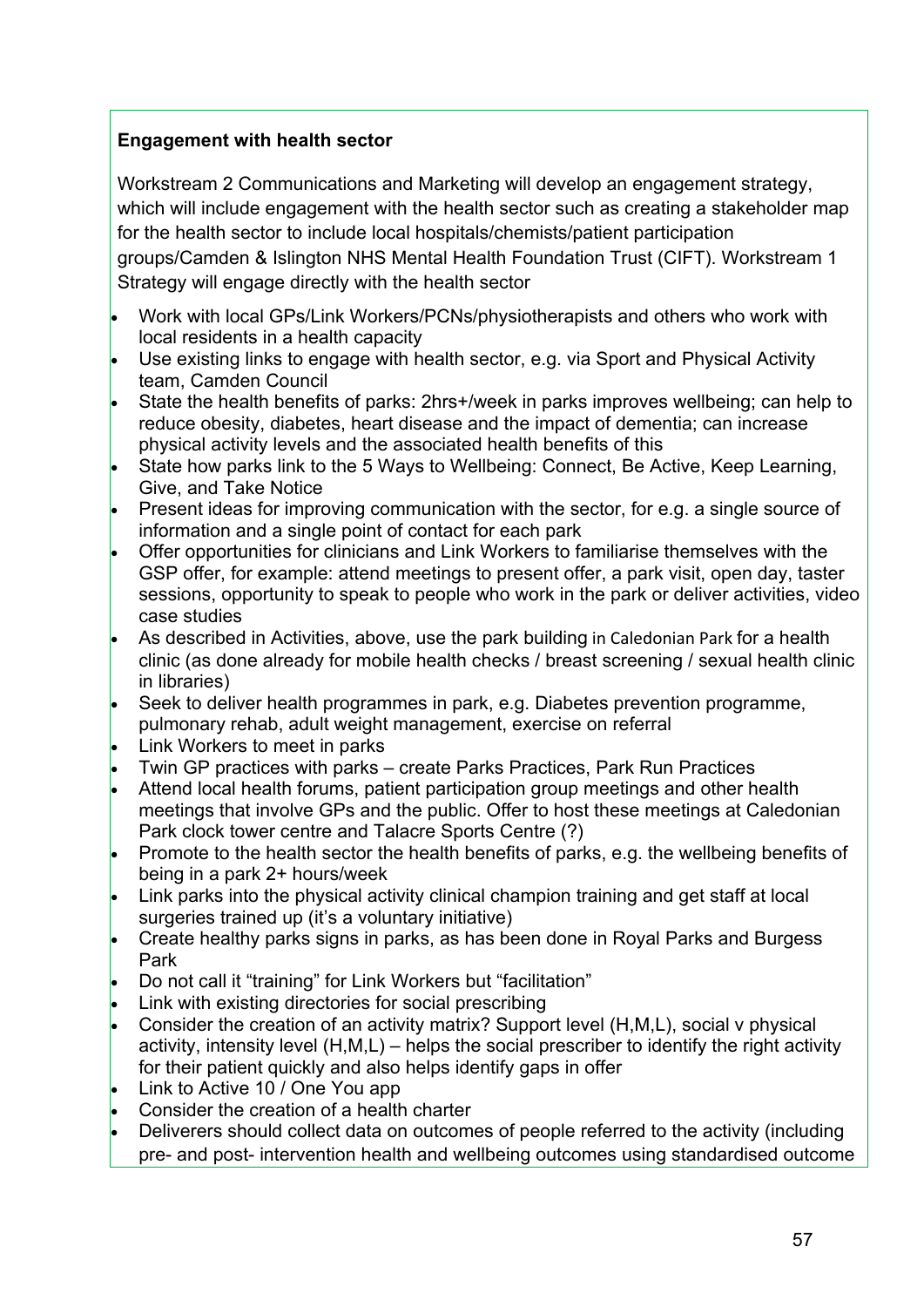measures) to demonstrate both the effectiveness and financial impact of their services on patients and on the NHS

#### **Engagement with residents**

Workstream 2 Communications and Marketing will develop an engagement strategy

- Promote principle that it is the residents park so they can take ownership and develop activities
- Directly through focus groups, GP visits, meeting attendance and indirectly through VCS partners, particularly those reaching the hard the reach like Health watch and Help On Your Doorstep (HOYD)
- Collate feedback from above to feed into model to scale
- Work with local Friends of Parks groups
- Engage identified community stakeholder groups, e.g. Bangladeshi community and targeted events
- Work with and promote through housing associations

### **Engagement with voluntary sector**

The voluntary sector is well placed to:

- Identify activities to take place in parks
- Deliver activities
- Engage with the health sector
- Refer residents to activities
- Promote activities

#### **Evaluation**

Workstream 4 Insight and Innovation leads on evaluation

- Evaluation aims to show whether a participant's health has improved by engagement in an activity. The information collected needs to be relevant for health purposes and realistic for the activity deliverer. Public Health, GPs, Link Workers and potential deliverers (which could be drawn from the six community organisation involved in the pilot, see introduction) are best placed to decide this information. Established tools PAR-Q (Physical Activity Referral Questionnaire) and MYCaW (Measure Yourself Concerns and Wellbeing) may assist
- Work with Public Health to evaluate programme overall
- Engage with Defra evaluation

## **Staff**

Workstream 5 Workforce Transformation is leading on staff.

- Ensure parks and GM staff are fully engaged in development of the programme
- Ensure parks staff understand social prescribing and build links with local Link Workers and GPs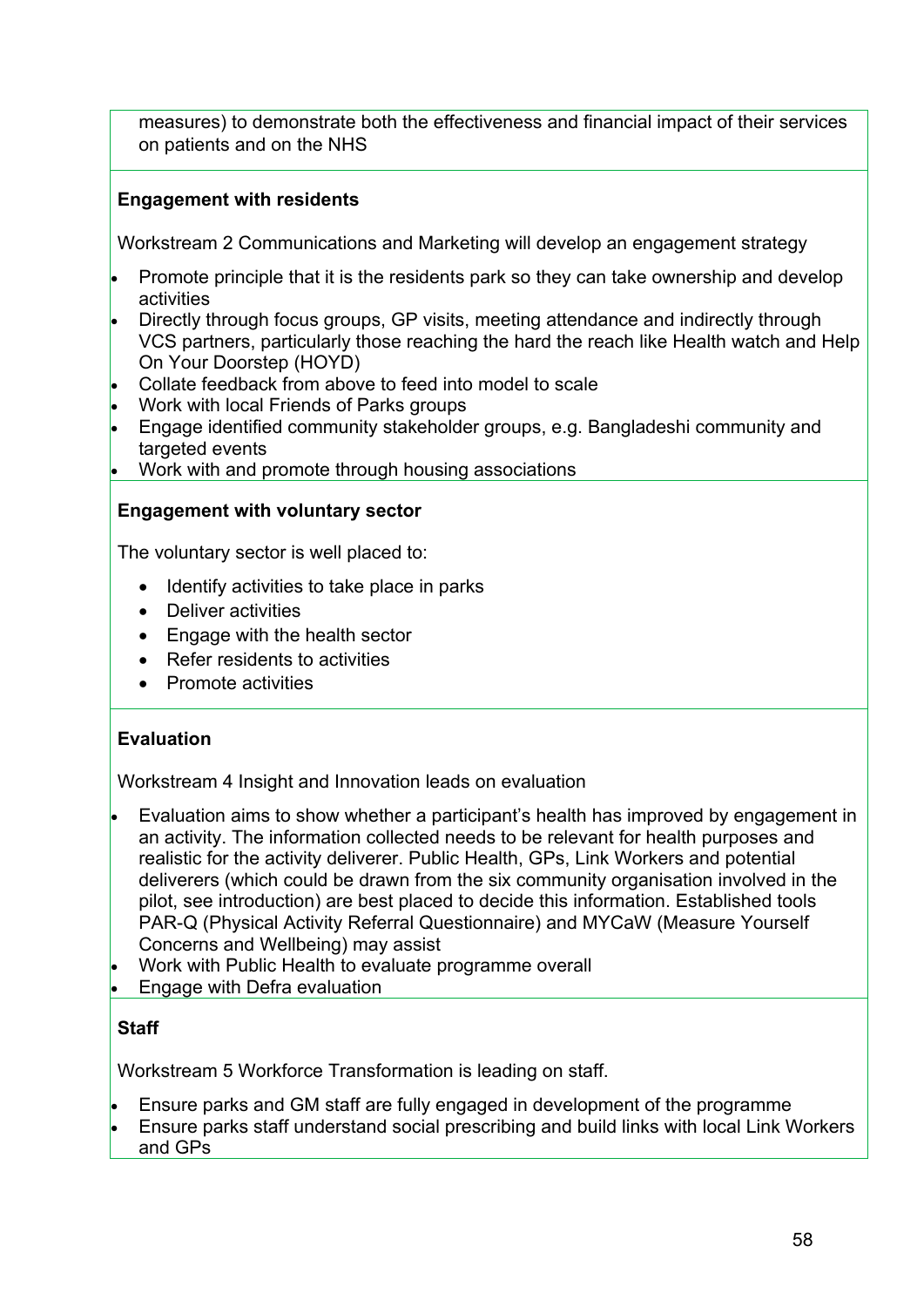- Consider staff wearing readable badges with their first name in addition to their ID badge
- Offer training to parks staff e.g. Walking for Health, Sport England, MH awareness and support
- Recruit liaison officers who can build links with local community and providers (community centres)
- Recruit Activity Co-Ordinators to work across parks and other outdoor venues to design and develop diverse inclusive programmes through co-design with the local community
- Recruit parks volunteers who are reflective of the local population
- Engage with non-parks staff for them to inform local residents of the parks / MECC training, e.g. reception staff at Talacre Sports Centre, Islington Tennis Centre

### **Communications**

Workstream 2 Communications and Marketing leads on developing a communications strategy

Create a Communications plan

- Posters created for parks to show what is in the park (using a map), the activities on offer, whether it is Wi-Fi enabled, and promote Friends and other parks user groups
- Consider the creation of a map and other communications that cover the parks in a neighbourhood
- Posters to have a vanity URL for further and up-to-date information (see below)
- If appropriate personalise communications, eg. use names of parks staff
- Webpages created on Camden and Islington councils' websites with the information above, with a vanity URL created (e.g. www.islington.gov.uk/caledonianpark)
- Links from above to One You etc.
- For activities state what year they started, the experience and qualifications of the person or people who lead them, if there is an end date for the programme, and any testimonials
- Promotion via social media
- Signage put up in the parks that indicates the park's facilities, e.g. toilets in Caledonian Park, should parks be zoned? Clarity about acceptable / encouraged uses (quiet / BBQ / balls games)
- Consult other Highways / Transport for London about promoting parks with signage put up near the parks e.g. at local train/tube station, bus stops
- Information targeted at local GPs, chemists, community centres, schools, libraries, children's centres, local shops, local charities, Friends of Parks groups, managers of nearby social housing (council, housing association), shared spaces on estates and other places where people congregate
- Include transport information
- State that an activity is free (if this is the case)
- Include that support at an activity will be given (if this is the case)
- Include that activities have been shaped by residents or users (if this is the case)
- Use appropriate language in promotion. Don't say sport; do say social
- Promote the health benefits of parks in everyday language